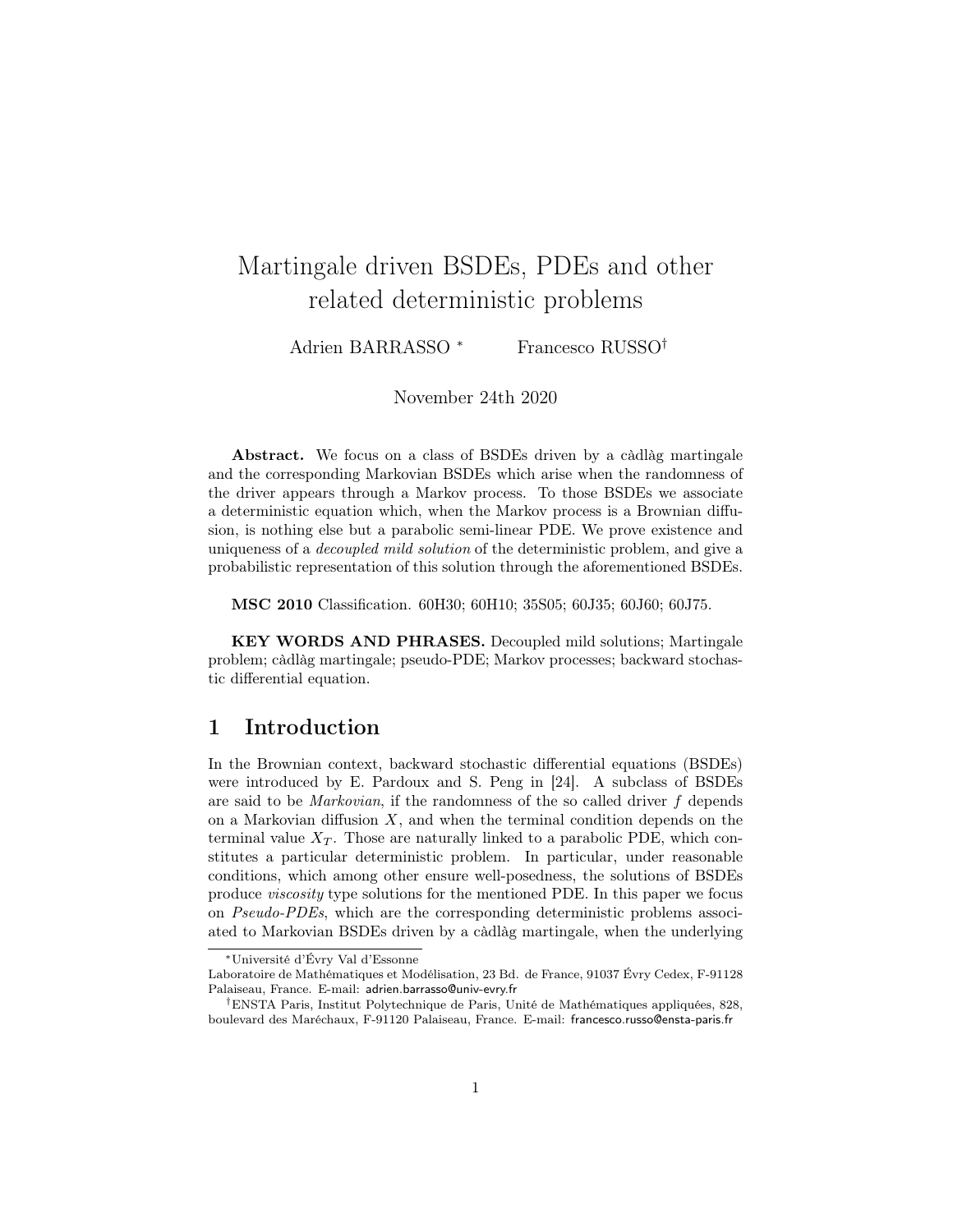forward process is a general Markov process. In this case, the concept of a viscosity solution (based on comparison theorems) is not completely appropriate. For this reason we propose an alternative notion called decoupled mild solution. This extends the usual formulation of a mild solution, expressed in terms of semigroups, which is well-known to the experts of PDEs. We establish an existence and uniqueness theorem among Borel functions having a certain growth condition.

Coming back to Brownian BSDEs, let  $s$  be an initial time and  $x$  an initial value. A Markovian BSDE appears as

$$
\begin{cases}\nX_t^{s,x} = x + \int_s^t \mu(r, X_r^{s,x}) dr + \int_s^t \sigma(r, X_r^{s,x}) dB_r, \quad t \in [s, T] \\
Y_t^{s,x} = g(X_T^{s,x}) + \int_t^T f(r, X_r^{s,x}, Y_r^{s,x}, Z_r^{s,x}) dr - \int_t^T Z_r^{s,x} dB_r, \quad t \in [s, T],\n\end{cases} \tag{1.1}
$$

where  $B$  is a Brownian motion. In [26] and in [25] previous Markovian BSDE was linked to the semilinear PDE

$$
\begin{cases} \partial_t u + \frac{1}{2} Tr \left( \sigma \sigma^\dagger \nabla_x^2 u \right) + \mu \cdot \nabla_x^2 u + f(\cdot, \cdot, u, \sigma \nabla_x u) = 0 & \text{on } [0, T[ \times \mathbb{R}^d] \\ u(T, \cdot) = g. \end{cases}
$$
\n(1.2)

The first link between  $(1.1)$  and  $(1.2)$  was established in [26], where the authors showed that when the PDE admits a  $\mathcal{C}^{1,2}$  solution u, then the couple  $(Y^{s,x}, Z^{s,x}) = (u(\cdot, X^{s,x}), \nabla u(\cdot, X^{s,x}))$  solves the BSDE. Conversely, if g is continuous (resp. f is continuous in  $(t, x)$  and is Lipschitz in the third and fourth variable), [25] proved an important probability representation result of the (unique) viscosity solution  $u$  of the PDE, via the solutions of the Markovian BSDE for each  $(s, x)$ . Indeed if  $(Y^{s,x}, Z^{s,x})$  is the solution of (1.1), then  $u : (s, x) \longmapsto Y_s^{s, x}$  is a continuous viscosity solution of (1.2). In [5], it was shown that, whenever the coefficients belong to some Sobolev spaces, then the function u mentioned above is in fact a solution, in the sense of distributions, of the PDE. Later,  $[2]$  justified that, under certain conditions,  $u$  is a mild solution of the PDE.

An interesting fact is that, even without further regularity assumptions made on the coefficients of the BSDE, there exists another function  $v$  such that  $(Y^{s,x}, Z^{s,x}) = (u(\cdot, X^{s,x}), v(\cdot, X^{s,x}))$ , see [16]. In [20] v was associated to u by use of the operator  $\sigma \nabla$  suitably extended. However, when the viscosity solution  $u$  of the PDE has no additional regularity, it is a challenging question to specify the relation of the function  $v$  to  $u$ , or to the PDE (1.2). This is the so called identification problem and it will be a central theme in our investigation.

In [4] the authors introduced a new kind of BSDEs driven by a Brownian motion and a Poisson random measure. In the Markovian setup, the randomness of its coefficients comes from an underlying forward process  $X$  solving an SDE with jumps. They associated this new BSDE with a non-linear Integro-Partial Differential Equation (in short IPDE) and showed that, under some continuity and monotonicity conditions on the coefficients, the function  $u : (s, x) \longmapsto$  $Y_s^{s,x}$  constructed with the BSDEs, is again a viscosity solution of the IPDE. Remaining in the framework of Poisson random measures, but without any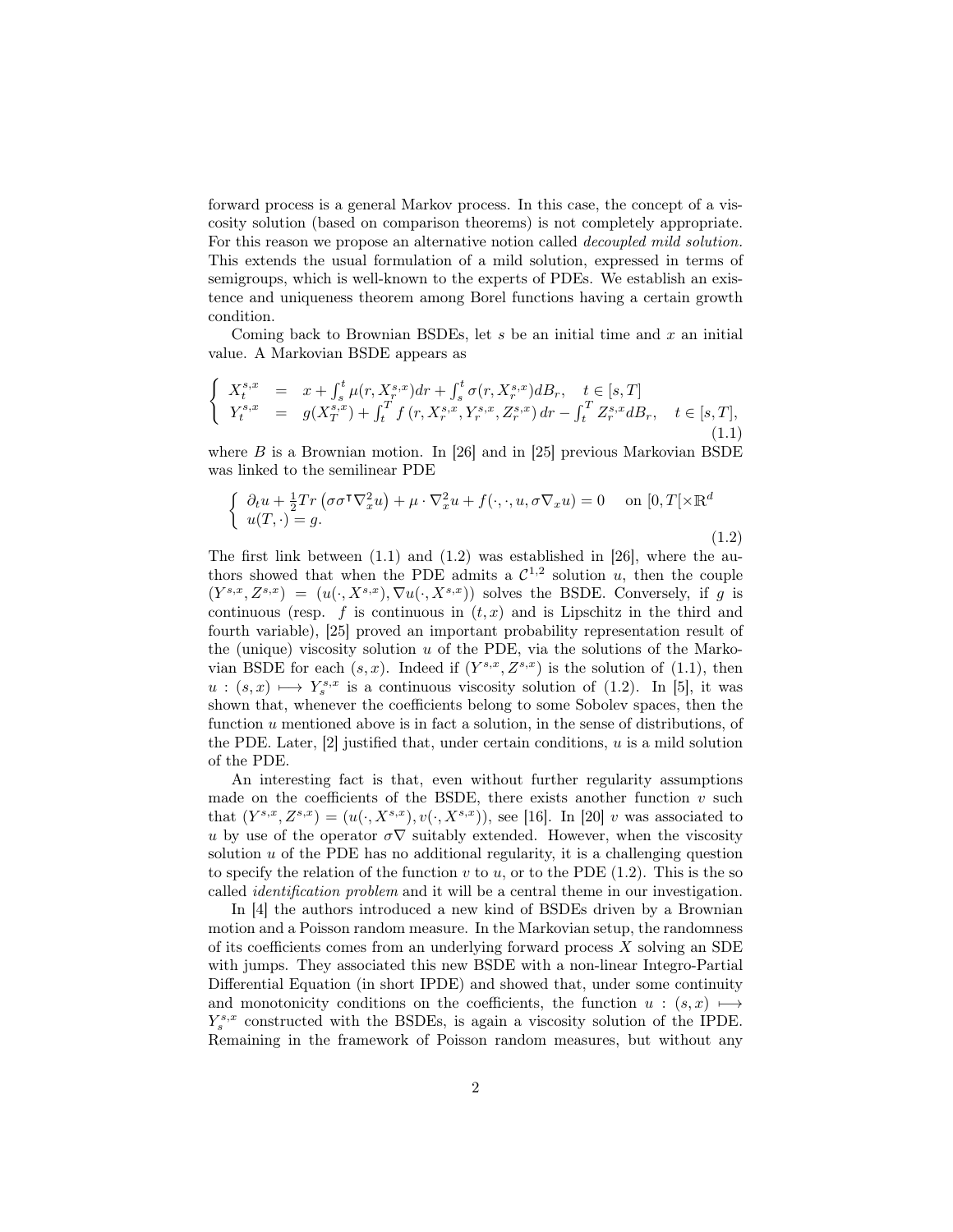diffusion term, [13] considered BSDEs driven by marked point processes, see also  $|3|$ .

From a different perspective, BSDEs driven by a general martingale and involving an orthogonal term were studied in [16], [10], and [12]. In this paper, we consider a reformulation of such BSDEs, whose given data are a continuous increasing process  $\hat{V}$ , a square integrable martingale  $\hat{M}$ , a terminal condition  $\xi$ and a driver  $\hat{f}$ . A solution will be a couple  $(Y, M)$  satisfying

$$
Y = \xi + \int_{.}^{T} \hat{f}\left(r, \cdot, Y_r, \frac{d\langle M, \hat{M}\rangle}{d\hat{V}}(r)\right) d\hat{V}_r - (M_T - M.),\tag{1.3}
$$

where  $Y$  is càdlàg adapted and  $M$  is a square integrable martingale. We show the existence and the uniqueness of a solution for (1.3).

We will then be interested in a Markov process  $(\mathbb{P}^{s,x})_{(s,x)\in[0,T]\times E}$  taking values in some Polish space  $E$  and solving a martingale problem related to an operator  $(\mathcal{D}(a), a)$  and a non-decreasing function V. By this we mean that, for any  $\phi \in \mathcal{D}(a)$ , and  $(s, x) \in [0, T] \times E$ ,  $M[\phi]^{s,x} := \phi(\cdot, X) - \phi(s, x) - \int_s^{\cdot} a(\phi)(r, X_r) dV_r$ is a  $\mathbb{P}^{s,x}$ -martingale. We will fix some function  $\psi := (\psi_1, \dots, \psi_d) \in \mathcal{D}(a)^d$  and at Notation 5.7 we will introduce some special BSDEs driven by a martingale which we will call again Markovian BSDEs.

Each BSDE will be indexed by a couple  $(s, x) \in [0, T] \times E$ , will hold under the probability  $\mathbb{P}^{s,x}$  and will have the form

$$
Y^{s,x} = g(X_T) + \int_{.}^{T} f\left(r, X_r, Y_r^{s,x}, \frac{d\langle M^{s,x}, M[\psi]^{s,x}\rangle}{dV}(r)\right) dV_r - (M_T^{s,x} - M^{s,x}),\tag{1.4}
$$

where  $X$  is the canonical process,  $g$  is a Borel function with a growth condition and  $f$  is Borel, with a growth condition with respect to the second variable, and it is Lipschitz with respect to the third and fourth variables. In most of the examples, we will set  $\psi$  to be the identity, and  $M[\psi]^{s,x}$  will be the martingale part of X under  $\mathbb{P}^{s,x}$ . We will however also include the case when X is not a semimartingale, and in particular  $Id \notin \mathcal{D}(a)^d$ .

Those Markovian BSDEs will be linked to the Pseudo-PDE

$$
\begin{cases}\n a(u) + f(\cdot, \cdot, u, \Gamma^{\psi}(u)) &= 0 \quad \text{on } [0, T] \times E \\
 u(T, \cdot) &= g,\n\end{cases}
$$
\n(1.5)

where  $\Gamma^{\psi}(u) := (a(u\psi_i) - ua(\psi_i) - \psi_i a(u))_{i \in [\![1;d]\!]}$ , see Definition 5.3. A classical solution of the Pseudo-PDE will simply be an element of  $\mathcal{D}(a)$  fulfilling (1.5). We call  $\Gamma^{\psi}$  the *ψ-generalized gradient*, due to the fact that when  $E = \mathbb{R}^{d}$ ,  $a = \partial_t + \frac{1}{2}\Delta$  and  $\psi_i : (t, x) \longrightarrow x_i$  for all  $i \in [1, d]$  then  $\Gamma^{\psi}(u) = \nabla u$ . In this particular setup, the forward Markov process is of course a Brownian motion and in this case, the space  $\mathcal{D}(a) = C^{1,2}([0,T] \times \mathbb{R}^d)$ .

We show the existence of a Borel function u in some extended domain  $\mathcal{D}(\mathfrak{a})$ such that, for every  $(s, x) \in [0, T] \times E$ ,  $Y^{s, x}$  is a  $\mathbb{P}^{s, x}$ -modification of  $u(\cdot, X)$ . At Definition 5.9 we will introduce the notion of martingale solution for the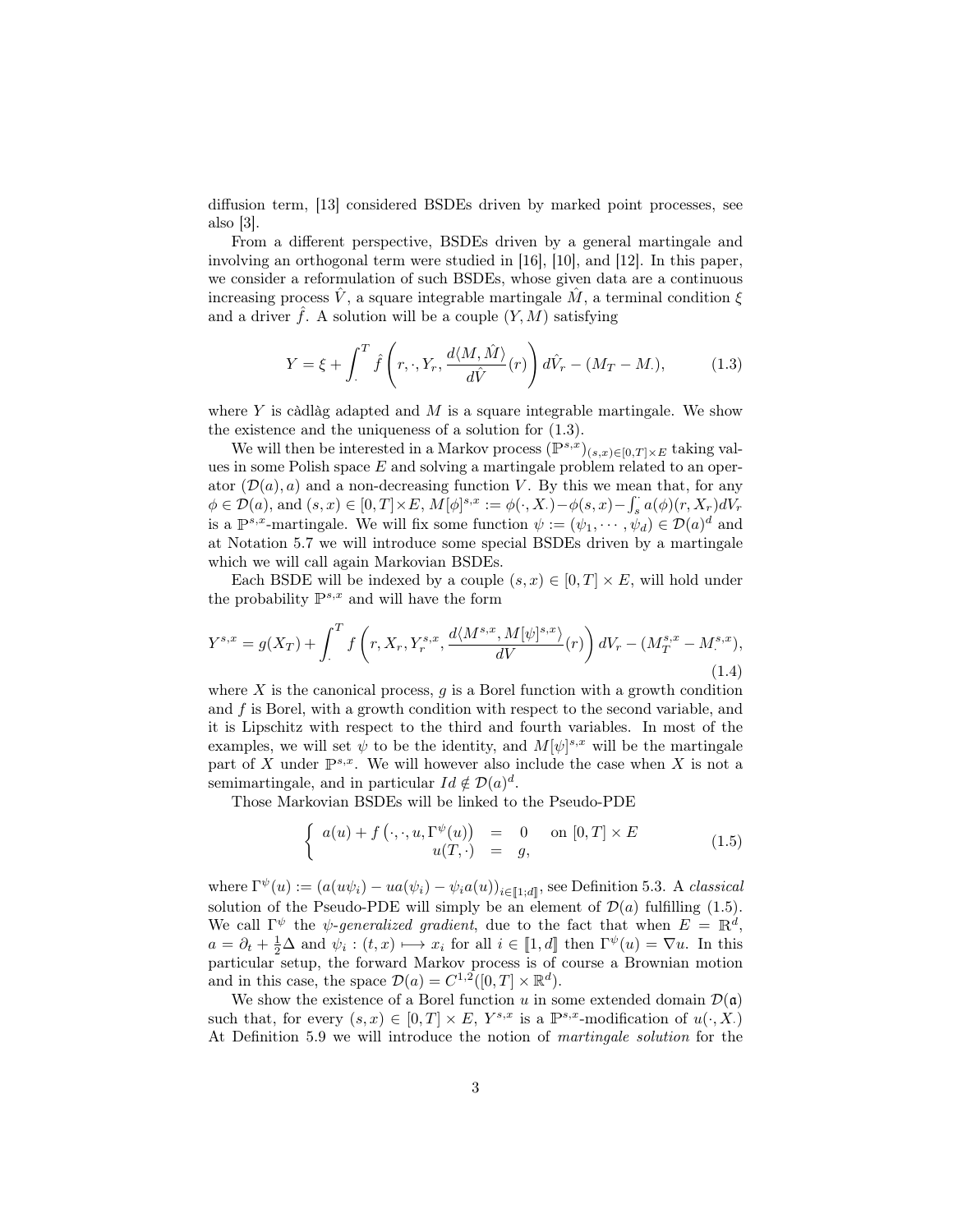Pseudo-PDE (1.5), operators  $\mathfrak a$  and  $\mathfrak G^\psi$  extending a and  $\Gamma^\psi$ . We also show that  $u$  is the unique *decoupled mild solution* of the same equation. We explain below that concept of solution, which will be introduced at Definition 5.13.

A Borel function  $u$  will be called decoupled mild solution if there exists an  $\mathbb{R}^d$ -valued Borel function  $v := (v_1, \dots, v_d)$  such that, for every  $(s, x)$ ,

$$
\begin{cases}\nu(s,x) &= P_{s,T}[g](x) + \int_s^T P_{s,r}[f(\cdot,\cdot,u,v)(r,\cdot)](x)dV_r \\
u\psi_1(s,x) &= P_{s,T}[g\psi_1(T,\cdot)](x) - \int_s^T P_{s,r}[ (v_1 + ua(\psi_1) - \psi_1 f(\cdot,\cdot,u,v)) (r,\cdot)](x)dV_r \\
\cdots \\
u\psi_d(s,x) &= P_{s,T}[g\psi_d(T,\cdot)](x) - \int_s^T P_{s,r}[ (v_d + ua(\psi_d) - \psi_d f(\cdot,\cdot,u,v)) (r,\cdot)](x)dV_r,\n\end{cases}
$$

where  $P$  is the time-dependent transition kernel associated to the Markov canonical class and to the operator a, see Notation 4.1. v coincides with  $\mathfrak{G}^{\psi}(u)$  and the couple  $(u, v)$  will be called solution to the *identification problem*, see Definition 5.13. The intuition behind this notion of solution relies on the fact that the equation  $a(u) = -f(\cdot, \cdot, u, \Gamma^{\psi}(u))$  can be decoupled into the system

$$
\begin{cases}\n a(u) = -f(\cdot, \cdot, u, v) \\
 v_i = \Gamma^{\psi_i}(u), \quad i \in [\![1; d]\!],\n\end{cases}
$$
\n(1.7)

which can be rewritten

$$
\begin{cases}\na(u) = -f(\cdot, \cdot, u, v) \\
a(u\psi_i) = v_i + ua(\psi_i) - \psi_i f(\cdot, \cdot, u, v), \quad i \in [\![1; d]\!].\n\end{cases}
$$
\n(1.8)

Martingale solutions were introduced in [6] and decoupled mild solutions in [8], but in relation to a specific type of Pseudo-PDE, for which  $v$  is one-dimensional and which does not include the usual parabolic PDE related to classical BSDEs. A first approach to classical solutions for a general deterministic problem, associated with forward BSDEs with applications to the so called Föllmer-Schweizer decomposition, was performed by [23].

The paper is organized as follows. In Section 3 we propose an alternative formulation (1.3) for BSDEs driven by càdlàg martingales discussed in [12]: in Theorem 3.3 (proved in Appendix A), we state existence and uniqueness for such equations. In Section 4, we refer to a canonical Markov class and its corresponding martingale problem. In Definition 4.13 we define the extended domain  $\mathcal{D}(\mathfrak{a})$ ; in Definition 4.15 and Notation 4.18, appear the extended operator  $\mathfrak{a}$  and  $\mathfrak{G}^{\psi}$ . In Section 5, we bring in the Pseudo-PDE (1.5) (see Definition 5.3), the associated Markovian BSDEs (1.4), see Notation 5.7. We introduce the notion of martingale solution of the Pseudo-PDE in (5.9) and of decoupled mild solution in Definition 5.13. Propositions 5.15 and 5.16 show the equivalence between martingale solutions and decoupled mild solutions. Proposition 5.17 states that any classical solution is a decoupled mild solution and conversely that any decoupled mild solution, belonging to  $\mathcal{D}(\Gamma^{\psi})$ , is a classical solution up to (what we call) a zero potential set. Let  $(Y^{s,x}, M^{s,x})$  denote the unique solution of the associated BSDE (1.4), written as  $BSDE^{s,x}(f,g)$ . In Theorem 5.18 we show the existence of some  $u \in \mathcal{D}(\mathfrak{a})$  such that for every  $(s, x) \in [0, T] \times E$ ,  $Y^{s, x}$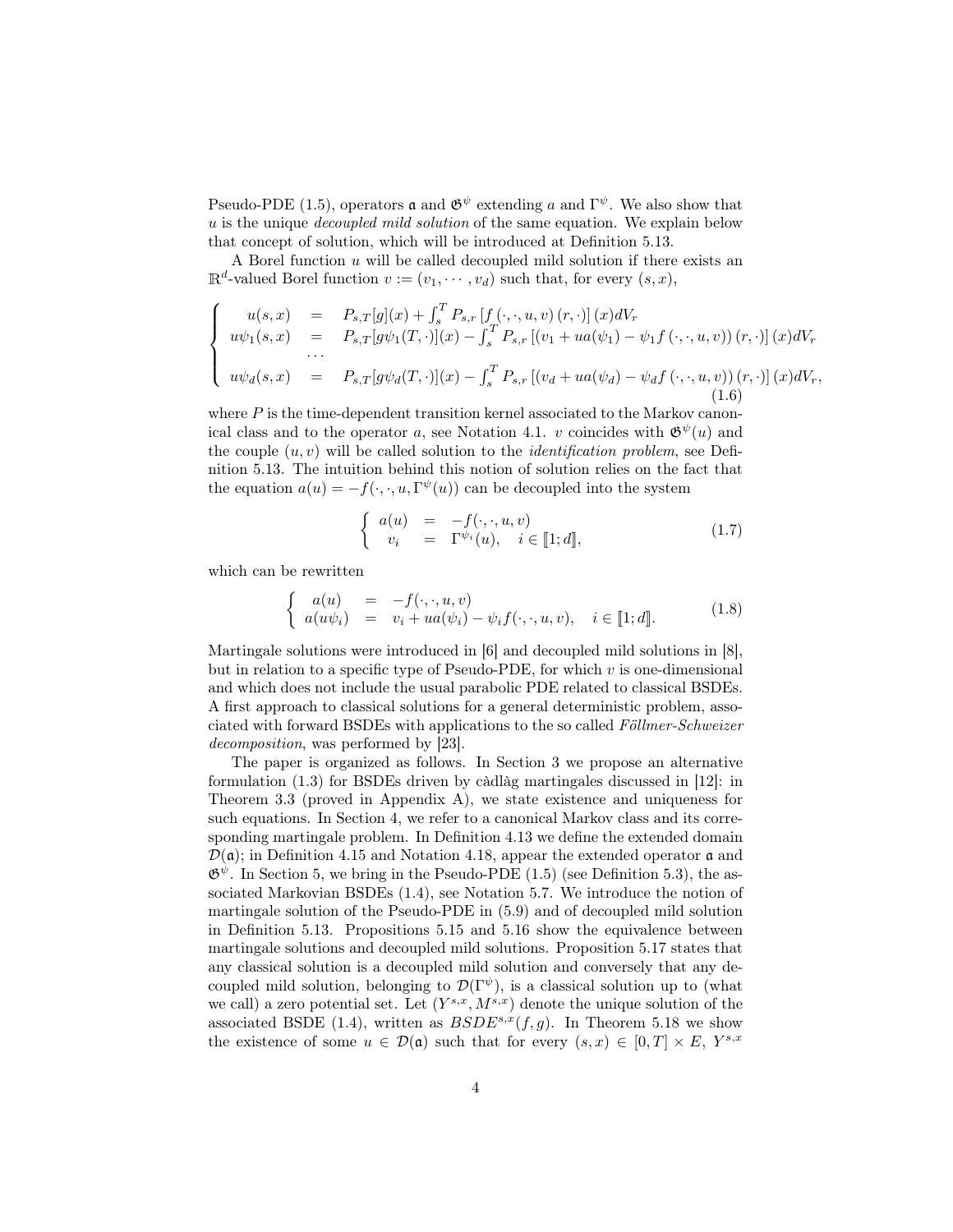is a  $\mathbb{P}^{s,x}$ -modification of  $u(\cdot, X)$  on [s, T]. Theorem 5.20 states that the function  $(s, x) \mapsto Y_s^{s,x}$  is the unique decoupled mild solution of (1.5). Proposition 5.23 states that, if the couple  $(u, v)$  satisfies (1.6), then for any  $(s, x)$ , the couple  $\left(u(t, X_t), u(t, X_t) - u(s, x) + \int_s^t f(\cdot, \cdot, u, v)(r, X_r) dV_r\right)$  $t \in [s,T]$ has a  $\mathbb{P}^{s,x}$ version which solves  $BSDE^{s,x}(f,g)$  on [s, T]. Finally, in Section 6, we study some application examples. In Section 6.1 we deal with parabolic semi-linear PDEs and in Section 6.2 with parabolic semi-linear PDEs with distributional drift.

### 2 Preliminary notions and basic notations

In this short section we introduce some basic notions, notations and vocabulary which will be used in this paper.  $T \in \mathbb{R}_+$  will be a fixed horizon.

- For any topological spaces E and F,  $\mathcal{B}(E)$  will denote the Borel  $\sigma$ -field of E.  $\mathcal{C}(E, F)$  (resp.  $\mathcal{C}_b(E, F), \mathcal{B}(E, F), \mathcal{B}_b(E, F))$  will denote linear the space of functions from  $E$  to  $F$  which are continuous (resp. bounded continuous, Borel, bounded Borel).
- A filtered probability space  $(\Omega, \mathcal{F}, (\mathcal{F}_t)_{t\in[0,T]}, \mathbb{P})$  will be called a **stochas**tic basis and said to fulfill the usual conditions if the filtration is complete and right-continuous.
- Given a certain stochastic basis,  $\mathcal{H}^2$  will denote the space of square integrable martingales, with the convention that indistinguishable elements are identified.  $\mathcal{H}_0^2$  will denote the linear subspace constituted of elements vanishing at zero, and  $\mathcal{H}_{loc}^2$  will be the space of locally square integrable martingales.
- For any  $M, N \in \mathcal{H}_{loc}^2$ ,  $[M, N]$  will denote the **quadratic covariation** and  $\langle M, N \rangle$  their (predictable) angle bracket. If  $M = N$  we will use the notations  $[M]$  and  $\langle M \rangle$ .
- Pro will denote the progressive  $\sigma$ -field on  $[0, T] \times \Omega$ .
- If V is a non-decreasing process,  $dV \otimes dP$  will denote the positive measure on  $(\Omega \times [0, T], \mathcal{F} \otimes \mathcal{B}([0, T]))$  defined for any  $F \in \mathcal{F} \otimes \mathcal{B}([0, T])$  by  $dV\otimes d\mathbb{P}(F) := \mathbb{E}\left[\int_0^T 1\!\!1_F(\omega,r) dV_r(\omega)\right].$
- $\bullet$  If V is a non-decreasing predictable process and A is a predictable process which is absolutely continuous with respect to V, then  $\frac{dA}{dV}$  will denote its Radon-Nikodym derivative. We recall that thanks to Proposition 3.2 in [6], this process can be chosen to be predictable.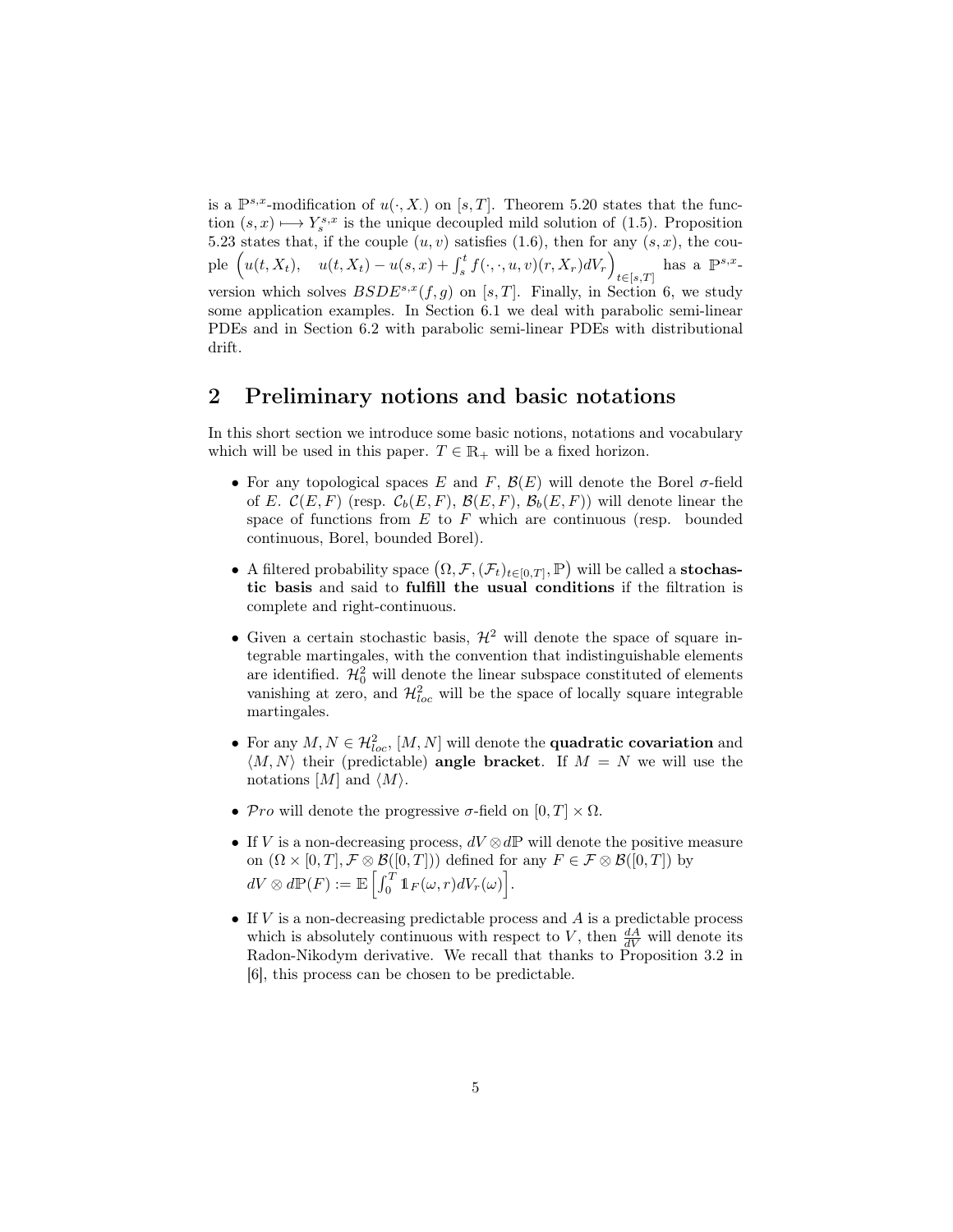# 3 An alternative formulation of BSDEs driven by a càdlàg martingale

We introduce now an alternative formulation for Backward Stochastic Differential Equations driven by a general càdlàg martingale investigated for instance by [12].

From now on, and until the end of this section, we are given a stochastic basis  $(\Omega, \mathcal{F}, (\mathcal{F}_t)_{t \in [0,T]}, \mathbb{P})$  fulfilling the usual conditions. We are also given some bounded continuous non-decreasing adapted process  $\hat{V}$ , we will indicate by  $\mathcal{L}^2(d\hat{V}\otimes d\mathbb{P})$  the set of (up to indistinguishability) progressively measurable processes  $\phi$  such that  $\mathbb{E}[\int_0^T \phi_r^2 d\hat{V}_r] < \infty$ .  $\mathcal{L}^{2, cadlag}(d\hat{V} \otimes d\mathbb{P})$  will denote the subspace of càdlàg elements of  $\mathcal{L}^2(d\hat{V} \otimes d\mathbb{P})$ .

We will now fix an  $\mathcal{F}_T$ -measurable random variable  $\xi$  called the final condition, a square integrable reference martingale  $\hat{M} := (\hat{M}^1, \cdots, \hat{M}^d)$  taking values in  $\mathbb{R}^d$  for some  $d \in \mathbb{N}^*$ , and a **driver**  $\hat{f} : ([0, T] \times \Omega) \times \mathbb{R} \times \mathbb{R}^d \longrightarrow \mathbb{R}$ , measurable with respect to  $\mathcal{P}ro\otimes\mathcal{B}(\mathbb{R})\otimes\mathcal{B}(\mathbb{R}^d)$ . We will assume that  $(\xi, \hat{f}, \hat{M})$ satisfies the following.

### Hypothesis 3.1.

- 1.  $\xi \in L^2$ ;
- 2.  $\hat{f}(\cdot,\cdot,0,0) \in \mathcal{L}^2(d\hat{V} \otimes d\mathbb{P});$
- 3. There exist positive constants  $K^Y, K^Z$  such that,  $\mathbb P$  a.s. for all  $t, y, y', z, z'$ , we have

$$
|\hat{f}(t,\cdot,y,z) - \hat{f}(t,\cdot,y',z')| \le K^Y |y - y'| + K^Z \|z - z'\|; \tag{3.1}
$$

4.  $\langle \hat{M} \rangle$  is absolutely continuous with respect to  $\hat{V}$  and  $\frac{d\langle \hat{M} \rangle}{d\hat{V}}$  is bounded.

We remark that, thanks to Kunita-Watanabe's inequality, the last assumption implies that for any  $M \in \mathcal{H}_{loc}^2$ ,  $\langle M, \hat{M} \rangle$  will also be absolutely continuous with respect to  $V$ .

We will now formulate precisely our BSDE.

**Definition 3.2.** We say that a couple  $(Y, M) \in \mathcal{L}^{2, cadlag}(d\hat{V} \otimes d\mathbb{P}) \times \mathcal{H}_0^2$  is a solution of  $BSDE(\xi, \hat{f}, V, \hat{M})$  if it satisfies

$$
Y = \xi + \int_{.}^{T} \hat{f}\left(r, \cdot, Y_r, \frac{d\langle M, \hat{M}\rangle}{d\hat{V}}(r)\right) d\hat{V}_r - (M_T - M.)
$$
 (3.2)

in the sense of indistinguishability.

The proof of the theorem below is very similar to the one of Theorem 3.21 in [6]. For the convenience of the reader, it is therefore postponed to Appendix A.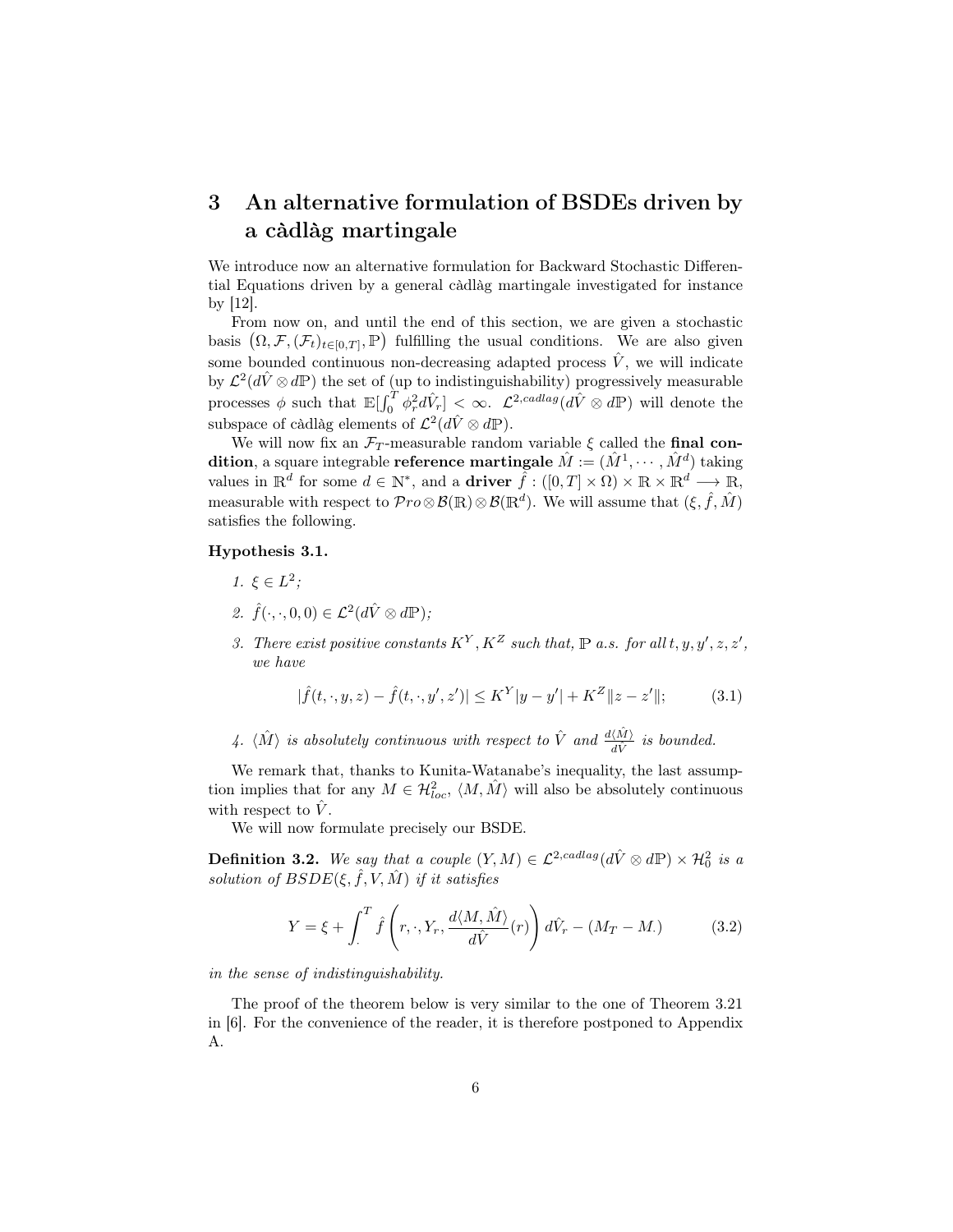**Theorem 3.3.** If  $(\xi, \hat{f}, \hat{V}, \hat{M})$  satisfies Hypothesis 3.1, then  $BSDE(\xi, \hat{f}, \hat{V}, \hat{M})$ has a unique solution.

**Remark 3.4.** Let  $(\xi, \hat{f}, \hat{V}, \hat{M})$  satisfying Hypothesis 3.1. We can consider a BSDE on a restricted interval  $[s, T]$  for some  $s \in [0, T]$ . Theorem 3.3 extend easily to this case. In particular there exists a unique couple of processes  $(Y^s, M^s)$ , indexed by [s, T] such that  $Y^s$  is adapted, càdlàg and satisfies  $\mathbb{E}[\int_{s}^{T}(Y_{r}^{s})^{2}d\hat{V}_{r}] < \infty$ , such that  $M^{s}$  is a martingale vanishing in s and  $\int_s^T (Y_r^s)^2 d\hat{V}_r$  <  $\infty$ , such that  $M^s$ such that  $Y^s = \xi + \int_{\cdot}^{T} \hat{f}(r, \cdot, Y_r^s, \frac{d\langle M^s, \hat{M} \rangle}{d\hat{V}})$  $\frac{d^s \hat{M}}{d\hat{V}}(r)\bigg)\,d\hat{V}_r-(M_T^s-M_\cdot^s)\,$  in the sense of indistinguishability on  $[s, T]$ .

Moreover, if  $(Y, M)$  denotes the solution of  $BSDE(\xi, \hat{f}, \hat{V}, \hat{M})$  then  $(Y, M, (M_s)$  and  $(Y^s, M^s)$  coincide on  $[s, T]$ . This follows by an uniqueness argument resulting by Theorem 3.3 on the time interval  $[s, T]$ .

#### Remark 3.5.

- 1. [12] considers a BSDE driven by a càdlàg martingale which corresponds to the BSDE (1.1), where the Brownian motion W is replaced with a martingale M with non-necessarily bounded angular bracket  $\langle M \rangle$ , with a remainder orthogonal martingale N. The solution is given by a triplet  $(Y, Z, N)$ . The authors make use of weighted spaces of the type  $\mathcal{H}^2_{T, \beta}$ and  $\mathcal{L}_{\beta}^2$ . For instance  $\mathcal{H}_{T,\beta}^2$  is the space of all progressively measurable processes  $\phi$  such that  $\mathbb{E}\int_0^T \phi_s^2 e^{\beta \langle M \rangle_s} d\langle M \rangle_s < +\infty$ . In particular they find a value for  $\beta$  such that existence and uniqueness holds within the class of triplets  $(Y, Z, N)$  such that  $Y, Z \in \mathcal{H}_{T, \beta}^2$  and  $N \in \mathcal{L}_{\beta}^2$ .
- 2. Existence and uniqueness theorems for Brownian BSDEs can be also stated under more general assumptions than Lipschitz conditions. In [22], the author has obtained an existence result for possibly quadratic growth BSDEs, when the driver f is of the form  $f(t, y, z) = f^1(t, z)y + f^2(t, y, z)$ where  $f^1$  is bounded a.s., and for all t, y, z,  $|f^2(t, y, z)| \leq K(1+c(|y|)|z|^2)$ for some continuous function c. On the other hand the terminal condition  $\xi$  is supposed to be bounded.

We believe that several arguments developed in the two previous items can be adapted to our context. However, in this paper we have chosen not to explore the validity of Theorem 3.3 under more general assumptions along the line of items 1. and 2. It will be the object of future investigations.

### 4 Martingale Problem and canonical Markov classes

We now introduce the Markov process which will be the forward underlying of our BSDE driven by a càdlàg martingale. That process will be defined as the solution of a martingale problem described below.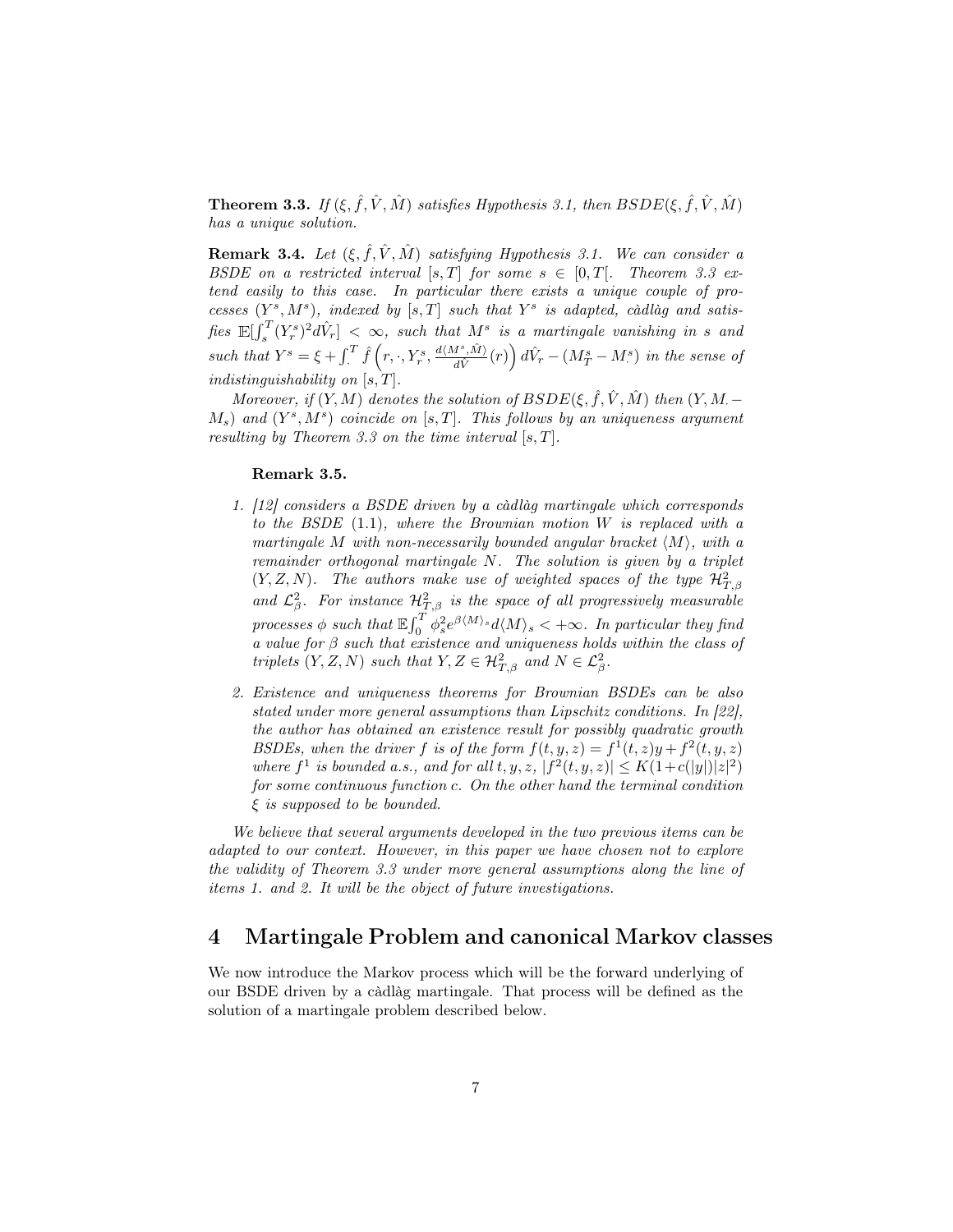For details concerning the exact mathematical framework for our Markov process, we refer to our previous paper [7] about canonical Markov classes and additive functionals.

From now on, E is a Polish space and  $(\Omega, \mathcal{F}, (X_t)_{t\in[0,T]}, (\mathcal{F}_t)_{t\in[0,T]})$  denotes the canonical space defined in Notation 3.1 of [7]. We also fix a canonical Markov class  $(\mathbb{P}^{s,x})_{(s,x)\in[0,T]\times E}$  associated to a transition kernel  $P=(P_{s,t})$  measurable in time as defined in Definitions 3.4, 3.5 and 3.7 in [7]. For any  $(s, x) \in [0, T] \times E$ ,  $(\Omega, \mathcal{F}^{s,x},(\mathcal{F}^{s,x}_t)_{t\in[0,T]}, \mathbb{P}^{s,x})$  will denote the stochastic basis in which  $\mathbb{P}^{s,x}$ -null sets are added to  $\mathcal F$  and  $\mathcal F_t$  for all t, and which fulfills the usual conditions.  $\mathbb{E}^{s,x}$  will denote the corresponding expectation to  $\mathbb{P}^{s,x}$ . If  $P_{s,t}$  only depends on  $t - s$ , P is called time-homogeneous and we we will often use the notation  $P_t$  instead of  $P_{0,t}$ .

Notation 4.1. In particular, for any  $t \in [0, T]$  and  $A \in \mathcal{B}(E)$ 

$$
\mathbb{P}^{s,x}(X_t \in A) = P_{s,t}(x,A),\tag{4.1}
$$

and for any  $s \leq t \leq u$ 

$$
\mathbb{P}^{s,x}(X_u \in A | \mathcal{F}_t) = P_{t,u}(X_t, A) \quad \mathbb{P}^{s,x} \quad a.s.
$$
\n
$$
(4.2)
$$

Let s, t in [0, T] with  $s \leq t$ ,  $x \in E$  and  $\phi \in \mathcal{B}(E,\mathbb{R})$ . If  $\phi$  is integrable with respect to  $P_{s,t}(x, \cdot)$ , then  $P_{s,t}[\phi](x)$  will denote its integral.

We recall two important measurability properties, essentially stated in [8], even though with  $V(t) \equiv t$ .

#### Remark 4.2.

- Let  $\phi \in \mathcal{B}(E,\mathbb{R})$  be such that for any  $(s,x,t)$ ,  $\mathbb{E}^{s,x}[\phi(X_t)]] < \infty$ , then  $(s, x, t) \longmapsto P_{s,t}[\phi](x)$  is Borel, see Proposition A.11 in [8].
- Let  $\phi \in \mathcal{L}_X^1$ , then  $(s, x) \mapsto \int_s^T P_{s,r}[\phi](x) dV_r$  is Borel, see Lemma A.10 in [8].

**Definition 4.3.** Let  $V : [0, T] \to \mathbb{R}_+$  be a non-decreasing continuous function vanishing at 0. Let us consider a linear operator  $a : \mathcal{D}(a) \subset \mathcal{B}([0,T] \times E, \mathbb{R}) \longrightarrow$  $\mathcal{B}([0,T] \times E,\mathbb{R})$ , where the domain  $\mathcal{D}(a)$  is a linear space.

We say that  $(\mathbb{P}^{s,x})_{(s,x)\in[0,T]\times E}$  solves the **martingale problem associated** to  $(\mathcal{D}(a), a, V)$  if, for any  $(s, x) \in [0, T] \times E$ ,  $\mathbb{P}^{s,x}$  satisfies the following.

(a)  $\mathbb{P}^{s,x}(\forall t \in [0,s], X_t = x) = 1;$ 

(b) for every  $\phi \in \mathcal{D}(a)$ ,  $\phi(\cdot, X) - \int_s^s a(\phi)(r, X_r) dV_r$ ,  $t \in [s, T]$ , is a càdlàg  $(\mathbb{P}^{s,x},(\mathcal{F}_t)_{t\in [s,T]})$  square integrable martingale.

The Martingale Problem is said to be **well-posed** if for any  $(s, x) \in [0, T] \times E$ .  $\mathbb{P}^{s,x}$  is the unique probability measure satisfying those two properties.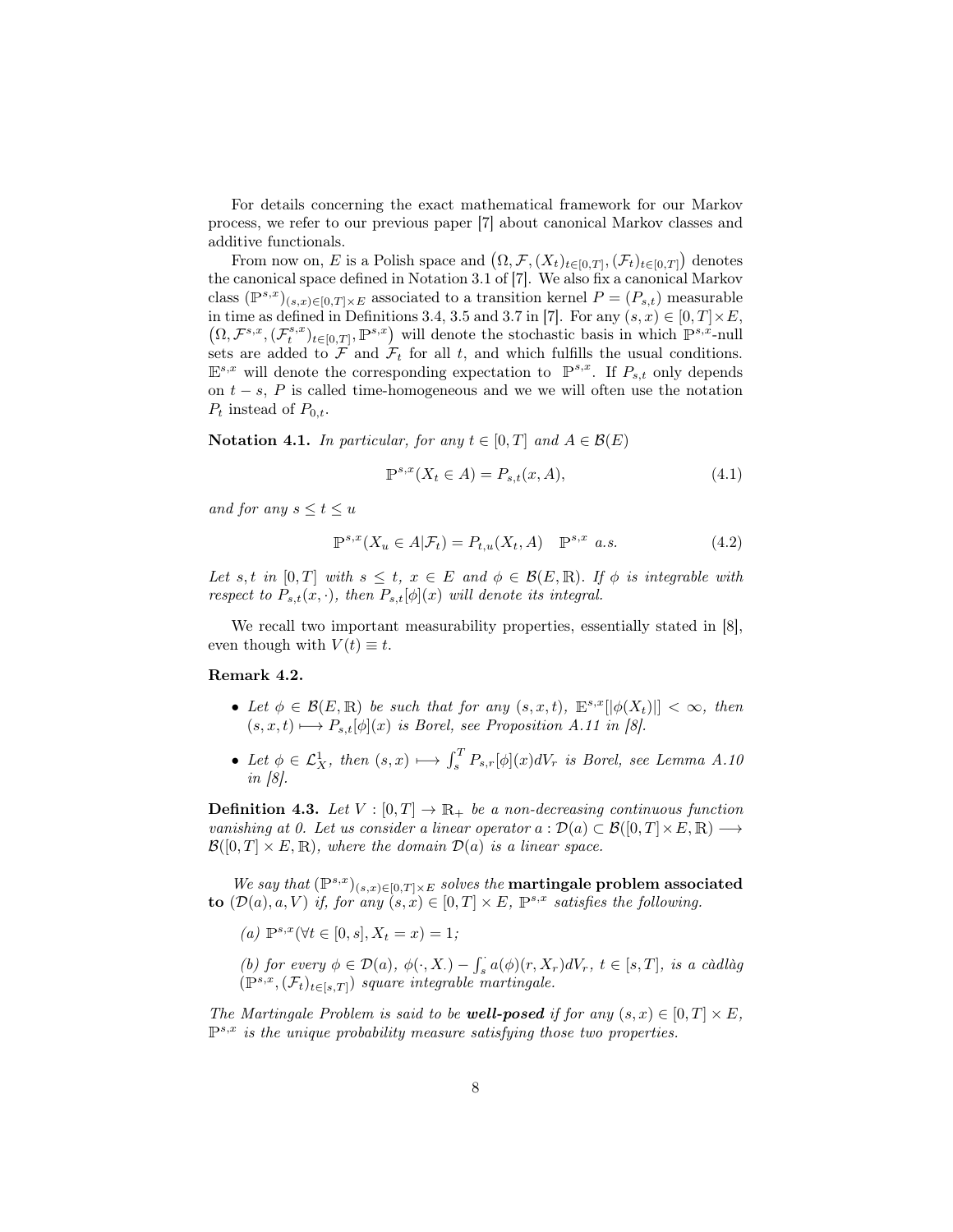We anticipate that well-posedness for the martingale problem will not be an hypothesis in the sequel.

Notation 4.4. For every  $(s, x) \in [0, T] \times E$  and  $\phi \in \mathcal{D}(a)$ , the process  $t\mapsto \mathbb{1}_{[s,T]}(t) \left(\phi(t,X_t)-\phi(s,x)-\int_s^t a(\phi)(r,X_r)dV_r\right) \text{ will be denoted } M[\phi]^{s,x}.$ 

 $M[\phi]^{s,x}$  is a càdlàg  $(\mathbb{P}^{s,x},(\mathcal{F}^{s,x}_t)_{t\in[0,T]})$  square integrable martingale vanishing on  $[0, s]$ .

Notation 4.5. Let  $\phi \in \mathcal{D}(a)$ . For  $0 \le t \le u \le T$ , we set

$$
M[\phi]_u^t := \begin{cases} \phi(u, X_u) - \phi(t, X_t) - \int_t^u a(\phi)(r, X_r) dV_r & \text{if } \int_t^u |a(\phi)|(r, X_r) dV_r < \infty, \\ 0 & \text{otherwise.} \end{cases}
$$

(4.3)

 $M[\phi]$  is a square integrable Martingale Additive Functional (in short MAF), see Definition 4.1 in [7], whose càdlàg version under  $\mathbb{P}^{s,x}$  for every  $(s,x) \in$  $[0,T]\times E, \;is \;M[\phi]^{s,x}.$ 

From now on we fix some  $d \in \mathbb{N}^*$  and a vector  $\psi = (\psi_1, \dots, \psi_d) \in \mathcal{D}(a)^d$ . For any  $(s, x) \in [0, T] \times E$ , the R<sup>d</sup>-valued martingale  $(M[\psi_1]^{s,x}, \cdots, M[\psi_d]^{s,x})$ will be denoted  $M[\psi]^{s,x}$ .

**Definition 4.6.** For any  $\phi_1, \phi_2 \in \mathcal{D}(a)$  such that  $\phi_1 \phi_2 \in \mathcal{D}(a)$  we set  $\Gamma(\phi_1, \phi_2)$ :  $a(\phi_1\phi_2)-\phi_1a(\phi_2)-\phi_2a(\phi_1)$ . Γ will be called the **carré du champs operator**. We set  $\mathcal{D}(\Gamma^{\psi}) := \{ \phi \in \mathcal{D}(a) : \forall i \in [1; d], \phi \psi^i \in \mathcal{D}(a) \}$  and we define the linear operator  $\Gamma^{\psi} : \mathcal{D}(\Gamma^{\psi}) \longrightarrow \mathcal{B}([0,T] \times E, \mathbb{R}^d)$  by

$$
\Gamma^{\psi}(\phi) := (\Gamma^{\psi_i}(\phi))_{i \in [\![1;d]\!]} := (a(\phi \psi_i) - \phi a(\psi_i) - \psi_i a(\phi))_{i \in [\![1;d]\!]}.
$$
 (4.4)

 $\Gamma^\psi$  will be called the  $\psi$ -generalized gradient operator.

We emphasize that this terminology is justified by the considerations below (1.5). This operator appears in the expression of the angular bracket of the local martingales that we have defined.

**Proposition 4.7.** If  $\phi \in \mathcal{D}(\Gamma^{\psi})$ , then for any  $(s, x) \in [0, T] \times E$  and  $i \in [1; d]$ we have

$$
\langle M[\phi]^{s,x}, M[\psi_i]^{s,x} \rangle = \int_s^{\cdot \vee s} \Gamma^{\psi_i}(\phi)(r, X_r) dV_r, \tag{4.5}
$$

in the stochastic basis  $(\Omega, \mathcal{F}^{s,x}, (\mathcal{F}^{s,x}_t)_{t \in [0,T]}, \mathbb{P}^{s,x}).$ 

Proof. The result follows from a slight modification of the proof of Proposition 4.7 of [6] in which  $\mathcal{D}(a)$  was assumed to be stable by multiplication and  $M[\phi]^{s,x}$ could potentially be a local martingale which is not a martingale.  $\Box$ 

We will later need the following assumption.

**Hypothesis 4.8.** For every  $i \in [\![1;d]\!]$ , the Additive Functional  $\langle M[\psi_i] \rangle$  (which is well defined thanks to Corollary  $\angle 4.9$  in  $\boxed{7}$ ) has càdlàg versions which are absolutely continuous with respect to dV .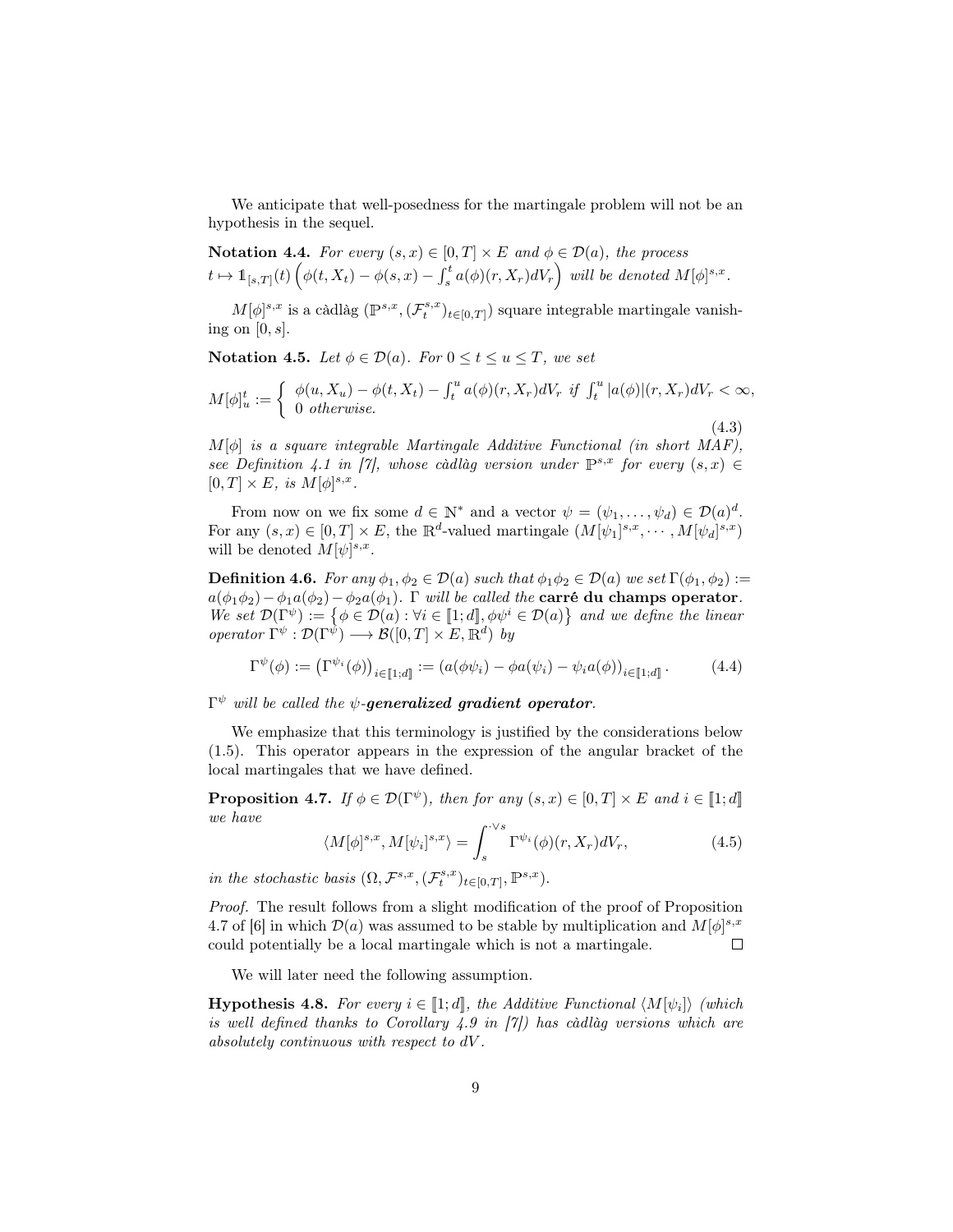Taking  $\phi = \psi_i$  for some  $i \in [1; d]$  in Proposition 4.7, yields the following.

**Corollary 4.9.** If  $\psi_i^2 \in \mathcal{D}(a)$  for all  $i \in [\![1;d]\!]$ , then Hypothesis 4.8 is fulfilled.

We will now consider suitable extensions of the domain  $\mathcal{D}(a)$ .

For any  $(s, x) \in [0, T] \times E$  we define the positive bounded **potential measure**  $U(s, x, \cdot)$  on  $([0, T] \times E, \mathcal{B}([0, T]) \otimes \mathcal{B}(E))$  by sure  $U(s, x, \cdot)$  on  $([0, T] \times E, \mathcal{B}([0, T]) \otimes \mathcal{B}(E))$  by

 $U(s,x,\cdot):$  $\mathcal{B}([0,T])\otimes \mathcal{B}(E)\quad\longrightarrow\quad [0,V_T]$ A  $\mapsto \mathbb{E}^{s,x} \left[ \int_s^T \mathbb{1}_{\{(t,X_t) \in A\}} dV_t \right].$ 

**Definition 4.10.** A Borel set  $A \subset [0, T] \times E$  will be said to be of zero potential if, for any  $(s, x) \in [0, T] \times E$  we have  $U(s, x, A) = 0$ .

Notation 4.11. Let  $p > 0$ . We introduce  $\mathcal{L}^{p}_{s,x}:=\mathcal{L}^{p}(U(s,x,\cdot))=\Big\{f\in\mathcal{B}([0,T]\times E,\mathbb{R}):\;\mathbb{E}^{s,x}\left[\int_{s}^{T}|f|^{p}(r,X_{r})dV_{r}\right]<\infty\Big\}.$ For  $p \geq 1$ , that classical  $\mathcal{L}^p$ -space is equipped with the seminorm  $\| \cdot \|_{p,s,x} : f \mapsto \left( \mathbb{E}^{s,x} \left[ \int_s^T |f(r,X_r)|^p dV_r \right] \right)^{\frac{1}{p}}$ . We also introduce  $\mathcal{L}^0_{s,x}:=\mathcal{L}^0(U(s,x,\cdot))=\Big\{f\in\mathcal{B}([0,T]\times E,\mathbb{R}):\,\int_s^T|f|(r,X_r)dV_r<\infty\quad\mathbb{P}^{s,x}\,\,a.s.\Big\}.$ For any  $p \geq 0$  we set  $\mathcal{L}$ p ∩ p

$$
\mathcal{L}_X^p = \bigcap_{(s,x)\in[0,T]\times E} \mathcal{L}_{s,x}^p. \tag{4.6}
$$

Let N be the linear subspace of  $\mathcal{B}([0,T] \times E, \mathbb{R})$  containing all functions which are equal to 0,  $U(s, x, \cdot)$  a.e. for every  $(s, x)$ . For any  $p \geq 0$ , we define the quotient space  $L_X^p = \mathcal{L}_X^p/\mathcal{N}$ . If  $p \geq 1$ ,  $L_X^p$  can be equipped with the topology generated by the family of semi-norms  $(\|\cdot\|_{p,s,x})_{(s,x)\in[0,T]\times E}$  which makes it a separate locally convex topological vector space, see Theorem 5.76 in [1].

We recall that Proposition 4.13 in [6] states the following.

**Proposition 4.12.** Let f and g be in  $\mathcal{L}_X^0$ . Then f and g are equal up to a set of zero potential if and only if for any  $(s, x) \in [0, T] \times E$ , the processes  $\int_{s} f(r, X_r) dV_r$  and  $\int_{s} g(r, X_r) dV_r$  are indistinguishable under  $\mathbb{P}^{s,x}$ . Of course in this case f and g correspond to the same element of  $L_X^0$ .

We introduce now our notion of **extended generator** starting from its domain.

**Definition 4.13.** We first define the **extended domain**  $\mathcal{D}(\mathfrak{a})$  as the set of functions  $\phi \in \mathcal{B}([0,T] \times E, \mathbb{R})$  for which there exists  $\chi \in \mathcal{L}_X^0$  such that under any  $\mathbb{P}^{s,x}$  the process

$$
\mathbb{1}_{[s,T]}\left(\phi(\cdot,X_\cdot)-\phi(s,x)-\int_s^\cdot \chi(r,X_r)dV_r\right) \tag{4.7}
$$

(which is not necessarily càdlàg) has a càdlàg modification in  $\mathcal{H}^2_0$ .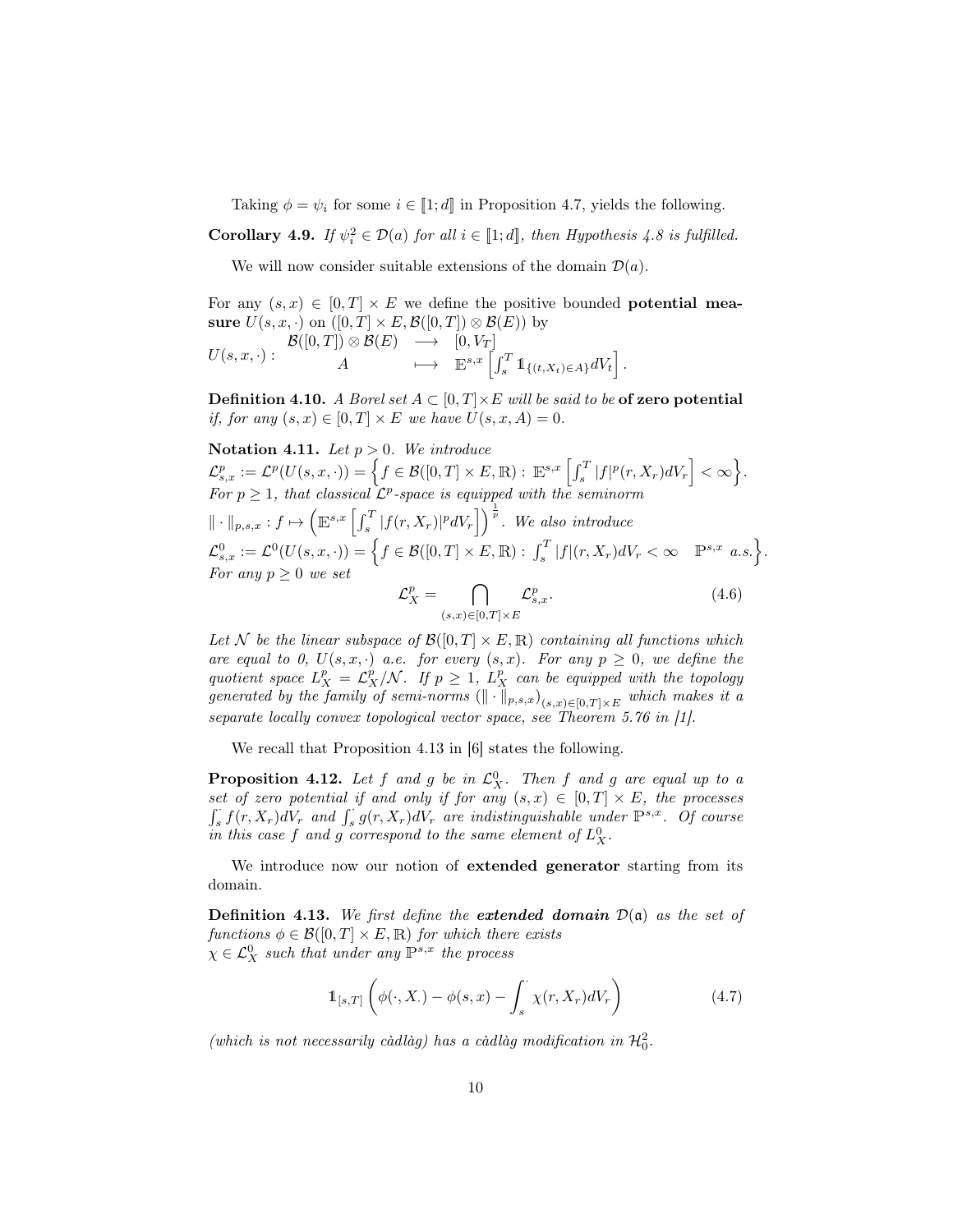A direct consequence of Proposition 4.15 in [6] is the following.

**Proposition 4.14.** Let  $\phi \in \mathcal{B}([0,T] \times E,\mathbb{R})$ . There is at most one (up to zero potential sets)  $\chi \in \mathcal{L}_X^0$  such that under any  $\mathbb{P}^{s,x}$ , the process defined in (4.7) has a modification which belongs to  $\mathcal{H}^2$ .

If moreover  $\phi \in \mathcal{D}(a)$ , then  $a(\phi) = \chi$  up to zero potential sets. In this case, according to Notation 4.4, for every  $(s, x) \in [0, T] \times E$ ,  $M[\phi]^{s,x}$  is the  $\mathbb{P}^{s,x}$ càdlàg modification in  $\mathcal{H}^2_0$  of  $1_{[s,T]}(\phi(\cdot,X_\cdot)-\phi(s,x)-\int_s^s \chi(r,X_r)dV_r$ .

**Definition 4.15.** Let  $\phi \in \mathcal{D}(\mathfrak{a})$  as in Definition 4.13. We denote again by  $M[\phi]^{s,x}$ , the unique càdlàg version of the process (4.7) in  $\mathcal{H}^2_0$ . Taking Proposition 4.12 into account, this will not generate any ambiguity with respect to Notation 4.4. Proposition 4.12, also permits to define without ambiguity the operator

$$
\mathfrak{a}:\begin{array}{ccc}\mathcal{D}(\mathfrak{a})&\longrightarrow&L_X^0\\ \phi&\longmapsto&\chi.\end{array}
$$

a will be called the extended generator.

**Remark 4.16.** a extends a in the sense that  $\mathcal{D}(a) \subset \mathcal{D}(a)$  (comparing Definitions 4.13 and 4.3) and if  $\phi \in \mathcal{D}(a)$  then  $a(\phi)$  is an element of the class  $a(\phi)$ , see Proposition 4.14.

We also introduce an extended  $\psi$ -generalized gradient.

**Proposition 4.17.** Assume the validity of Hypothesis 4.8. Let  $\phi \in \mathcal{D}(\mathfrak{a})$  and  $i \in [1;d]$ . There exists a (unique up to zero-potential sets) function in  $\mathcal{B}([0,T] \times$  $E, \overline{\mathbb{R}}$ ) which we will denote  $\mathfrak{G}^{\psi_i}(\phi)$  such that under any  $\mathbb{P}^{s,x}$ ,  $\langle M[\phi]^{s,x}, M[\psi_i]^{s,x} \rangle =$ <br> $\int_{s}^{\sqrt{s}} \mathfrak{G}^{\psi_i}(\phi)(r, X_r) dV_r$  up to indistinguishability.  $\int_s^{\cdot \vee s} \mathfrak{G}^{\psi_i}(\phi)(r, X_r) dV_r$  up to indistinguishability.

*Proof.* We fix  $i \in [1;d]$ . Let  $M[\psi_i]$  be the square integrable MAF (see 4.1) in [7]) presented in Notation 4.5. We introduce the random field  $M[\phi] =$  $(M[\phi]_u^t)_{(0 \leq t \leq u \leq T)}$  as follows. We fix some  $\chi$  in the class  $\mathfrak{a}(\phi)$  and set

$$
M[\phi]_u^t := \begin{cases} \phi(u, X_u) - \phi(t, X_t) - \int_t^u \chi(r, X_r) dV_r & \text{if } \int_t^u |\chi|(r, X_r) dV_r < \infty, t \le u, \\ 0 & \text{elsewhere,} \end{cases} \tag{4.8}
$$

We emphasize that, a priori, the function  $\chi$  is only in  $\mathcal{L}_X^0$  implying that at fixed  $t \leq u, \int_t^u |\chi|(r, X_r(\omega)) dV_r$  is not finite for every  $\omega \in \Omega$ , but only on a set which is  $\mathbb{P}^{s,x}$ -negligible for all  $(s,x) \in [0,t] \times E$ .

According to Definition 4.1 in [7]  $M[\phi]$  is an AF whose càdlàg version under  $\mathbb{P}^{s,x}$  is  $M[\phi]^{s,x}$ . Of course  $M[\psi_i]^{s,x}$  is the càdlàg version of  $M[\psi_i]$  under  $\mathbb{P}^{s,x}$ . By Definition 4.15, since  $\phi \in \mathcal{D}(\mathfrak{a})$ ,  $M[\phi]^{s,x}$  is a square integrable martingale for every  $(s, x)$ , so  $M[\phi]$  is a square integrable MAF. Then by Corollary 4.9, the AF  $\langle M[\psi_i] \rangle$  is absolutely continuous with respect to dV. The existence of  $\mathfrak{G}^{\psi_i}(\phi)$  now follows from Proposition 4.14 in [7]. and the uniqueness follows by Proposition 4.12.  $\Box$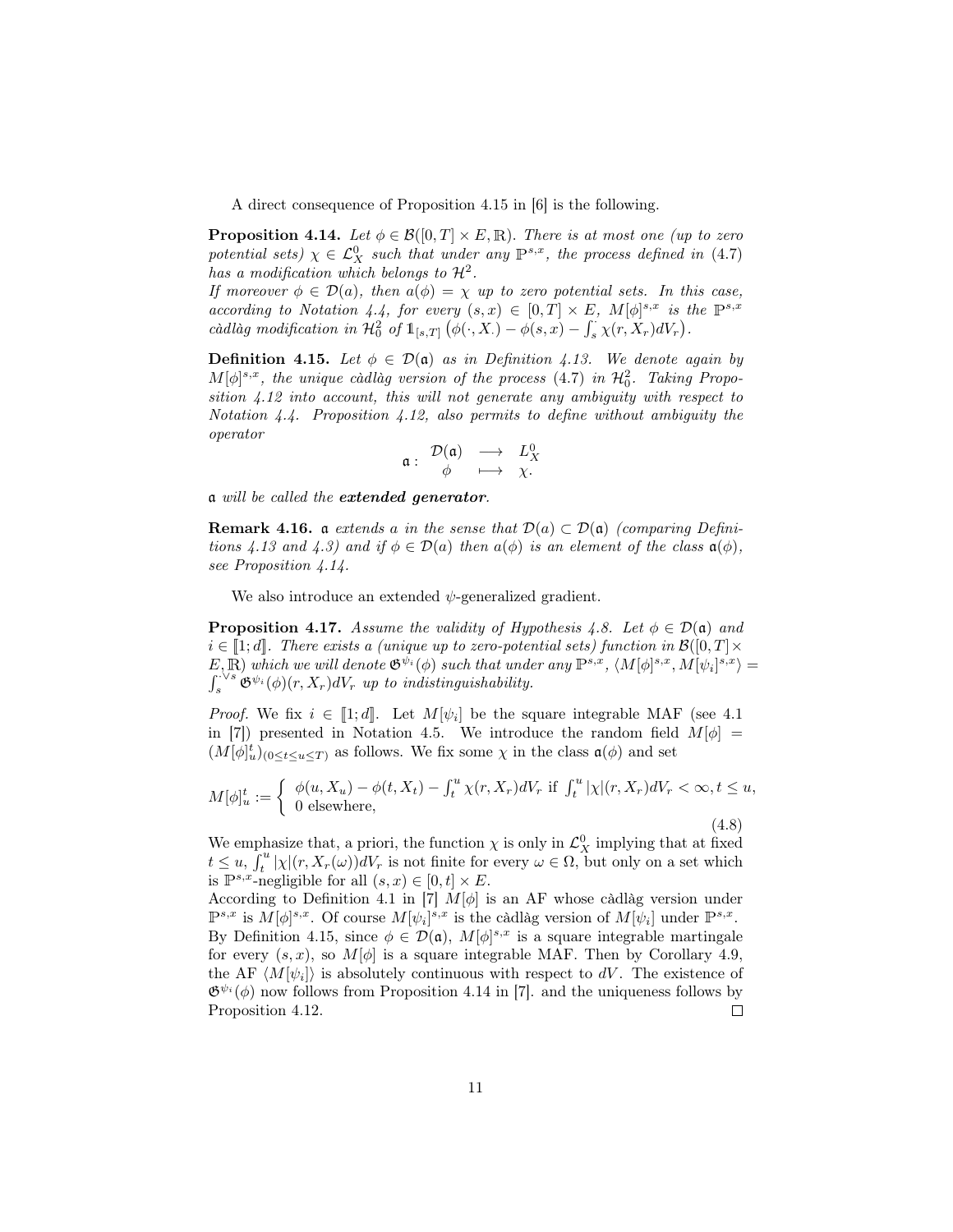Notation 4.18. If 4.8 holds, we can introduce the linear operator

$$
\mathfrak{G}^{\psi} : \begin{array}{ccc} \mathcal{D}(\mathfrak{a}) & \longrightarrow & (L_X^0)^d \\ \phi & \longmapsto & (\mathfrak{G}^{\psi_1}(\phi), \cdots, \mathfrak{G}^{\psi_d}(\phi)), \end{array} \tag{4.9}
$$

which will be called the extended  $\psi$ -generalized gradient.

**Corollary 4.19.** Let  $\phi \in \mathcal{D}(\Gamma^{\psi})$ . Then  $\Gamma^{\psi}(\phi) = \mathfrak{G}^{\psi}(\phi)$  up to zero potential sets.

*Proof.* Comparing Propositions 4.7 and 4.17, for every  $(s, x) \in [0, T] \times E$  and  $i \in$  $\llbracket 1; d \rrbracket$ ,  $\int_s^{\cdot \vee s} \Gamma^{\psi_i}(\phi)(r, X_r) dV_r$  and  $\int_s^{\cdot \vee s} \mathfrak{G}^{\psi_i}(\phi)(r, X_r) dV_r$  are  $\mathbb{P}^{s,x}$ -indistinguishable. We can conclude by Proposition 4.12.  $\Box$ 

 $\mathfrak{G}^{\psi}$  therefore extends  $\Gamma^{\psi}$  as well as  $\mathfrak a$  extends a, see Remark 4.16.

## 5 Pseudo-PDEs and associated Markovian type BSDEs driven by a càdlàg martingale

### 5.1 The concepts

In this section, we keep working in the framework of the previous Section 4.

We now introduce a subclass of BSDEs driven by a càdlàg martingale which we will call **Markovian**. The process  $\hat{V}$  will be the (deterministic) function V introduced in Definition 4.3, the terminal condition  $\xi$  will only depend on the final value of the canonical process  $X_T$  and the randomness of the driver  $\hat{f}$  at time t will only depend on  $X_t$ . In other words, the driver will be of type  $\hat{f}(t, \omega, y, z) = f(t, X_t(\omega), y, z)$  where  $f : [0, T] \times E \times \mathbb{R} \times \mathbb{R}^d \to \mathbb{R}$  is a measurable function.

Given d functions  $\psi_1, \cdots, \psi_d$  in  $\mathcal{D}(a)$ , we will set  $\hat{M} := (M[\psi_1]^{s,x}, \cdots, M[\psi_d]^{s,x}).$ 

That BSDE will be connected with the deterministic problem in Definition 5.3.

We fix an integer  $d \in \mathbb{N}^*$  and some functions  $\psi_1, \dots, \psi_d \in \mathcal{D}(a)$  which in the sequel, will satisfy the following hypothesis.

**Hypothesis 5.1.** For any  $i \in [1;d]$  we have the following.

- Hypothesis 4.8 holds;
- $a(\psi_i) \in \mathcal{L}_X^2$ ;
- $\mathfrak{G}^{\psi_i}(\psi_i)$  is bounded.

**Proposition 5.2.** Assume that Hypothesis 5.1 holds. Then for every  $i \in [1;d]$ , we have the following.

• For any  $(s, x) \in [0, T] \times E$ ,  $\hat{M} := M[\psi]^{s,x}$  satisfies item 4. of Hypothesis 3.1 with respect to  $\hat{V} := V$ .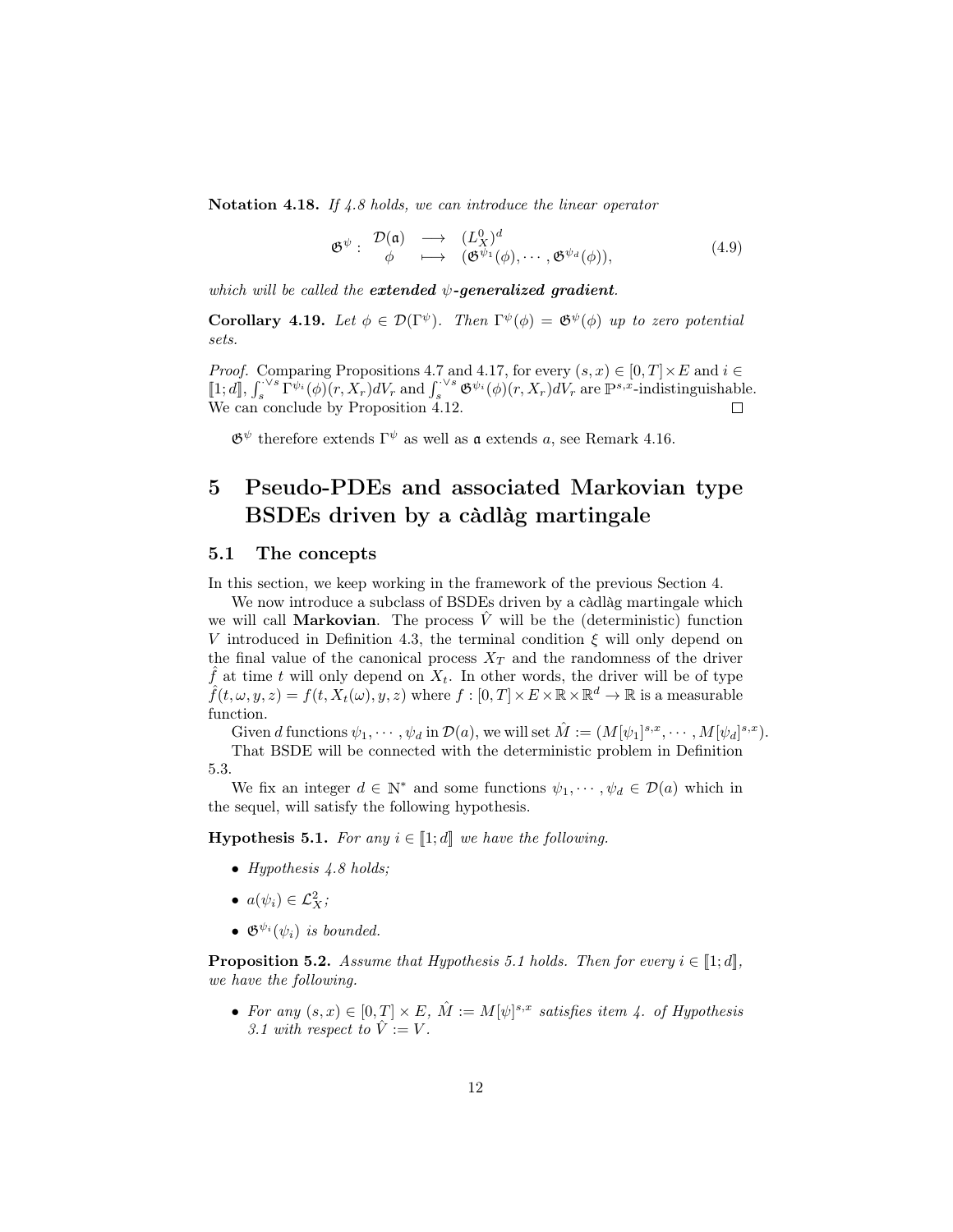- for every  $(s, x) \in [0, T] \times E$ ,  $\sup_{t \in [s, T]} |\psi_i(t, X_t)|^2$  belongs to  $L^1$  under  $\mathbb{P}^{s, x}$ ;
- $\psi_i \in \mathcal{L}_X^2$ .

*Proof.* The first item follows from the fact that, for any  $(s, x) \in [0, T] \times E$ ,  $\langle M[\psi_i]^{s,x}\rangle = \int_s^{\sqrt{s}} \mathfrak{G}^{\psi_i}(\psi_i)(r,X_r) dV_r$  (see Proposition 4.17), and the fact that  $\mathfrak{G}^{\psi_i}(\psi_i)$  is bounded. Concerning the second item, for any  $(s, x) \in [0, T] \times E$ , the martingale problem gives  $\psi_i(\cdot, \tilde{X}) = \psi_i(s, x) + \int_s^s a(\psi_i)(r, X_r) dV_r + M[\psi_i]^{s, x}$ , see Definition 4.3. By Jensen's inequality, we have  $\sup_{t\in\mathbb{R}}|\psi_i(t,X_t)|^2 \leq C(\psi_i^2(s,x)+$  $t\in[s,T]$ 

 $\int_s^T a^2(\psi_i)(r, X_r) dV_r + \sup_{t \in [s,T]} (M[\psi_i]_t^{s,x})^2)$  for some  $C > 0$ . It is therefore  $L^1$  since

 $a(\psi_i) \in \mathcal{L}_X^2$  and  $M[\psi_i]^{s,x} \in \mathcal{H}^2$ . The last item is a direct consequence of the second one.  $\Box$ 

**Definition 5.3.** Let us consider some  $q \in \mathcal{B}(E, \mathbb{R})$  and  $f \in \mathcal{B}([0,T] \times E \times \mathbb{R} \times \mathbb{R}, \mathbb{R}^d)$ .  $f \in \mathcal{B}([0,T] \times E \times \mathbb{R} \times \mathbb{R}, \mathbb{R}^d).$ 

We will call **Pseudo-Partial Differential Equation** related to  $(f, g)$  (in short  $Pseudo - PDE(f, g)$ ) the following equation with final condition:

$$
\begin{cases}\n a(u) + f(\cdot, \cdot, u, \Gamma^{\psi}(u)) &= 0 & \text{on } [0, T] \times E \\
 u(T, \cdot) &= g.\n\end{cases}
$$
\n(5.1)

We will say that u is a **classical solution** of  $Pseudo-PDE(f, g)$  if  $u, u\psi_i, i \in$  $\llbracket 1; d \rrbracket$  belong to  $\mathcal{D}(a)$  and if u satisfies (5.1).

The connection between a Markovian BSDE and a  $Pseudo - PDE(f, q)$ , will be possible under a hypothesis on some generalized moments on  $X$ , and some growth conditions on the functions  $(f, g)$ . Those will be related to two fixed functions  $\zeta, \eta \in \mathcal{B}(E, \mathbb{R}_+).$ 

**Hypothesis 5.4.** The canonical Markov class will be said to satisfy  $H^{mom}(\zeta, \eta)$ if

- 1. for any  $(s, x) \in [0, T] \times E$ ,  $\mathbb{E}^{s, x}[\zeta^2(X_T)]$  is finite;
- 2. for any  $(s, x) \in [0, T] \times E$ ,  $\mathbb{E}^{s,x} \left[ \int_0^T \eta^2(X_r) dV_r \right]$  is finite.

Until the end of this section, we assume that some  $\zeta$ ,  $\eta$  are given and that the canonical Markov class satisfies  $H^{mom}(\zeta, \eta)$ .

**Hypothesis 5.5.** A couple  $(f, g)$  of functions  $f \in \mathcal{B}([0, T] \times E \times \mathbb{R} \times \mathbb{R}^d, \mathbb{R})$  and  $g \in \mathcal{B}(E,\mathbb{R})$  will be said to satisfy  $H^{lip}(\zeta,\eta)$  if there exist positive constants  $K^Y, K^Z, C, C'$  such that

1. 
$$
\forall x : |g(x)| \le C(1 + \zeta(x)),
$$
  
\n2.  $\forall (t, x) : |f(t, x, 0, 0)| \le C'(1 + \eta(x)),$   
\n3.  $\forall (t, x, y, y', z, z') : |f(t, x, y, z) - f(t, x, y', z')| \le K^Y |y - y'| + K^Z ||z - z'||.$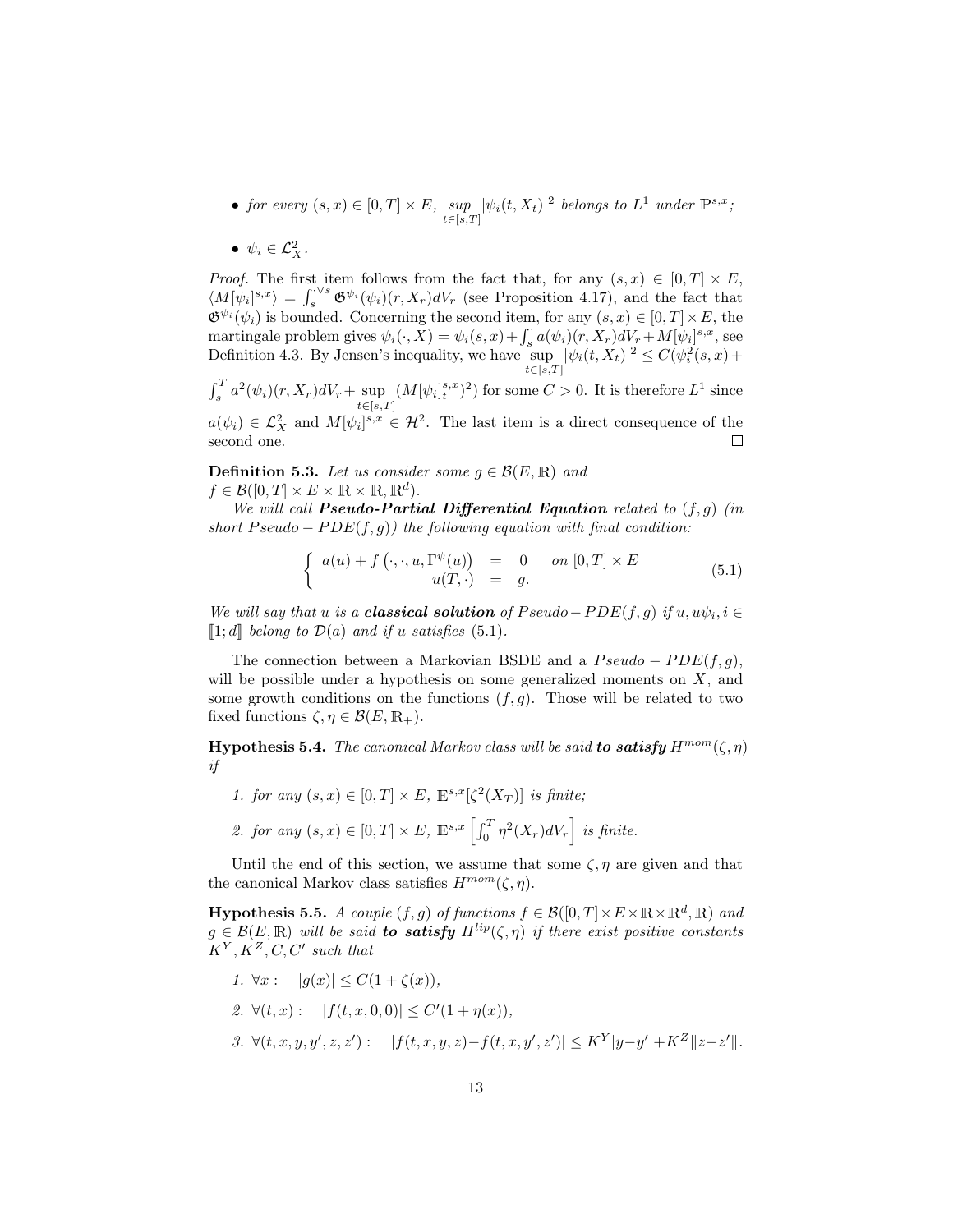$(f, g)$  will be said **to satisfy**  $H^{growth}(\zeta, \eta)$  if the following more general assumption holds. There exist positive constants  $C, C'$  such that

1.  $\forall x : |g(x)| \leq C(1 + \zeta(x));$ 

2. 
$$
\forall (t, x, y, z):
$$
  $|f(t, x, y, z)| \leq C'(1 + \eta(x) + |y| + ||z||).$ 

**Remark 5.6.** We fix for now a couple  $(f, g)$  satisfying  $H^{lip}(\zeta, \eta)$ . For any  $(s, x) \in [0, T] \times E$ , in the stochastic basis  $(\Omega, \mathcal{F}^{s,x}, (\mathcal{F}^{s,x}_t)_{t \in [0,T]}, \mathbb{P}^{s,x})$  and setting  $\hat{V} := V$ , the triplet  $\xi := g(X_T)$ ,  $\hat{f} : (t, \omega, y, z) \longmapsto f(t, X_t(\omega), y, z)$ ,  $\hat{M} :=$  $M[\psi]^{s,x}$  satisfies Hypothesis 3.1.

With the equation  $Pseudo-PDE(f, g)$ , we will associate the following family of BSDEs indexed by  $(s, x) \in [0, T] \times E$ , driven by a càdlàg martingale.

Notation 5.7. For any  $(s, x) \in [0, T] \times E$ , we consider in the stochastic basis  $\left(\Omega, \mathcal{F}^{s,x}, (\mathcal{F}^{s,x}_t)_{t\in[0,T]}, \mathbb{P}^{s,x}\right) \textit{ and on the interval } [0,T] \textit{ the } BSDE(\xi, \hat{f}, V, \hat{M})$ where  $\xi = g(X_T)$ ,  $\hat{f} : (t, \omega, y, z) \longmapsto f(t, X_t(\omega), y, z)$ ,  $\hat{M} = M[\psi]^{s,x}$ . From now on that BSDE will be denoted  $BSDE^{s,x}(f, g)$  and its unique solution (see Theorem 3.3 and Remark 5.6) will be denoted  $(Y^{s,x}, M^{s,x})$ .

If  $H^{lip}(\zeta,\eta)$  is fulfilled by  $(f,g)$ , then  $(Y^{s,x},M^{s,x})$  is therefore the unique couple in  $\mathcal{L}^2(dV \otimes d\mathbb{P}^{s,x}) \times \mathcal{H}^2_0$  satisfying

$$
Y_{.}^{s,x} = g(X_T) + \int_{.}^{T} f\left(r, X_r, Y_r^{s,x}, \frac{d\langle M^{s,x}, M[\psi]^{s,x}}{dV}\right)(r)\right) dV_r - (M_T^{s,x} - M^{s,x}).
$$
\n(5.2)

Remark 5.8. Even if the underlying process X admits no generalized moments, given a couple  $(f, g)$  such that  $f(\cdot, \cdot, 0, 0)$  and g are bounded, the considerations of this section still apply. In particular the connections that we will establish between the  $BSDE^{s,x}(f,g)$  and the corresponding Pseudo–PDE(f, g) still take place.

Our main contribution consists in illustrating the precise link between the solutions of equations  $BSDE^{s,x}(f, g)$  and those of  $Pseudo-PDE(f, g)$ . In particular we will emphasize that a solution of  $BSDE^{s,x}(f, g)$  produces a solution of  $Pseudo - PDE(f, q)$  and reciprocally.

We now introduce a probabilistic notion of solution for  $Pseudo-PDE(f, g)$ .

**Definition 5.9.** A Borel function  $u : [0, T] \times E \rightarrow \mathbb{R}$  will be said to be a martingale solution of  $Pseudo - PDE(f, g)$  if  $u \in \mathcal{D}(\mathfrak{a})$  and

$$
\begin{cases}\n\mathfrak{a}(u) = -f(\cdot, \cdot, u, \mathfrak{G}^{\psi}(u)) \\
u(T, \cdot) = g.\n\end{cases}
$$
\n(5.3)

**Remark 5.10.** The first equation of  $(5.3)$  holds in  $L_X^0$ , hence up to a zero potential set. The second one is a pointwise equality.

The following lemma was the object of Lemma 5.13 in [6].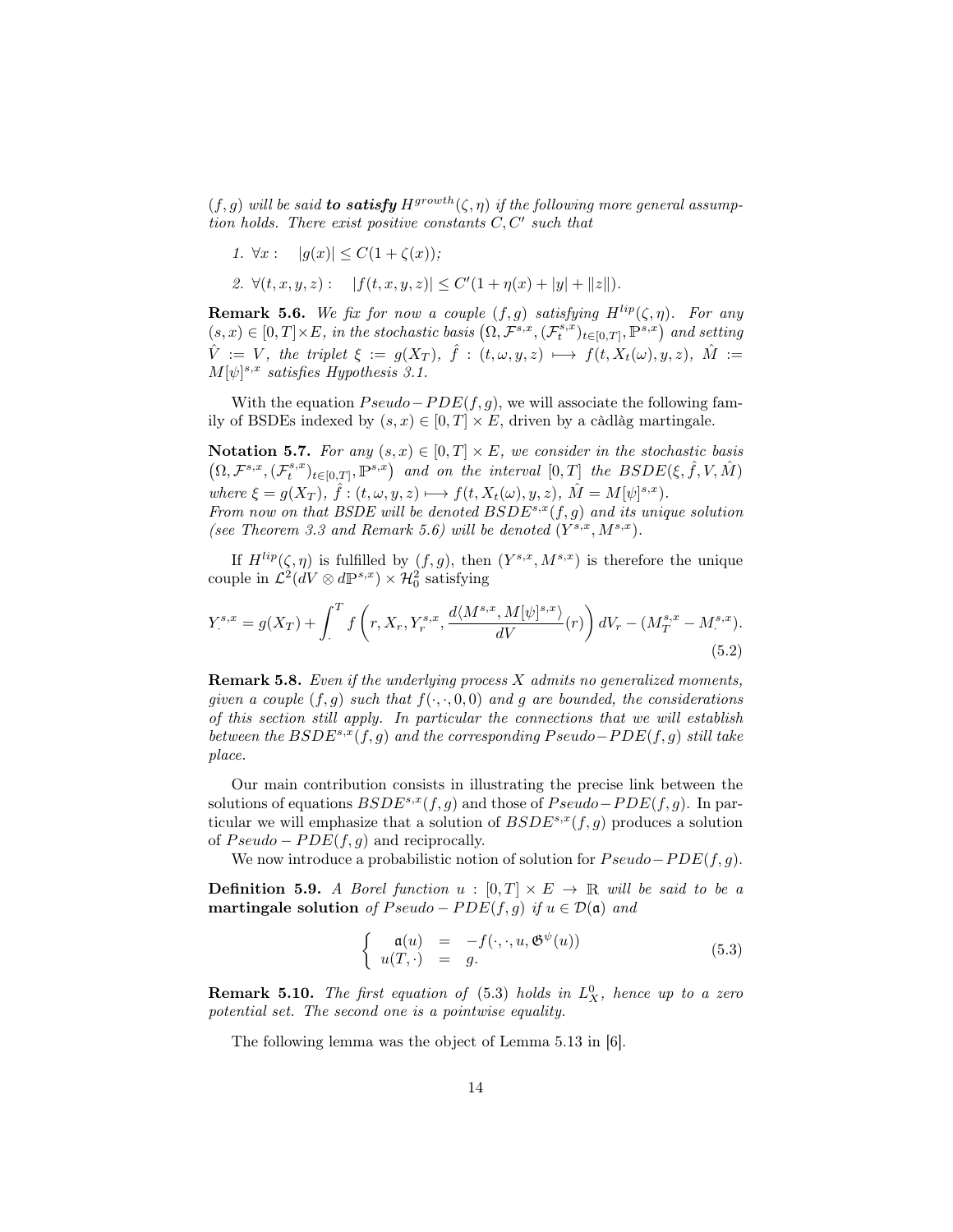**Lemma 5.11.** Let  $V$  be a non-decreasing function. If two measurable processes are P-modifications of each other, then they are also equal  $dV \otimes dP$  a.e.

**Proposition 5.12.** Let  $(f, g)$  satisfy  $H^{growth}(\zeta, \eta)$ . Let u be a martingale solution of Pseudo – PDE(f, g). Then for any  $(s, x) \in [0, T] \times E$ , the couple of processes

$$
\left(u(t, X_t), \quad u(t, X_t) - u(s, x) + \int_s^t f(\cdot, \cdot, u, \mathfrak{G}^{\psi}(u))(r, X_r) dV_r\right)_{t \in [s, T]}
$$
(5.4)

has a  $\mathbb{P}^{s,x}$ -version which is a solution on [s, T] of  $BSDE^{s,x}(f,g)$ , see Remark 3.4.

Moreover,  $u \in \mathcal{L}_X^2$ .

*Proof.* Let  $u \in \mathcal{D}(\mathfrak{a})$  be a solution of (5.3) and let  $(s, x) \in [0, T] \times E$  be fixed. By Definition 4.13 and Remark 3.4, the process  $u(\cdot, X)$  under  $\mathbb{P}^{s,x}$  admits a càdlàg modification  $U^{s,x}$  on  $[s,T]$ , which is a special semimartingale with decomposition

$$
U^{s,x} = u(s,x) + \int_s^s \mathfrak{a}(u)(r, X_r) dV_r + M[u]^{s,x}
$$
  
=  $u(s,x) - \int_s^s f(r, X_r, u(r, X_r), \mathfrak{G}^{\psi}(u)(r, X_r)) dV_r + M[u]^{s,x}$   
=  $u(s,x) - \int_s^s f(r, X_r, U_r^{s,x}, \frac{d(M[u]^{s,x}, M[\psi]^{s,x})}{dV}(r)) dV_r + M[u]^{s,x},$   
(5.5)

where the third equality of (5.5) comes from Lemma 5.11 and Proposition 4.17. Moreover since  $u(T, \cdot) = g$ , then  $U_T^{s,x} = u(T, X_T) = g(X_T)$  a.s. so the couple  $(U^{s,x}, M[u]^{s,x})$  satisfies the following equation on [s, T] (with respect to  $\mathbb{P}^{s,x}$ ):

$$
U^{s,x}_{\cdot} = g(X_T) + \int_{\cdot}^{T} f\left(r, X_r, U^{s,x}_{r}, \frac{d\langle M[u]^{s,x}, M[\psi]^{s,x}\rangle}{dV}(r)\right) dV_r - (M[u]^{s,x}_{T} - M[u]^{s,x}_{\cdot}).
$$
\n(5.6)

 $M[u]^{s,x}$  (introduced at Definition 4.15) belongs to  $\mathcal{H}_0^2$  but we do not have a priori information on the square integrability of  $U^{s,x}$ . However we know that  $M[u]^{s,x}$ is equal to zero at time s, and that  $U_s^{s,x}$  is deterministic so square integrable. We can therefore apply Lemma A.12 which implies that  $(U^{s,x}, M[u]^{s,x})$  solves  $BSDE^{s,x}(f,g)$  on [s, T]. In particular,  $U^{s,x}$  belongs to  $\mathcal{L}^2(dV \otimes d\mathbb{P}^{s,x})$  for every  $(s, x)$ , so by Lemma 5.11 and Definition 4.11,  $u \in \mathcal{L}_{X}^{2}$ .

### 5.2 Decoupled mild solutions of Pseudo-PDEs

In this section we introduce an analytical notion of solution of our  $Pseudo PDE(f, g)$ , that we will denominate *decoupled mild*, taking inspiration from the mild solutions of partial differential equation. That notion will be shown to be equivalent to the one of martingale solution introduced in Definition 5.9. Let  $P = (P_{s,t})$  denote the transition kernel of the canonical Markov class, see Definition 3.4 in [7] and also Notation 4.1.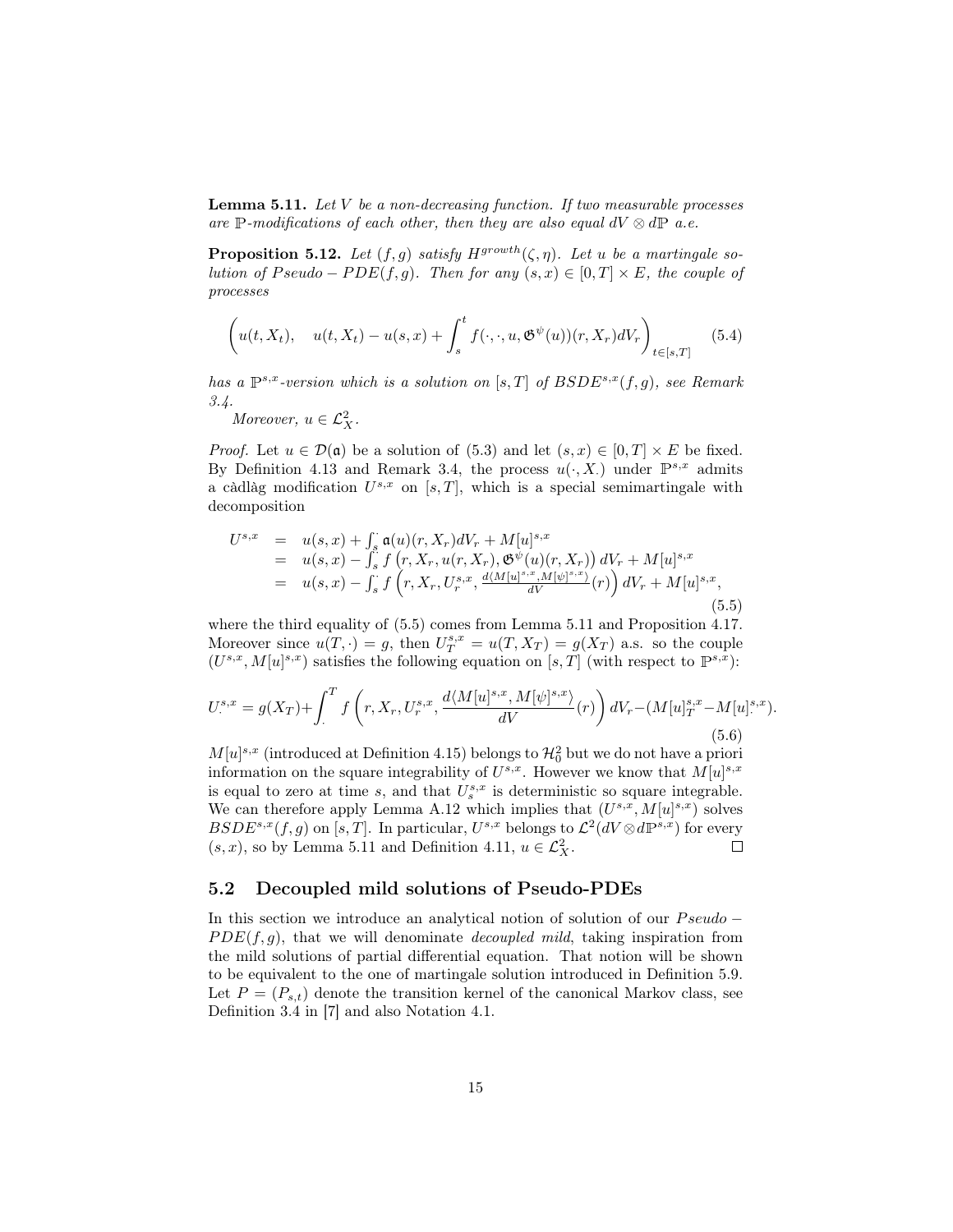Our notion of decoupled mild solution relies on the fact that the equation  $a(u) + f(\cdot, \cdot, u, \Gamma^{\psi}(u)) = 0$  can be naturally decoupled into

$$
\begin{cases}\n a(u) = -f(\cdot, \cdot, u, v) \\
 v_i = \Gamma^{\psi_i}(u), \quad i \in [\![1; d]\!].\n\end{cases} (5.7)
$$

Then, by definition of the carré du champ operator (see Definition 4.6), we formally have  $a(u\psi_i) = \Gamma^{\psi_i}(u) + ua(\psi_i) + \psi_i a(u), i \in [1;d]$ . So the system of equations (5.7) can be rewritten as

$$
\begin{cases}\n a(u) = -f(\cdot, \cdot, u, v) \\
 a(u\psi_i) = v_i + ua(\psi_i) - \psi_i f(\cdot, \cdot, u, v), \quad i \in [\![1; d]\!].\n\end{cases} (5.8)
$$

Inspired by the usual notions of mild solution, this naturally brings us to the following definition of a (decoupled) mild solution.

**Definition 5.13.** Assume that  $(f, g)$  satisfies  $H^{growth}(\zeta, \eta)$ . Let  $u \in \mathcal{B}([0,T] \times E, \mathbb{R})$  and  $v \in \mathcal{B}([0,T] \times E, \mathbb{R}^d)$ .

1.  $(u, v)$  is a solution of the identification problem determined by  $(f, g)$  or simply solution of  $IP(f, g)$  if  $u, v_1, \dots, v_d$  belong to  $\mathcal{L}_X^2$  and if for every  $(s, x) \in [0, T] \times E$ ,

$$
\begin{cases}\nu(s,x) &= P_{s,T}[g](x) + \int_s^T P_{s,r}[f(\cdot,\cdot,u,v)(r,\cdot)](x)dV_r \\
u\psi_1(s,x) &= P_{s,T}[g\psi_1(T,\cdot)](x) - \int_s^T P_{s,r}[ (v_1 + ua(\psi_1) - \psi_1 f(\cdot,\cdot,u,v)) (r,\cdot)](x)dV_r \\
\cdots \\
u\psi_d(s,x) &= P_{s,T}[g\psi_d(T,\cdot)](x) - \int_s^T P_{s,r}[ (v_d + ua(\psi_d) - \psi_d f(\cdot,\cdot,u,v)) (r,\cdot)](x)dV_r.\n\end{cases}
$$

2. u is a decoupled mild solution of  $Pseudo - PDE(f, g)$  if there exists a function v such that  $(u, v)$  is a solution of  $IP(f, g)$ .

The following lemma is very close to Lemma 3.5 in [8] and the arguments for the proof are similar.

**Lemma 5.14.** Let  $u, v_1, \dots, v_d \in \mathcal{L}_X^2$ , let  $(f, g)$  be a couple satisfying  $H^{growth}(\zeta, \eta)$ and let  $\psi_1, \dots, \psi_d$  satisfy Hypothesis 5.1. Then  $f(\cdot, \cdot, u, v)$  belongs to  $\mathcal{L}_X^2$  and for every  $i \in [\![1;d]\!], \psi_i f(\cdot, \cdot, u, v)$ , and  $ua(\psi_i)$ , belong to  $\mathcal{L}^1_X$ . For any  $(s, x) \in$  $[0, T] \times E$ ,  $i \in [1; d]$ ,  $g(X_T)\psi_i(T, X_T)$  belongs to  $L^1$  under  $\mathbb{P}^{s,x}$ . In particular, all terms in (5.9) make sense.

**Proposition 5.15.** Let  $(f, g)$  satisfy  $H^{growth}(\zeta, \eta)$ . Let u be a martingale solution of  $Pseudo - PDE(f, g)$ , then  $(u, \mathfrak{G}^{\psi}(u))$  is a solution of  $IP(f, g)$  and in particular, u is a decoupled mild solution of  $Pseudo - PDE(f, g)$ .

*Proof.* Let u be a martingale solution of  $Pseudo - PDE(f, g)$ . By Proposition 5.12,  $u \in \mathcal{L}_X^2$ . Taking into account Definition 4.15, for every  $(s, x)$ ,  $M[u]^{s, x} \in \mathcal{H}_0^2$ 0 under  $\mathbb{P}^{s,x}$ . So by Lemma A.2, for any  $i \in [\![1;d]\!], \frac{d\langle M[u]^{s,x},M[\psi^{i}]^{s,x}}{dV}$  belongs to  $\mathcal{L}^2(dV \otimes d\mathbb{P}^{s,x})$ . By use of Proposition 4.17, this means that  $\mathfrak{G}^{\psi_i}(u) \in \mathcal{L}_X^2$  for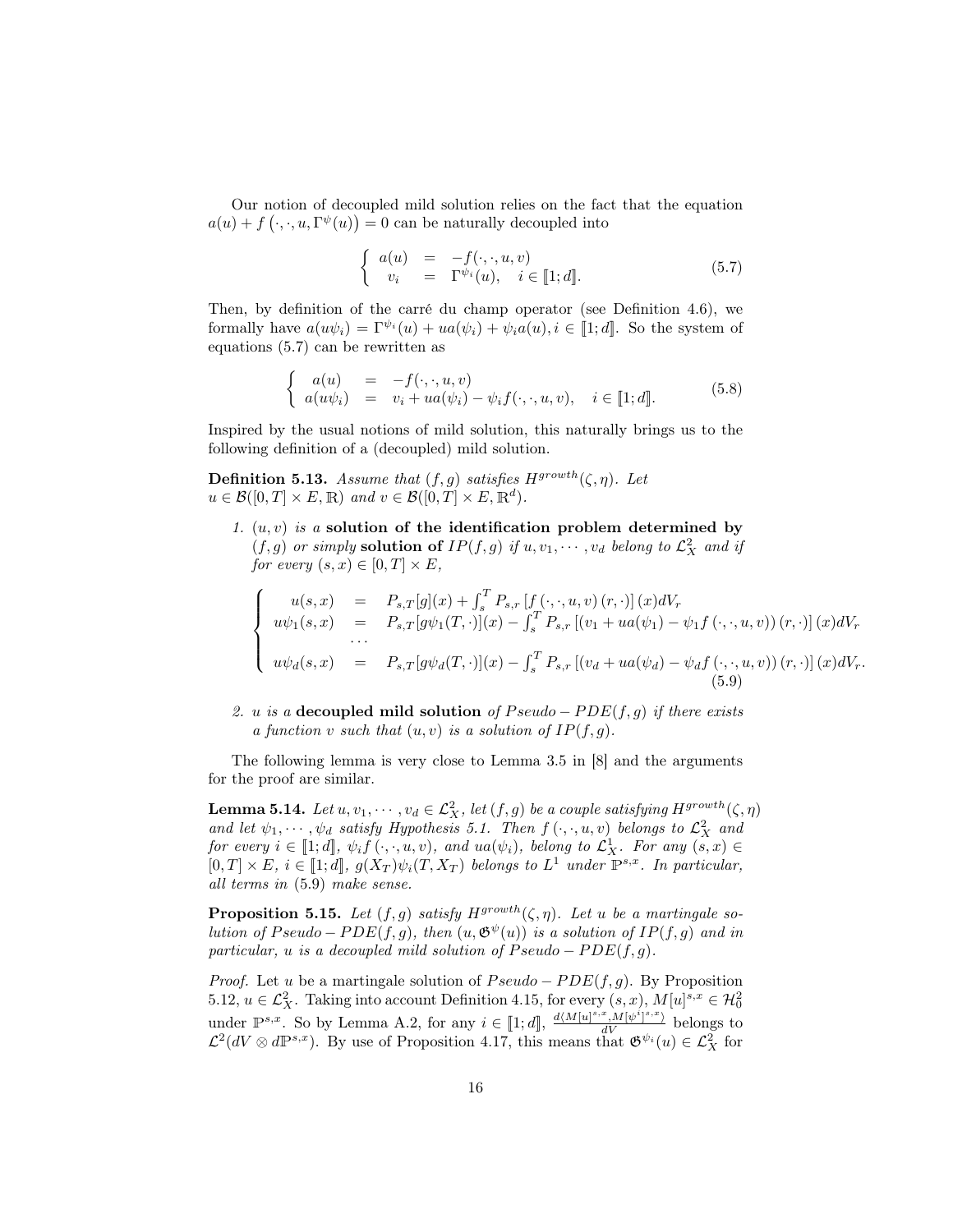every *i*. By Lemma 5.14, it follows that  $f(\cdot, \cdot, u, \mathfrak{G}^{\psi}(u))$  belongs to  $\mathcal{L}_X^2$  and so for any  $i \in [1;d], \psi_i f(\cdot, \cdot, u, \mathfrak{G}^{\psi}(u))$  and  $ua(\psi_i)$ , belong to  $\mathcal{L}_X^1$ .

Let  $(s, x) \in [0, T] \times E$ . Below we demonstrate that

$$
\begin{cases}\nu(s,x) &= P_{s,T}[g](x) + \int_s^T P_{s,r} \left[ f\left(\cdot, \cdot, u, \mathfrak{G}^{\psi}(u)\right)(r, \cdot)\right](x) dV_r \\
u\psi_1(s,x) &= P_{s,T}[g\psi_1(T, \cdot)](x) - \int_s^T P_{s,r} \left[ \left(\mathfrak{G}(u,\psi_1) + ua(\psi_1) - \psi_1 f\left(\cdot, \cdot, u, \mathfrak{G}^{\psi}(u)\right)\right)(r, \cdot)\right](x) dV_r \\
u\psi_d(s,x) &= P_{s,T}[g\psi_d(T, \cdot)](x) - \int_s^T P_{s,r} \left[ \left(\mathfrak{G}(u,\psi_d) + ua(\psi_d) - \psi_d f\left(\cdot, \cdot, u, \mathfrak{G}^{\psi}(u)\right)\right)(r, \cdot)\right](x) dV_r.\n\end{cases}
$$

We refer now to the probability  $\mathbb{P}^{s,x}$ : by Definitions 4.13, 4.15 and 5.9, the process  $u(\cdot, X)$  admits a modification  $U^{s,x}$  being a special semimartingale with decomposition

$$
U^{s,x} = u(s,x) - \int_s^{\cdot} f(\cdot, \cdot, u, \mathfrak{G}^{\psi}(u)) (r, X_r) dV_r + M[u]^{s,x}, \qquad (5.11)
$$

and  $M[u]^{s,x} \in \mathcal{H}_0^2$ .

Definition 5.9 also states that  $u(T, \cdot) = g$ , so

$$
u(s,x) = g(X_T) + \int_s^T f(\cdot, \cdot, u, \mathfrak{G}^{\psi}(u)) (r, X_r) dV_r - M[u]_T^{s,x} \text{ a.s.}
$$
 (5.12)

By Fubini's theorem we deduce that

$$
u(s,x) = \mathbb{E}^{s,x} \left[ g(X_T) + \int_s^T f(\cdot, \cdot, u, \mathfrak{G}^{\psi}(u)) (r, X_r) dV_r \right]
$$
  
=  $P_{s,T}[g](x) + \int_s^T P_{s,r} \left[ f(r, \cdot, u(r, \cdot), \mathfrak{G}^{\psi}(u)(r, \cdot)) \right] (x) dV_r.$  (5.13)

We now fix  $i \in [1; d]$ . By integration by parts, taking (5.11) and Definition 4.3 into account, we obtain

$$
d(U_t^{s,x}\psi_i(t,X_t)) = -\psi_i(t,X_t)f(\cdot,\cdot,u,\mathfrak{G}^{\psi}(u))(t,X_t)dV_t + \psi_i(t^-,X_{t^-})dM[u]_t^{s,x} + U_t^{s,x}a(\psi_i)(t,X_t)dV_t + U_t^{s,x}dM[\psi_i]_t^{s,x} + d[M[u]_{s,x}^{s,x},M[\psi_i]_{s,x}^{s,x}],
$$
\n(5.14)

Integrating between  $s$  and  $T$ ,

$$
u\psi_i(s, x) = g(X_T)\psi_i(T, X_T) + \int_s^T \psi_i(t, X_t)f(\cdot, \cdot, u, \mathfrak{G}^{\psi}(u)) (r, X_r)dV_r - \int_s^T \psi_i(r^-, X_{r^-})dM[u]_{r}^{s,x} - \int_s^T U_t^{s,x} a(\psi_i)(r, X_r)dV_r - \int_s^T U_{r^-}^{s,x} dM[\psi_i]_{r}^{s,x} - [M[u]_{r^-}^{s,x}, M[\psi_i]_{r^-}^{s,x}]_T = g(X_T)\psi_i(T, X_T) - \int_s^T (ua(\psi_i) - \psi_i f(\cdot, \cdot, u, \mathfrak{G}^{\psi}(u))) (r, X_r)dV_r - \int_s^T \psi_i(r^-, X_{r^-})dM[u]_{r^-}^{s,x} - \int_s^T U_{r^-}^{s,x} dM[\psi_i]_{r^-}^{s,x} - [M[u]_{r^-}^{s,x}, M[\psi_i]_{r^-}^{s,x}]_T,
$$
\n(5.15)

thanks to Lemma 5.11.

By Proposition 4.17,  $\langle M[\psi_i]^{s,x} \rangle = \int_s^{\cdot \sqrt{s}} \mathfrak{G}^{\psi_i}(\psi_i)(r, X_r) dV_r$ . So the angular bracket of  $\int_s^r U^{s,x}_{r-} dM[\psi_i]^{s,x}_r$  at time T is equal to  $\int_s^T u^2 \mathfrak{G}^{\psi_i}(\psi_i)(r,X_r) dV_r$ which is an integrable r.v. since  $\mathfrak{G}^{\psi_i}(\psi_i)$  is bounded and  $u \in \mathcal{L}_X^2$ . Therefore  $\int_s^{\cdot} U_{r-}^{s,x} dM[\psi_i]_{r}^{s,x}$  is a square integrable martingale.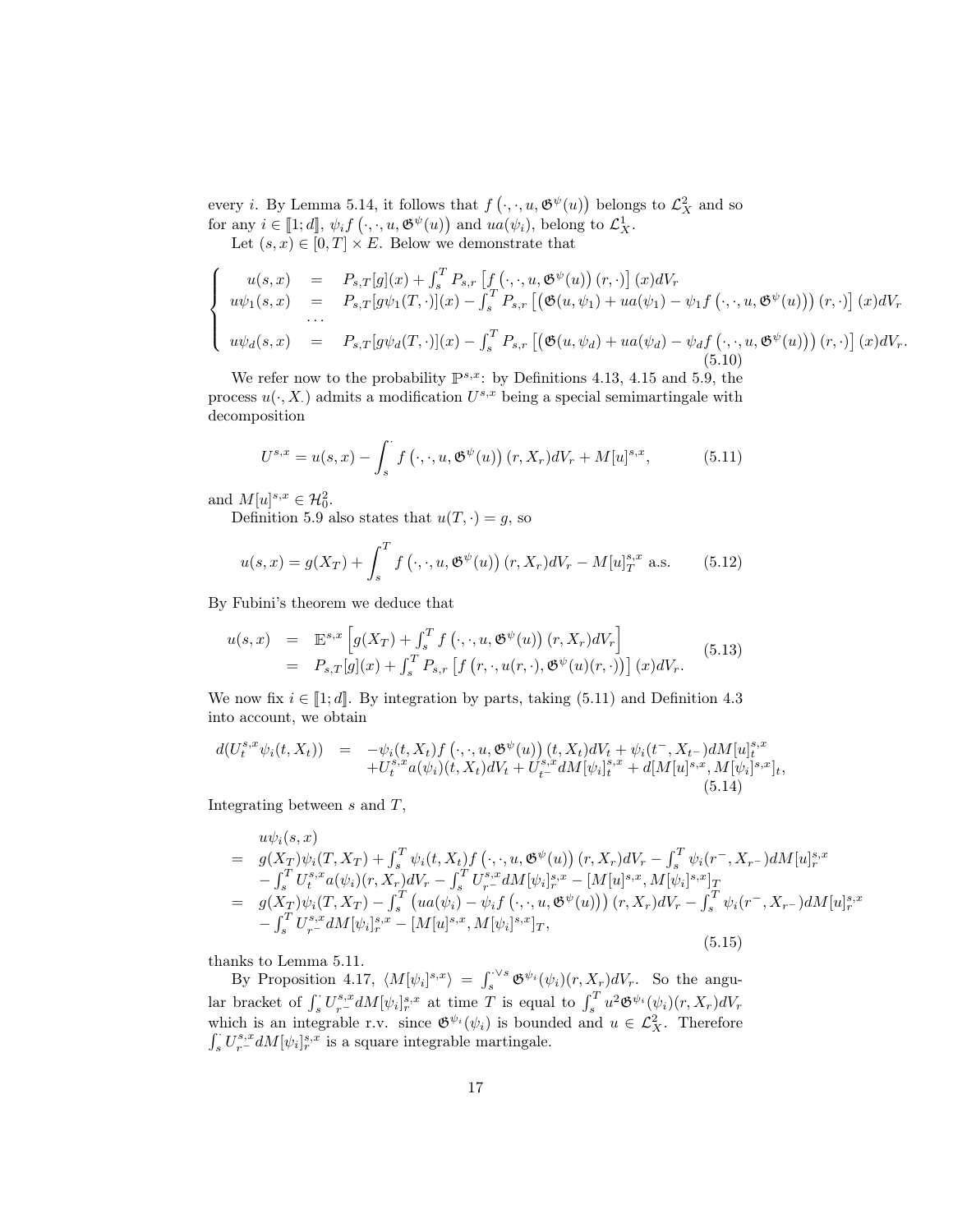Then, by Hypothesis 5.1 and Proposition 5.2, sup  $\sup_{t\in[s,T]} |\psi_i(t,X_t)|^2 \in L^1$ , and by Definition 4.15,  $M[u]^{s,x} \in \mathcal{H}^2$  so by Lemma 3.17 in [6],  $\int_s \psi_i(r^-, X_{r^-}) dM[u]^{s,x}_r$ is a martingale.

We can now perform the expectation in (5.15), to get

$$
\begin{split}\n&u\psi_{i}(s,x) \\
&= \mathbb{E}^{s,x} \left[ g(X_{T})\psi_{i}(T,X_{T}) - \int_{s}^{T} \left( ua(\psi_{i}) - \psi_{i}f\left(\cdot,\cdot,u,\mathfrak{G}^{\psi}(u)\right) \right)(r,X_{r})dV_{r} - [M[u]^{s,x},M[\psi_{i}]^{s,x}]_{T} \right] \\
&= \mathbb{E}^{s,x} \left[ g(X_{T})\psi_{i}(T,X_{T}) - \int_{s}^{T} \left( ua(\psi_{i}) + \mathfrak{G}^{\psi_{i}}(u) - \psi_{i}f\left(\cdot,\cdot,u,\mathfrak{G}^{\psi}(u)\right) \right)(r,X_{r})dV_{r} \right],\n\end{split}
$$
\n(5.16)

since u and  $\psi_i$  belong to  $\mathcal{D}(\mathfrak{a})$ . Indeed the second equality follows from the fact  $[M[u]^{s,x}, M[\psi_i]^{s,x}] - \langle M[u]^{s,x}, M[\psi_i]^{s,x} \rangle$  is a martingale and Proposition 4.17.

Since we have assumed that  $u \in \mathcal{L}_X^2$ , Lemma 5.14 says that  $f(\cdot, \cdot, u, \mathfrak{G}^{\psi}(u)) \in$  $\mathcal{L}_X^2$ , Hypothesis 5.1 implies that  $\psi_i$  and  $a(\psi_i)$  are in  $\mathcal{L}_X^2$ , so all terms in the integral inside the expectation in the third line belong to  $\mathcal{L}_X^1$ . We can therefore apply Fubini's theorem to get

$$
u\psi_i(s,x) = P_{s,T}[g\psi_i(T,\cdot)](x) - \int_s^T P_{s,r}\left[\left(ua(\psi_i) + \mathfrak{G}^{\psi_i}(u) - \psi_i f\left(\cdot, \cdot, u, \mathfrak{G}^{\psi}(u)\right)\right)(r,\cdot)\right](x)dV_r.
$$
  
This concludes the proof.

This concludes the proof.

Proposition 5.15 admits a converse implication.

**Proposition 5.16.** Let  $(f, g)$  satisfy  $H^{growth}(\zeta, \eta)$ , then every decoupled mild solution of  $Pseudo - PDE(f, g)$  is a martingale solution. Moreover, if  $(u, v)$ solves  $IP(f, g)$ , then  $v = \mathfrak{G} \psi(u)$ , up to zero potential sets.

*Proof.* Let u and  $v_i, i \in [1;d]$  in  $\mathcal{L}_X^2$  satisfy (5.9). We observe that the first line of (5.9) with  $s = T$ , implies that  $u(T, \cdot) = g$ .

Let  $(s, x) \in [0, T] \times E$  be fixed. We will now work under the probability  $\mathbb{P}^{s,x}$ . On [s, T], we set  $U := u(\cdot, X)$  and  $N := u(\cdot, X) - u(s,x) +$  $\int_{s}^{t} f(r, X_r, u(r, X_r), v(r, X_r)) dV_r.$ 

For some  $t \in [s, T]$ , we combine the first line of (5.9) applied with  $(s, x) =$  $(t, X_t)$  and the Markov property, see e.g. (3.4) in [7]. Since  $f(\cdot, \cdot, u, v)$  belongs to  $\mathcal{L}_X^2$  (see Lemma 5.14) we a.s. have that

$$
U_t = u(t, X_t)
$$
  
\n
$$
= P_{t,T}[g](X_t) + \int_t^T P_{t,r}[f(r, \cdot, u(r, \cdot), v(r, \cdot))](X_t)dV_r
$$
  
\n
$$
= \mathbb{E}^{t,X_t}[g(X_T) + \int_t^T f(r, X_r, u(r, X_r), v(r, X_r))dV_r]
$$
  
\n
$$
= \mathbb{E}^{s,x}[g(X_T) + \int_t^T f(r, X_r, u(r, X_r), v(r, X_r))dV_r|\mathcal{F}_t],
$$
\n(5.18)

so  $N_t = \mathbb{E}^{s,x} \left[g(X_T) + \int_s^T f(r, X_r, u(r, X_r), v(r, X_r))dV_r|\mathcal{F}_t\right] - u(s, x)$  a.s. hence N is a martingale. Let  $N^{s,x}$  denote its càdlàg version which we extend on [0, s] with the value 0. Then

$$
U^{s,x} := u(s,x) - \int_s^{\cdot} f(r, X_r, u(r, X_r), v(r, X_r))dV_r + N^{s,x}, \tag{5.19}
$$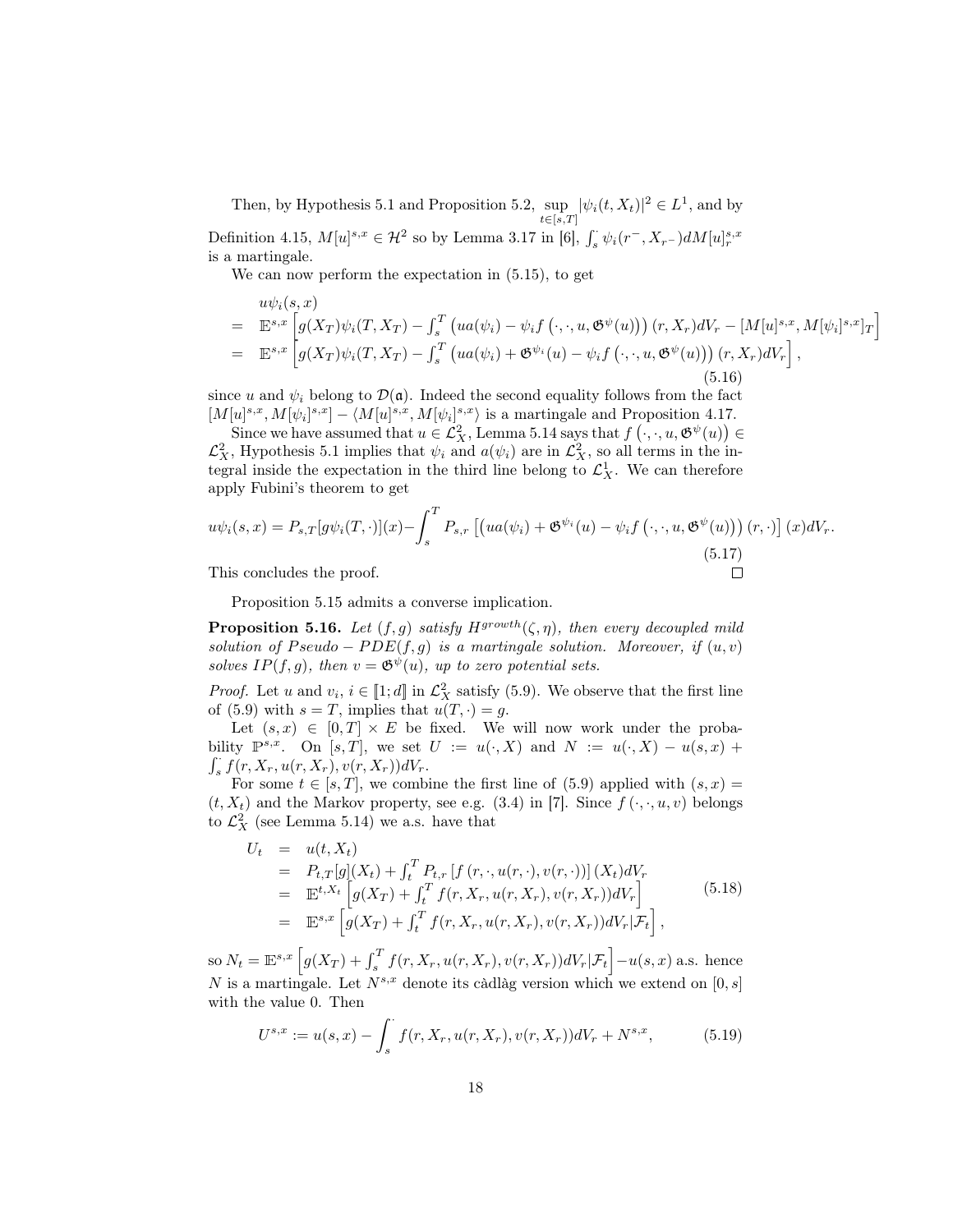indexed on  $[s, T]$  is a càdlàg version of U. Proceeding as in the proof of Proposition 3.8 in [8], we can show that  $N^{s,x}$  is a square integrable martingale. The process  $(u(\cdot, X) - u(s, x) + \int_s^{\cdot} f(r, X_r, u(r, X_r), v(r, X_r))dV_r) \mathbb{1}_{[s,T]}$  therefore admits for any  $(s, x)$  a  $\mathbb{P}^{s,x}$ -modification in  $\mathcal{H}_0^2$ . By Definitions 4.13, 4.15 this means that  $u \in \mathcal{D}(\mathfrak{a})$ ,  $\mathfrak{a}(u) = -f(\cdot, \cdot, u, v)$  and for any  $(s, x) \in [0, T] \times E$ ,  $M[u]^{s,x} = N^{s,x} P^{s,x}$ -a.s.

We are left to show  $\mathfrak{G}^{\psi}(u) = v$ , up to zero potential sets, hence that for every  $(s, x) \in [0, T] \times E$  and  $i \in [1; d]$ ,

$$
\langle M^{s,x}[u], M^{s,x}[\psi_i] \rangle = \int_s^{\cdot \vee s} v_i(r, X_r) dV_r, \quad \text{a.s.}
$$
 (5.20)

Let  $(s, x) \in [0, T] \times E$ , and  $i \in [1; d]$ . Combining the  $(i + 1)$ -th line of  $(5.9)$ applied to  $(s, x) = (t, X_t)$  and the Markov property and the Markov property (see e.g. (3.4) in [7]), taking into account the fact that all terms belong to  $\mathcal{L}_X^1$ (see Lemma 5.14, Hypothesis 5.1) we a.s. have

$$
u\psi_i(t, X_t) = P_{t,T}[g\psi_i(T, \cdot)](X_t) - \int_t^T P_{t,r}[ (v_i + ua(\psi_i) - \psi_i f(\cdot, \cdot, u, v)) (r, \cdot)] (X_t) dV_r
$$
  
\n
$$
= \mathbb{E}^{t, X_t} \left[ g(X_T) \psi_i(T, X_T) - \int_t^T (v_i + ua(\psi_i) - \psi_i f(\cdot, \cdot, u, v)) (r, X_r) dV_r \right]
$$
  
\n
$$
= \mathbb{E}^{s, x} \left[ g(X_T) \psi_i(T, X_T) - \int_t^T (v_i + ua(\psi_i) - \psi_i f(\cdot, \cdot, u, v)) (r, X_r) dV_r | \mathcal{F}_t \right].
$$
  
\n(5.21)

Setting, for  $t \in [s, T]$ ,  $N_t^i := u\psi_i(t, X_t) - \int_s^t (v_i + ua(\psi)^i - \psi_i f(\cdot, \cdot, u, v))(r, X_r) dV_r$ , from (5.21) we deduce that, for any  $t \in [s, T]$ ,

$$
N_t^i = \mathbb{E}^{s,x} \left[ g(X_T) \psi_i(T, X_T) - \int_s^T \left( v_i + ua(\psi_i) - \psi_i f(\cdot, \cdot, u, v) \right) (r, X_r) dV_r \bigg| \mathcal{F}_t \right]
$$

a.s. So  $N^i$  is a martingale. Let  $N^{i,s,x}$  denote its càdlàg  $\mathbb{P}^{s,x}$ -modification. The process

$$
\int_{s}^{s} (v_{i} + ua(\psi_{i}) - \psi_{i} f(\cdot, \cdot, u, v)) (r, X_{r}) dV_{r} + N^{i, s, x}, \qquad (5.22)
$$

is a càdlàg  $\mathbb{P}^{s,x}$ -version of  $u\psi_i(\cdot, X)$  on [s, T]. But we have by (5.19), that  $U^{s,x} = u(s,x) - \int_s^s f(r, X_r, u(r, X_r), v(r, X_r))dV_r + N^{s,x}$  is a version of  $u(\cdot, X)$ , hence by integration by parts on  $U^{s,x}\psi_i(\cdot, X)$  that

$$
u\psi_i(s,x) + \int_s^{\cdot} U_r^{s,x} a(\psi_i)(r, X_r) dV_r + \int_s^{\cdot} U_{r-}^{s,x} dM^{s,x} [\psi_i]_r - \int_s^{\cdot} \psi_i f(\cdot, \cdot, u, v)(r, X_r) dV_r + \int_s^{\cdot} \psi_i(r^-, X_{r^-}) dM^{s,x} [u]_r + [M^{s,x} [u], M^{s,x} [\psi_i]]
$$
\n(5.23)

is another càdlàg semimartingale which is a  $\mathbb{P}^{s,x}$ -version of  $u\psi_i(\cdot, X)$  on  $[s, T]$ . Now (5.23) equals

$$
\mathcal{M}^i + \mathcal{V}^i, \tag{5.24}
$$

where

$$
\mathcal{M}_t^i = u\psi_i(s, x) + \int_s^t U_{r-}^{s, x} dM^{s, x} [\psi_i]_r + \int_s^t \psi_i(r^-, X_{r-}) dM^{s, x} [u]_r + ([M^{s, x}[u], M^{s, x}[\psi_i]]_t - \langle M^{s, x}[u], M^{s, x}[\psi_i] \rangle_t,
$$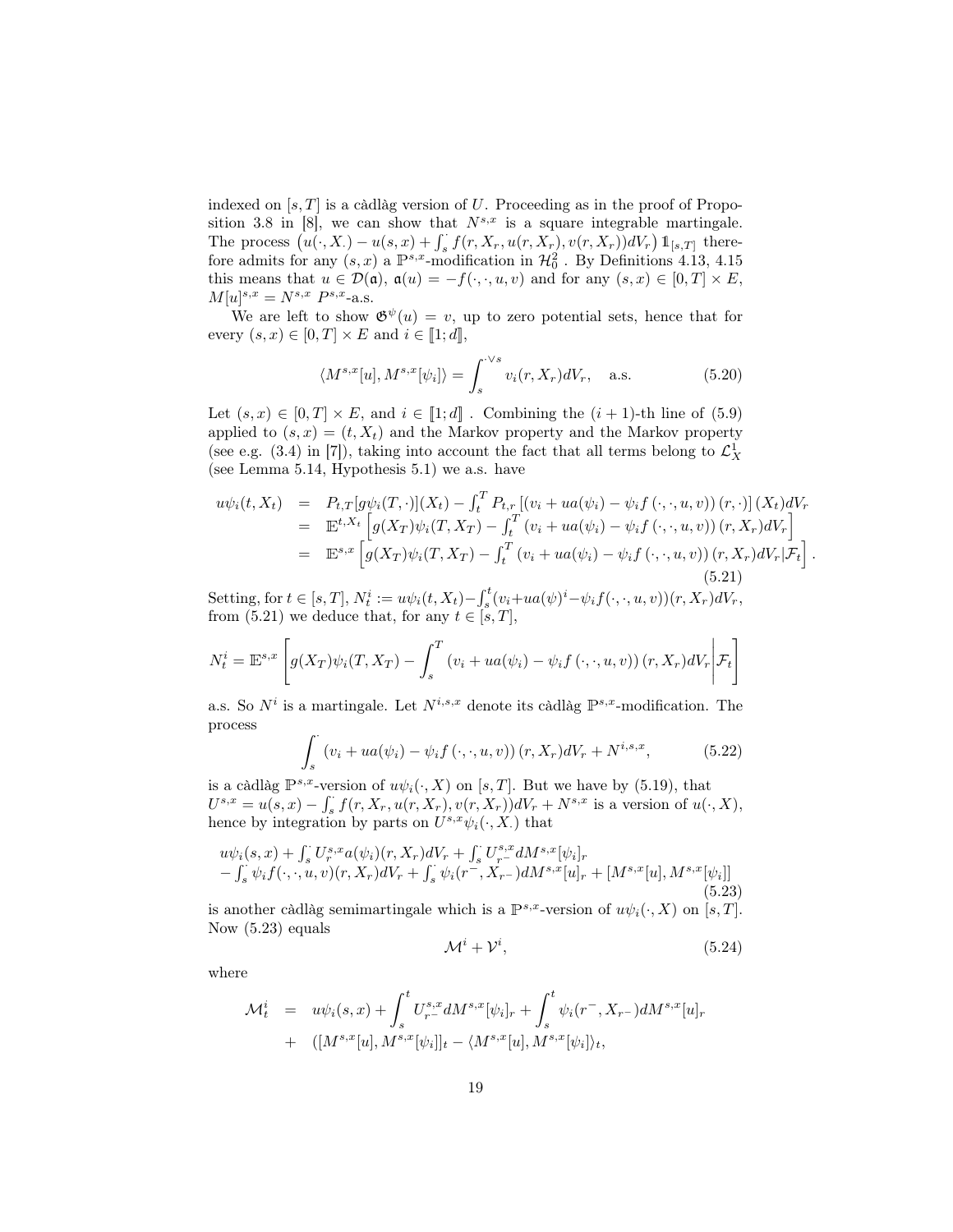is a local martingale and

$$
\mathcal{V}_t^i = \langle M^{s,x}[u], M^{s,x}[\psi_i] \rangle_t + \int_s^t U_r^{s,x} a(\psi_i)(r, X_r) dV_r - \int_s^t \psi_i f(\cdot, \cdot, u, v)(r, X_r) dV_r,
$$

is a predictable process with bounded variation vanishing at zero. Now (5.24) and (5.22) are two càdlàg versions of  $u\psi_i(\cdot, X)$  on [s, T].

By the uniqueness of the decomposition of a special semimartingale and using Lemma 5.11 we get

$$
\int_{s}^{s} (v_{i} + ua(\psi_{i}) - \psi_{i}f(\cdot, \cdot, u, v))(r, X_{r})dV_{r}
$$
\n
$$
= \langle M^{s,x}[u], M^{s,x}[\psi_{i}]\rangle + \int_{s}^{s} ua(\psi_{i})(r, X_{r})dV_{r} - \int_{s}^{s} \psi_{i}f(\cdot, \cdot, u, v)(r, X_{r})dV_{r}.
$$
\n
$$
\sum_{i} \int_{s}^{s} t^{s,x}[u] dV_{i}dV_{i} + \int_{s}^{s} t^{s}f(\cdot, \cdot, u, v)(r, X_{r})dV_{r}.
$$

This yields  $\langle M^{s,x}[u], M^{s,x}[\psi_i] \rangle = \int_s^{\sqrt{s}} v_i(r, X_r) dV_r$ , which implies (5.20).  $\Box$ 

**Proposition 5.17.** Let  $(f, g)$  satisfy  $H^{growth}(\zeta, \eta)$ . A classical solution of  $Pseudo - PDE(f, g)$  is a decoupled mild solution.

Conversely, a decoupled mild solution of  $Pseudo - PDE(f, g)$  belonging to  $\mathcal{D}(\Gamma^{\psi})$  is a classical solution of Pseudo – PDE(f, g) up to a zero-potential set, meaning that it satisfies the first equality of (5.1) up to a set of zero potential.

*Proof.* Let u be a classical solution of  $Pseudo - PDE(f, q)$ . Definition 5.3 and Corollary 4.19 imply that  $u(T, \cdot) = g$ , and the equalities up to zero potential sets

$$
\mathfrak{a}(u) = a(u) = -f(\cdot, \cdot, u, \Gamma^{\psi}(u)) = -f(\cdot, \cdot, u, \mathfrak{G}^{\psi}(u)), \tag{5.25}
$$

which shows that  $u$  is a martingale solution and by Proposition 5.15 it is also a decoupled mild solution.

Similarly, the second statement follows by Proposition 5.16, Definition 5.9, and again Corollary 4.19.  $\Box$ 

### 5.3 Existence and uniqueness of a decoupled mild solution

In this subsection, the positive functions  $\zeta$ ,  $\eta$  and the functions  $(f, g)$  appearing in  $Pseudo - PDE(f, g)$  are fixed. We still assume that the canonical Markov class satisfies  $H^{mom}(\zeta, \eta)$ .

Theorem 5.18 below can be proved using arguments which are very close to those developed in the proof of Theorem 5.15 in [6]. For the convenience of the reader, we postpone the adapted proof to Appendix B.

Let  $(Y^{s,x}, M^{s,x})$  be for any  $(s, x) \in [0, T] \times E$  the unique solution of  $(5.2)$ , see Notation 5.7.

**Theorem 5.18.** Let  $(f, g)$  satisfy  $H^{lip}(\zeta, \eta)$ . There exists  $u \in \mathcal{D}(\mathfrak{a})$  such that for any  $(s, x) \in [0, T] \times E$ 

$$
\left\{ \begin{array}{rcl} \forall t \in [s,T]: Y^{s,x}_t &=& u(t,X_t) \quad \mathbb{P}^{s,x} \, a.s. \\ M^{s,x} &=& M[u]^{s,x}, \end{array} \right.
$$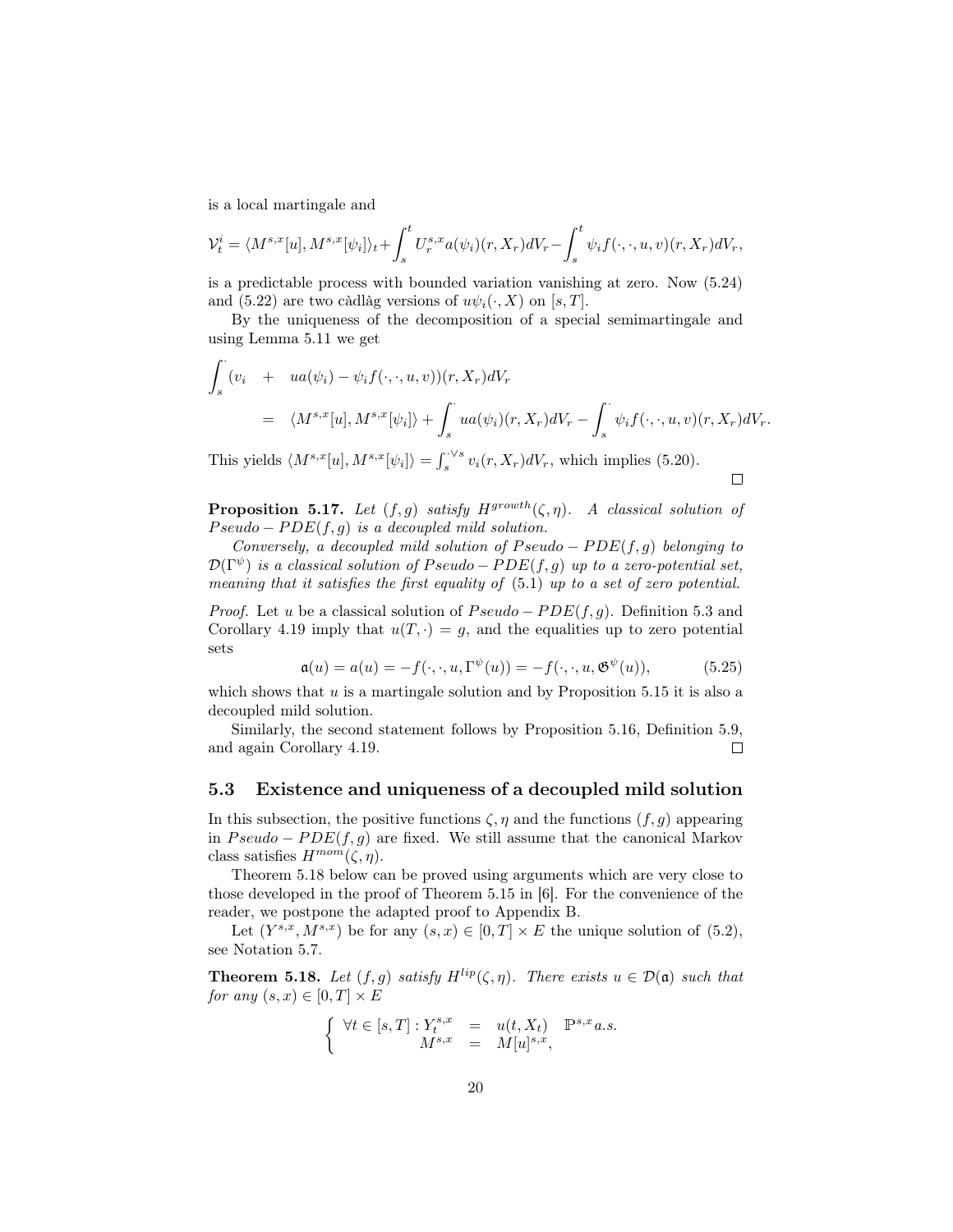and in particular  $\frac{d(M^{s,x},M[\psi]^{s,x})}{dV} = \mathfrak{G}^{\psi}(u)(\cdot,X.) dV \otimes d\mathbb{P}^{s,x}$  a.e. on [s, T]. Moreover, for every  $(s, x)$ ,  $Y_s^{s, x}$  is  $\mathbb{P}^{s, x}$  a.s. equal to a constant (which we shall still denote  $Y_s^{s,x}$ ) and  $u(s,x) = Y_s^{s,x}$  for every  $(s,x) \in [0,T] \times E$ .

**Corollary 5.19.** Let  $(f, g)$  satisfy  $H^{lip}(\zeta, \eta)$ . For any  $(s, x) \in [0, T] \times E$ , the functions u obtained in Theorem 5.18 satisfies  $\mathbb{P}^{s,x}$  a.s. on [s, T]

$$
u(t, X_t) = g(X_T) + \int_t^T f(r, X_r, u(r, X_r), \mathfrak{G}^{\psi}(u)(r, X_r)) dV_r - (M[u]_T^{s,x} - M[u]_t^{s,x}),
$$

and in particular,  $\mathfrak{a}(u) = -f(\cdot, \cdot, u, \mathfrak{G}^{\psi}(u)).$ 

Proof. The corollary follows from Theorem 5.18 and Lemma 5.11.

 $\Box$ 

**Theorem 5.20.** Let  $(\mathbb{P}^{s,x})_{(s,x)\in[0,T]\times E}$  be a canonical Markov class associated to a transition kernel measurable in time (see Definitions 3.4, 3.5 and 3.7 in [7]) which solves a martingale problem associated with the triplet  $(\mathcal{D}(a), a, V)$ . Moreover we suppose Hypothesis  $H^{mom}(\zeta, \eta)$  for some positive  $\zeta, \eta$ . Let  $(f, g)$ be a couple satisfying  $H^{lip}(\zeta, \eta)$ .

Then  $Pseudo - PDE(f, g)$  has a unique decoupled mild solution given by

$$
u: \begin{array}{ccc} [0,T] \times E & \longrightarrow & \mathbb{R} \\ (s,x) & \longmapsto & Y_s^{s,x}, \end{array} \tag{5.26}
$$

where  $(Y^{s,x}, M^{s,x})$  denotes the (unique) solution of  $BSDE^{s,x}(f,g)$  for fixed  $(s, x).$ 

*Proof.* Let u be the function exhibited in Theorem 5.18. In order to show that u is a decoupled mild solution of  $Pseudo-PDE(f, g)$ , it is enough by Proposition 5.15 to show that it is a martingale solution.

In Corollary 5.19, we have already seen that  $\mathfrak{a}(u) = -f(\cdot, \cdot, u, \mathfrak{G}^{\psi}(u))$ . Concerning the second line of (5.3), for any  $x \in E$ , we have  $u(T, x) = u(T, X_T) = g(X_T) = g(x) \mathbb{P}^{T, x}$  a.s., so  $u(T, \cdot) = g$ , in the deterministic pointwise sense.

We now show uniqueness. By Proposition 5.16, it is enough to show that  $Pseudo - PDE(f, g)$  admits at most one martingale solution. Let  $u, u'$  be two martingale solutions of  $Pseudo - PDE(f, g)$ . We fix  $(s, x) \in [0, T] \times E$ . By Proposition 5.12, both couples, indexed by  $[s, T]$ ,

 $(u(\cdot, X), \quad u(\cdot, X) - u(s, x) + \int_s^s f(\cdot, \cdot, u, \mathfrak{G}^{\psi}(u))(r, X_r) dV_r)$  and

 $(u'(\cdot, X), u'(\cdot, X) - u'(s, x) + \int_s^s f(\cdot, \cdot, u', \mathfrak{G}^{\psi}(u))(r, X_r)dV_r)$  admit a  $\mathbb{P}^{s,x}$ -version which solves  $BSDE^{s,x}(f,g)$  on [s, T]. By Theorem 3.3 and Remark 3.4,  $BSDE^{s,x}(f,g)$ admits a unique solution, so  $u(\cdot, X)$  and  $u'(\cdot, X)$  are  $\mathbb{P}^{s,x}$ -modifications one of the other on  $[s, T]$ . In particular, considering their values at time s, we have  $u(s, x) = u'(s, x)$ . We therefore have  $u' = u$ .  $\Box$ 

Corollary 5.21. Let  $(f, g)$  satisfy  $H^{lip}(\zeta, \eta)$ . There is at most one classical solution of  $Pseudo - PDE(f, g)$  and this only possible classical solution is the unique decoupled mild solution  $(s, x) \rightarrow Y_s^{s,x}$ , where  $(Y^{s,x}, M^{s,x})$  denotes the (unique) solution of  $B SDE^{s,x}(f, g)$  for fixed  $(s, x)$ .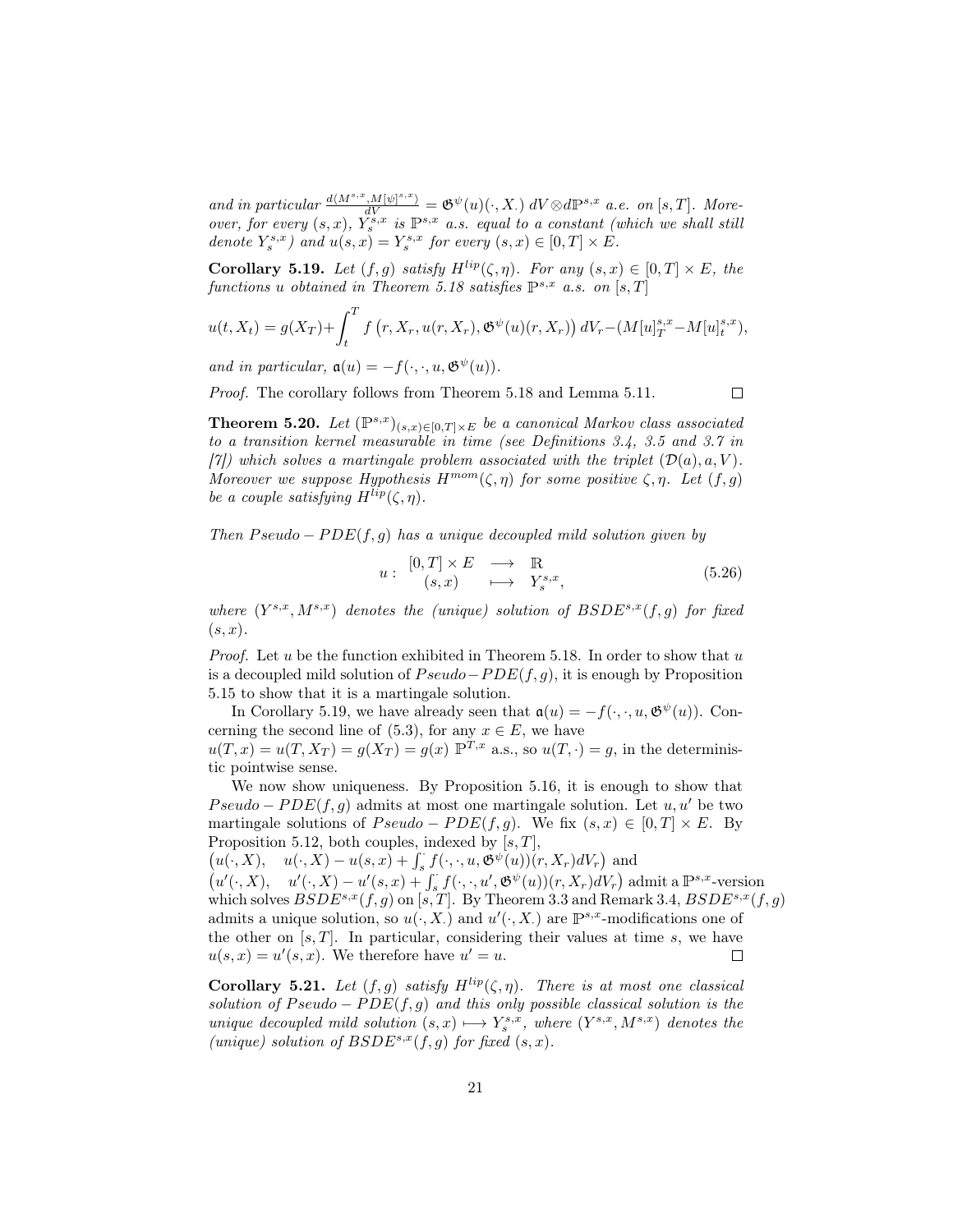Proof. The proof follows from Proposition 5.17 and Theorem 5.20.

**Remark 5.22.** Let  $(u, v)$  be the unique solution of the identification problem  $IP(f, q)$ , then v also admits a stochastic representation. Indeed, for every  $(s, x) \in [0, T] \times E$ , on  $[s, T]$ ,<br>  $\frac{d(M^{s,x}, M^{s,x}[\psi])}{dV} = v(\cdot, X) dV \otimes d\mathbb{P}^{s,x}$  a.e. where  $M^{s,x}$  is the second item of the

solution of  $BSDE^{s,x}(f,g)$ .

The existence of a decoupled mild solution of  $Pseudo - PDE(f, g)$  provides in fact an existence theorem for  $BSDE^{s,x}(f,g)$  for any  $(s, x)$ . The following constitutes the converse of Theorem 5.20.

**Proposition 5.23.** Assume  $(f, g)$  satisfies  $H^{mom}(\zeta, \eta)$ . Let  $(u, v)$  be a solution of  $IP(f, g)$ , let  $(s, x) \in [0, T] \times E$  and the associated probability  $\mathbb{P}^{s,x}$  be fixed. The couple

$$
\left(u(t, X_t), u(t, X_t) - u(s, x) + \int_s^t f(\cdot, \cdot, u, v)(r, X_r) dV_r\right)_{t \in [s, T]}
$$
(5.27)

has a  $\mathbb{P}^{s,x}$ -version which solves  $B SDE^{s,x}(f,g)$  on [s, T].

In particular if  $(f, g)$  satisfies the stronger hypothesis  $H^{lip}(\zeta, \eta)$  and  $(u, v)$  is the unique solution of  $IP(f, g)$ , then for any  $(s, x) \in [0, T] \times E$ , the unique solution of  $IP(f, g)$ , then for any  $(s, x) \in [0, T] \times E$ ,  $\left(u(t, X_t), u(t, X_t) - u(s, x) + \int_s^t f(\cdot, \cdot, u, v)(r, X_r) dV_r\right)_{t \in [\varepsilon, T]} i$  $i \in [s,T]$  is a  $\mathbb{P}^{s,x}$ -modification of the unique solution of  $B SDE^{s,x}(f, g)$  on  $[s, T]$ .

Proof. It follows from Propositions 5.16, and 5.12.

 $\Box$ 

 $\Box$ 

### 6 Examples of applications

We now develop some examples. In all the items below there will be a canonical Markov class with transition kernel being measurable in time which is solution of a martingale Problem associated to some triplet  $(\mathcal{D}(a), a, V)$  as introduced in Definition 4.3. Therefore all the results of this paper will apply to all the examples below. In particular, Propositions 5.16, 5.17, Theorem 5.20, Corollary 5.21 and Proposition 5.23 will apply but we will mainly emphasize Theorem 5.20 and Corollary 5.21. In all the examples  $T > 0$  will be fixed.

### 6.1 A new approach to Brownian BSDEs and associate semilinear PDEs

In this first application, the state space will be  $E := \mathbb{R}^d$  for some  $d \in \mathbb{N}^*$ .

**Notation 6.1.** A function  $\phi \in \mathcal{B}([0,T] \times \mathbb{R}^d, \mathbb{R})$  will be said to have **polynomial growth** if there exists  $p \in \mathbb{N}$  and  $C > 0$  such that for every  $(t, x) \in [0, T] \times \mathbb{R}^d$ ,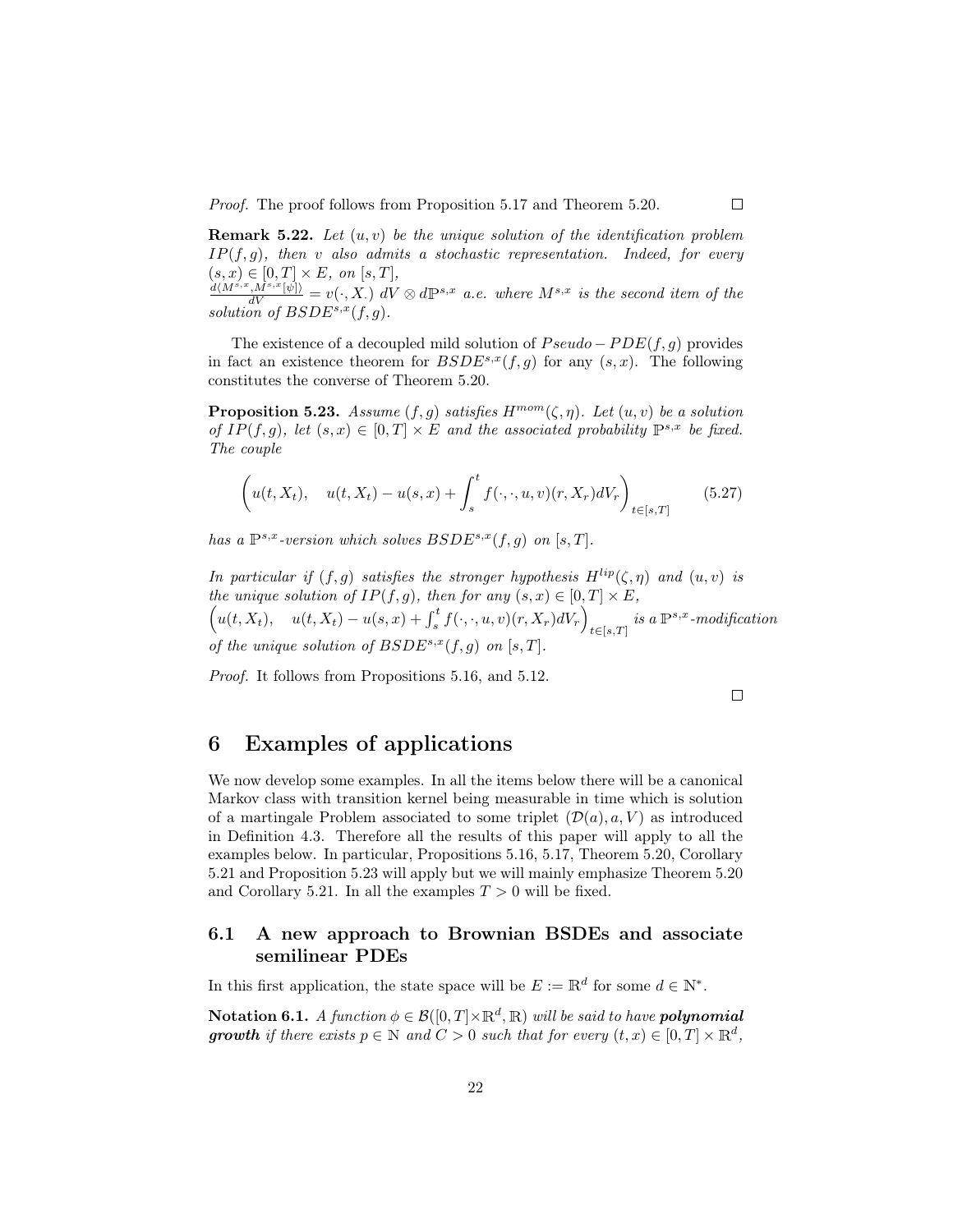$|\phi(t,x)| \leq C(1+\|x\|^p)$ . For any  $k, p \in \mathbb{N}$ ,  $C^{k,p}([0,T] \times \mathbb{R}^d)$  (resp.  $C_b^{k,p}([0,T] \times$  $\mathbb{R}^d$ ), resp.  $\mathcal{C}^{k,p}_{pol}([0,T]\times\mathbb{R}^d)$ ) will denote the sublinear algebra of  $\mathcal{C}([0,T]\times\mathbb{R}^d,\mathbb{R})$ of functions admitting continuous (resp. bounded continuous, resp. continuous with polynomial growth) derivatives up to order k in the first variable and order p in the second.

We consider bounded Borel functions  $\mu \in \mathcal{B}_b([0,T] \times \mathbb{R}^d, \mathbb{R}^d)$  and  $\alpha \in$  $\mathcal{B}_b([0,T] \times \mathbb{R}^d, S_d^+(\mathbb{R}))$  where  $S_d^+(\mathbb{R})$  is the space of symmetric non-negative  $d \times d$  real matrices. We define for  $\phi \in C^{1,2}([0,T] \times \mathbb{R}^d)$  the operator a by

$$
a(\phi) = \partial_t \phi + \frac{1}{2} \sum_{i,j \le d} \alpha_{i,j} \partial_{x_i x_j}^2 \phi + \sum_{i \le d} \mu_i \partial_{x_i} \phi.
$$
 (6.1)

We will assume the following.

Hypothesis 6.2. There exists a canonical Markov class  $(\mathbb{P}^{s,x})_{(s,x)\in[0,T]\times\mathbb{R}^d}$ which solves the Martingale Problem associated to  $(C_b^{1,2}([0,T] \times \mathbb{R}^d), a, V_t \equiv t)$ in the sense of Definition 4.3.

We now recall a non-exhaustive list of sets of conditions on  $\mu$ ,  $\alpha$  under which Hypothesis 6.2 is satisfied.

- 1.  $\alpha$  is continuous non-degenerate, in the sense that for any t, x,  $\alpha(t, x)$  is invertible, see Theorem 4.2 in [30];
- 2.  $\mu$  and  $\alpha$  are continuous in the second variable, see Exercise 12.4.1 in [31];
- 3.  $d = 1$  and  $\alpha$  is uniformly positive on compact sets, see Exercise 7.3.3 in [31].
- Remark 6.3. When the item 1. or 3. above is satisfied, the mentioned canonical Markov class is unique, but whenever only 2. holds, uniqueness may fail.
	- We emphasize that given a fixed canonical Markov class, we obtain wellposedness results concerning the martingale solution (and so the decoupled mild solution) of an associated PDE.
	- Nevertheless, for every canonical Markov class solving the martingale problem could correspond a different solution.

In this context, for  $\phi$ ,  $\psi$  in  $\mathcal{D}(a)$ , the carré du champs operator (see Definition 4.6) is given by  $\Gamma(\phi, \psi) = \sum$  $\sum_{i,j\leq d}\alpha_{i,j}\partial_{x_i}\phi\partial_{x_j}\psi.$ 

Remark 6.4. By a localization procedure, it is also clear that for every  $(s, x) \in [0, T] \times \mathbb{R}^d$ , for any  $\phi \in C^{1,2}([0, T] \times \mathbb{R}^d)$ ,  $\phi(\cdot, X) - \int_s^s a(\phi)(r, X_r) dr \in$  $\mathcal{H}_{loc}^1$  with respect to  $\mathbb{P}^{s,x}$ . Consequently Proposition 4.7 extends to all  $\phi \in \mathcal{H}_{loc}^1$  $\mathcal{C}^{1,2}([0,T]\times\mathbb{R}^d).$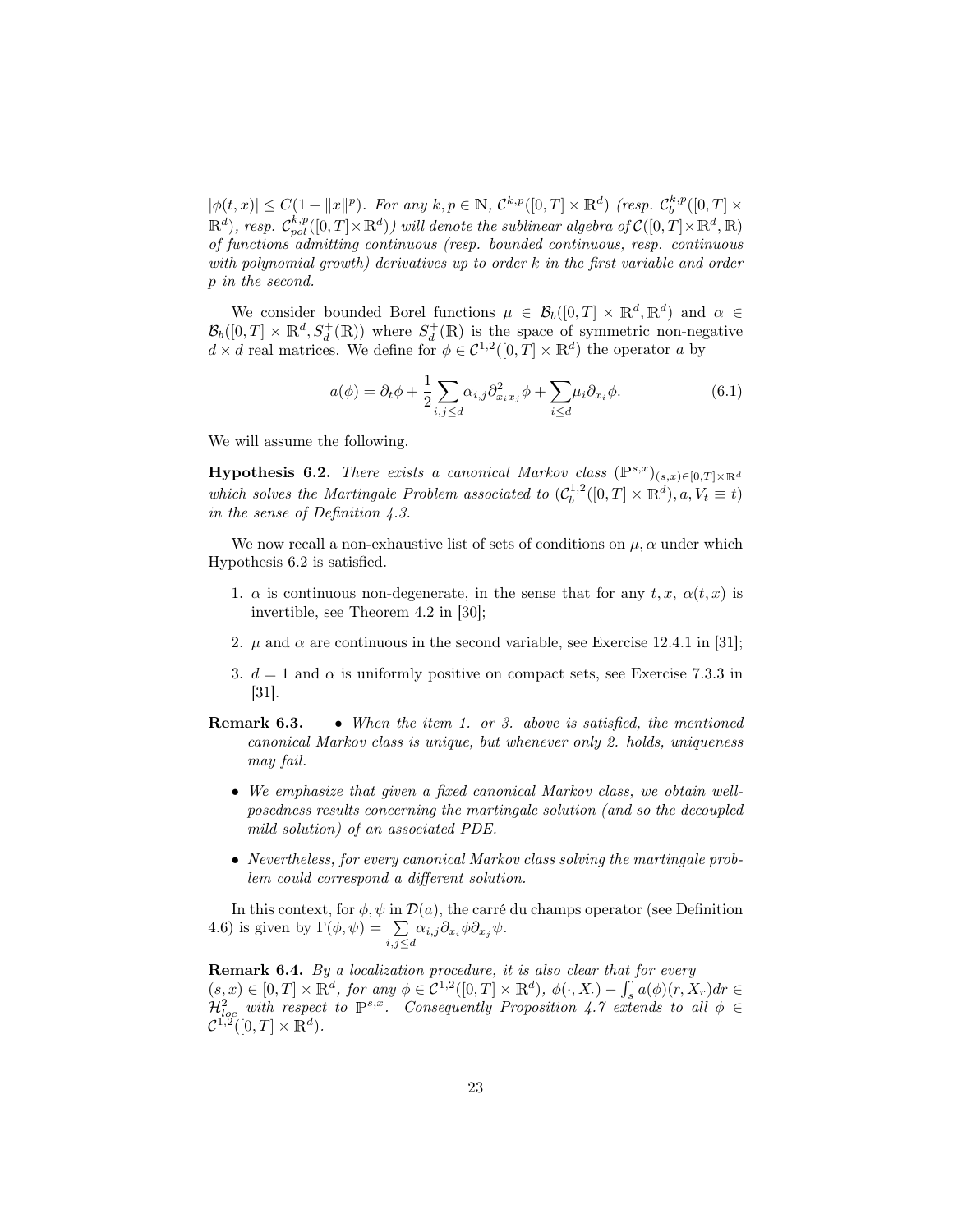We set now  $\mathcal{D}(a) = \mathcal{C}_{pol}^{1,2}([0,T] \times \mathbb{R}^d)$ .

For any  $i \in [1;d]$ , the function  $Id_i$  denotes  $(t, x) \mapsto x_i$  which belongs to  $\mathcal{D}(a)$  and  $Id := (Id_1, \dots, Id_d)$ . It is clear that for any i,  $a(Id_i) = \mu_i$ , and for any  $i, j, Id_i Id_j \in \mathcal{D}(a)$  and  $\Gamma(Id_i, Id_j) = \alpha_{i,j}$ . In particular, by Corollary 4.9,  $(Id_1, \dots, Id_d)$  satisfy Hypothesis 4.8 and, since  $\mu, \alpha$  are bounded, they satisfy Hypothesis 5.1.

For any i we can therefore consider the MAF  $M[Id_i] : (t, u) \mapsto X_u^i$  $X_t^i - \int_t^u \mu_i(r, X_r) dr$  whose càdlàg version under  $\mathbb{P}^{s,x}$  for every  $(s, x) \in [0, T] \times$  $\mathbb{R}^d$  is  $M[Id_i]^{s,x} = 1\!\!1_{[s,T]} (X^i - x_i - \int_s^s \mu_i(r,X_r) dr)$  and for any  $i, j$  we have  $\langle M[Id_i]^{s,x}, M[Id_j]^{s,x} \rangle = \int_s^{\sqrt{s}} \alpha_{i,j}(r, X_r) dr.$ 

**Lemma 6.5.** Let  $(s, x) \in [0, T] \times \mathbb{R}^d$  and associated probability  $\mathbb{P}^{s,x}$ ,  $i \in [1;d]$ and  $p \in [1, +\infty[$  be fixed. Then  $\sup_{t \in [s,T]} |X_t^i|^p \in L^1$ .

*Proof.* We have  $X^i = x_i + \int_s \mu_i(r, X_r) dr + M[d_i]^{s,x}$  where  $\mu_i$  is bounded so it is enough to show that sup  $\sup_{t\in [s,T]} |M[Id_i]^{s,x}_t|^p \in L^1. \quad \text{Since} \ \langle M[Id_i]^{s,x} \rangle =$ 

 $\int_s^{\sqrt{s}} \alpha_{i,i}(r, X_r) dr$ , which is bounded, the result holds by Burkholder-Davis-Gundy inequality.  $\Box$ 

Corollary 6.6.  $(\mathbb{P}^{s,x})_{(s,x)\in[0,T]\times\mathbb{R}^d}$  solves the Martingale Problem associated to  $(C_{pol}^{1,2}([0,T]\times\mathbb{R}^d),a,V_t\equiv t)$  in the sense of Definition 4.3.

*Proof.* By Remark 6.4, for any  $\phi \in C_{pol}^{1,2}([0,T] \times \mathbb{R}^d)$  and  $(s,x) \in [0,T] \times \mathbb{R}^d$ ,  $\phi(\cdot, X) - \int_s^{\cdot} a(\phi)(r, X_r) dr$  is a  $\mathbb{P}^{s,x}$ -local martingale. Since  $\phi$  and  $a(\phi)$  have polynomial growth, Lemma 6.5 and Jensen's inequality imply that it is also a square integrable martingale.  $\Box$ 

We now consider a couple  $(f, g)$  satisfying  $H^{lip}(\|\cdot\|^p, \|\cdot\|^p)$  for some  $p \geq 1$ . In this case Hypothesis 5.5 can be retranslated into what follows.

- $q$  is Borel with polynomial growth;
- f is Borel with polynomial growth in x (uniformly in t), and Lipschitz in  $y, z.$

We consider the PDE

$$
\begin{cases} \n\partial_t u + \frac{1}{2} \sum_{i,j \leq d} \alpha_{i,j} \partial_{x_i x_j}^2 u + \sum_{i \leq d} \mu_i \partial_{x_i} u + f(\cdot, \cdot, u, \alpha \nabla u) = 0 \\
u(T, \cdot) = g. \n\end{cases} \n\tag{6.2}
$$

We emphasize that for  $u \in C_{pol}^{1,2}([0,T] \times \mathbb{R}^d)$ ,  $\alpha \nabla u = \Gamma^{Id}(u)$ . The associated decoupled mild equation is given by

$$
\begin{cases}\n u(s,x) &= P_{s,T}[g](x) + \int_s^T P_{s,r}[f(\cdot,\cdot,u,v)(r,\cdot)](x)dr \\
 u(s,x)x_i &= P_{s,T}[gId_i](x) - \int_s^T P_{s,r}[(v_i + u\mu_i - Id_i f(\cdot,\cdot,u,v))(r,\cdot)](x)dr, i \in [\![1;d]\!],\n\end{cases} \tag{6.3}
$$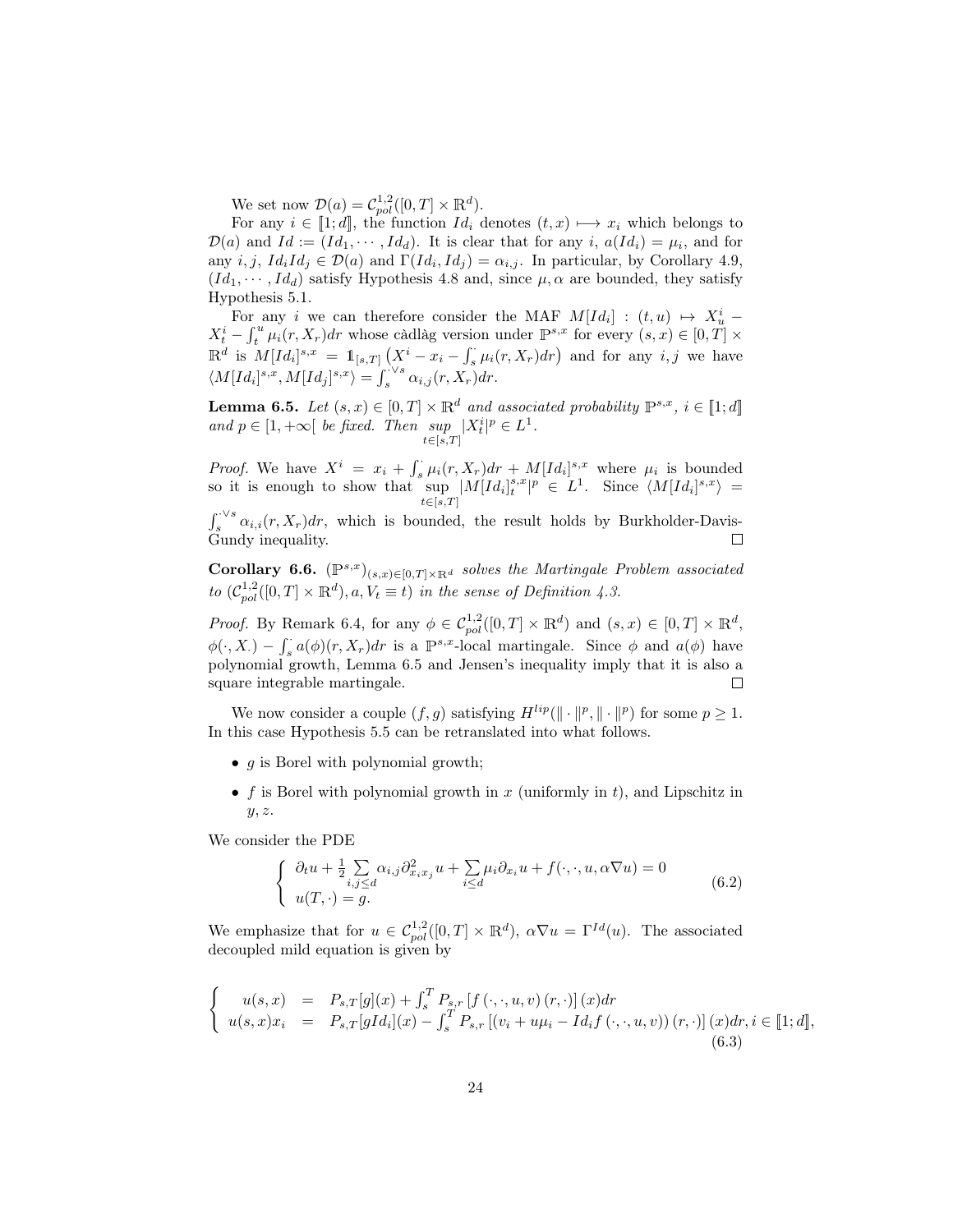$(s, x) \in [0, T] \times \mathbb{R}^d$ , where P is the transition kernel of the canonical Markov class.

**Proposition 6.7.** Assume the validity of Hypothesis 6.2 and that  $(f, g)$  satisfies  $H^{lip}(\|\cdot\|^p, \|\cdot\|^p)$  for some  $p \geq 1$ . Then equation (6.2) has a unique decoupled mild solution u.

Moreover it has at most one classical solution which (when it exists) equals this function u.

*Proof.*  $(\mathbb{P}^{s,x})_{(s,x)\in[0,T]\times\mathbb{R}^d}$  solves a martingale problem in the sense of Definition 4.3 and has a transition kernel which is measurable in time. Moreover  $(Id_1, \dots, Id_d)$  fulfills Hypothesis 5.1,  $(\mathbb{P}^{s,x})_{(s,x)\in[0,T]\times\mathbb{R}^d}$  satisfies (by Lemma 6.5)  $H^{mom}(\|\cdot\|^p, \|\cdot\|^p)$  for some  $p \ge 1$  and  $(f, g)$  satisfies  $H^{lip}(\|\cdot\|^p, \|\cdot\|^p)$ . So Theorem 5.20 and Corollary 5.21 apply.  $\Box$ 

Remark 6.8. The unique decoupled mild solution mentioned in the previous proposition admits the probabilistic representation given in Theorem 5.20.

Remark 6.9. In the classical literature, the Brownian BSDE (1.1) has been related to a slightly different type of parabolic PDE, i.e.

$$
\begin{cases} \n\partial_t u + \frac{1}{2} \sum_{i,j \leq d} (\sigma \sigma^{\mathsf{T}})_{i,j} \partial_{x_i x_j}^2 u + \sum_{i \leq d} \mu_i \partial_{x_i} u + f(\cdot, \cdot, u, \sigma \nabla u) = 0 \\
u(T, \cdot) = g, \n\end{cases} \n\tag{6.4}
$$

(where  $\sigma = \sqrt{\alpha}$  in the sense of non-negative symmetric matrices) rather than (6.2). In fact, the only difference is that the term  $\sigma \nabla u$  replaces  $\alpha \nabla u$  in the fourth argument of the driver f. See the introduction of the present paper, or [25] for more details.

Our methodology also allows to represent (6.4). Under the probability  $\mathbb{P}^{s,x}$ (for some fixed  $(s, x)$ ), one can introduce the square integrable martingale  $\tilde{M}[Id]^{s,x}$  :=  $\int_{s}^{s}(\sigma^{\intercal})^{+}(r,X_{r})dM[Id]_{r}^{s,x}$  where  $A \mapsto A^{+}$  denotes the Moore-Penrose pseudoinverse operator, see [9] chapter 1. The Brownian BSDE (1.1) can then be reexpressed here as

$$
Y_t^{s,x} = g(X_T) + \int_t^T f\left(r, X_r, Y_r^{s,x}, \frac{d\langle M^{s,x}, \tilde{M}[Id]^{s,x}\rangle_r}{dr}\right) dr - (M_T^{s,x} - M_t^{s,x}).
$$
\n(6.5)

Under the assumptions of Proposition 6.7 where  $\alpha = \sigma \sigma^{\dagger}$ , it is possible to show that  $(6.5)$  constitutes the probabilistic representation of  $(6.4)$  performing similar arguments as in our approach for (6.2). In particular we can show existence and uniqueness of a function  $u \in \mathcal{L}_X^2$  for which there exists  $v_1, \dots, v_d \in \mathcal{L}_X^2$  such that for all  $(s, x) \in [0, T] \times \mathbb{R}^d$ ,

$$
\begin{cases}\n u(s,x) &= P_{s,T}[g](x) + \int_s^T P_{s,r}[f(\cdot,\cdot,u,(\sigma^\intercal)^+v)(r,\cdot)](x)dr \\
 u(s,x)x_i &= P_{s,T}[gId_i](x) - \int_s^T P_{s,r}[(v_i + u\mu_i - Id_if(\cdot,\cdot,u,(\sigma^\intercal)^+v))(r,\cdot)](x)dr, i \in [\![1;d]\!].\n\end{cases}
$$
\n
$$
(6.6)
$$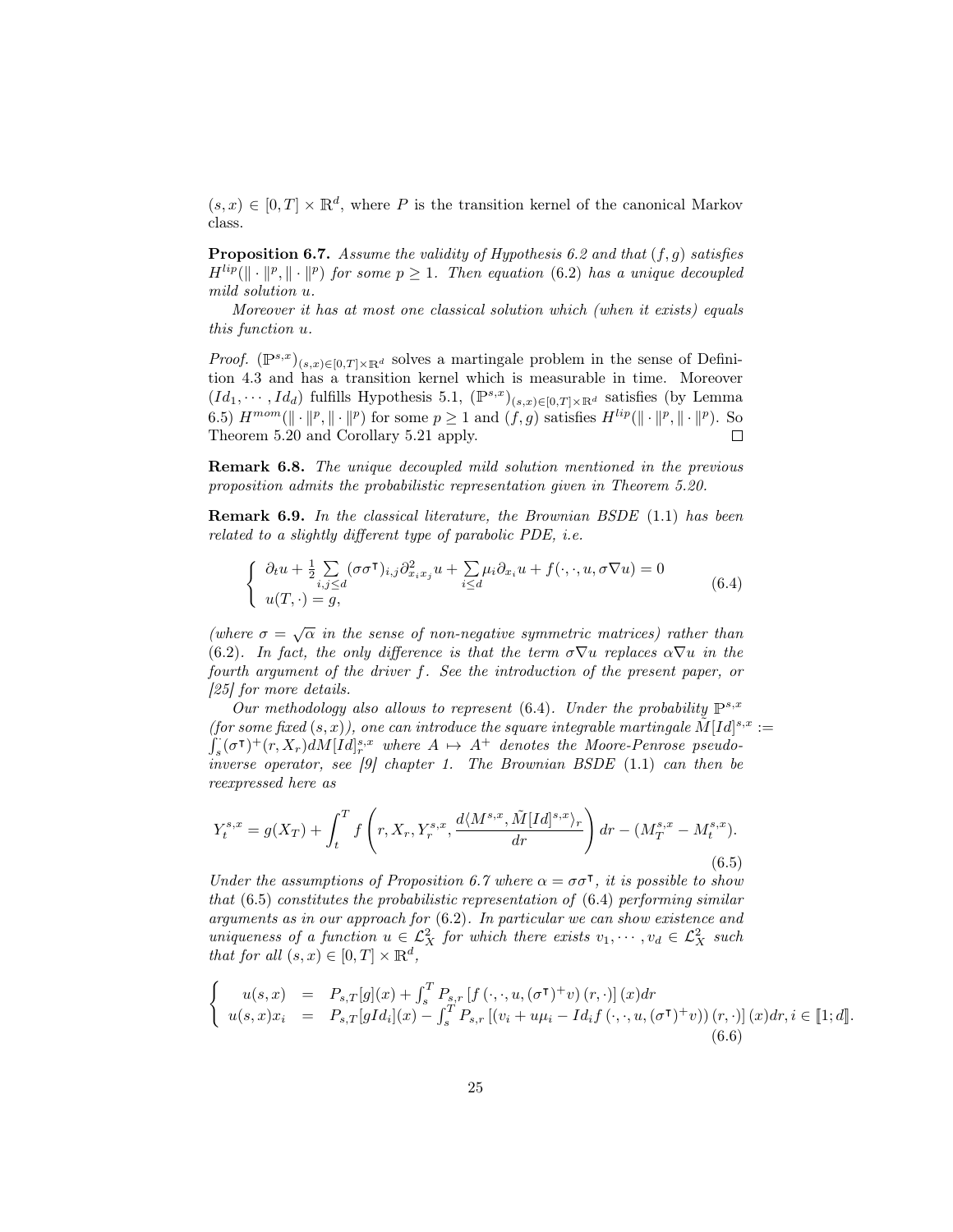(6.6) constitutes indeed a suitable decoupled mild formulation corresponding to (6.4). Moreover, this function u, whenever it belongs to  $C_{pol}^{1,2}([0,T]\times\mathbb{R}^d)$ , is the unique classical solution of (6.4).

This technique is however technically more complicated and for purpose of illustration we prefer to remain in our setup (which is by the way close to  $(6.4)$ ) to keep our notion of decoupled-mild solution more comprehensible.

Remark 6.10. It is also possible to treat jump diffusions instead of continuous diffusions (see [30]), and under suitable conditions on the coefficients, it is also possible to prove existence and uniqueness of a decoupled mild solution for equations of type

$$
\begin{cases} \n\partial_t u + \frac{1}{2} Tr(\alpha \nabla^2 u) + (\mu, \nabla u) + \int \left( u(\cdot, \cdot + y) - u - \frac{(y, \nabla u)}{1 + \|y\|^2} \right) K(\cdot, \cdot, dy) + f(\cdot, \cdot, u, \Gamma^{Id}(u)) = 0 \\
u(T, \cdot) = g, \n\end{cases}
$$
\nwhere  $K$  is a Lévy Kernel: this means that for every  $(t, x) \in [0, T] \times \mathbb{R}^d$ ,  $K(t, x, \cdot)$ 

is a  $\sigma$ -finite measure on  $\mathbb{R}^d \setminus \{0\}$ ,  $\sup_{t,x} \int \frac{\|y\|^2}{1+\|y\|^2} K(t,x,dy) < \infty$  and for every

Borel set  $A \in \mathcal{B}(\mathbb{R}^d \setminus \{0\}), \ (t, x) \longmapsto \int_A$  $\frac{\|y\|^2}{1+\|y\|^2}K(t, x, dy)$  is Borel. In that framework we have

$$
\Gamma^{Id}: \phi \longmapsto \alpha \nabla \phi + \left( \int y_i(\phi(\cdot, \cdot + y) - \phi(\cdot, \cdot)) K(\cdot, \cdot, dy) \right)_{i \in [\![ 1; d]\!]}. \tag{6.8}
$$

### 6.2 Parabolic semi-linear PDEs with distributional drift

The context of this subsection is the one introduced by Flandoli, Russo & Wolf in [18] and [19]), see also [28], [14] for recent developments. We refer to Section 4.3 of [8] for a more detailed introduction. In particular [18, 19] consider stochastic differential equations with distributional drift, whose solution are possibly nonsemimartingales. These authors introduced a suitable framework of a martingale problem related to a PDE operator involving a distributional drift  $b'$  which is the derivative of a continuous function. [17] approached the n-dimensional setting for the first time and later developments were discussed by [11] studying singular SDEs involving paracontrolled distributions. Other Markov processes associated to diffusion operators which are not semimartingales were produced when the diffusion operator is in divergence form, see e.g. [27]. [29] linked second order ODEs with a distributional coefficient and BSDEs. In those BSDEs the final horizon was a stopping time. [21] and [17] have considered a class of BSDEs involving distributions in their setting.

Let  $b, \sigma \in C^0(\mathbb{R})$  such that  $\sigma > 0$ . In [18], the authors introduce a (generalized) notion for the equation  $Lf = \ell$ , for  $f \in C^1(\mathbb{R})$ . They suppose the existence of a function  $\Sigma : \mathbb{R} \to \mathbb{R}$  which formally equals  $2 \int_0^{\cdot} \frac{b'}{\sigma^2}(y) dy$  and it is defined via mollification. A typical situation when  $\Sigma$  exists arises when either b or  $\sigma^2$  have locally bounded variation. If  $\Sigma$  exists then the function  $h : \mathbb{R} \to \mathbb{R}$ defined by  $h(0) = 0$  and  $h' = e^{-\Sigma}$  is *L*-harmonic function, in the sense that it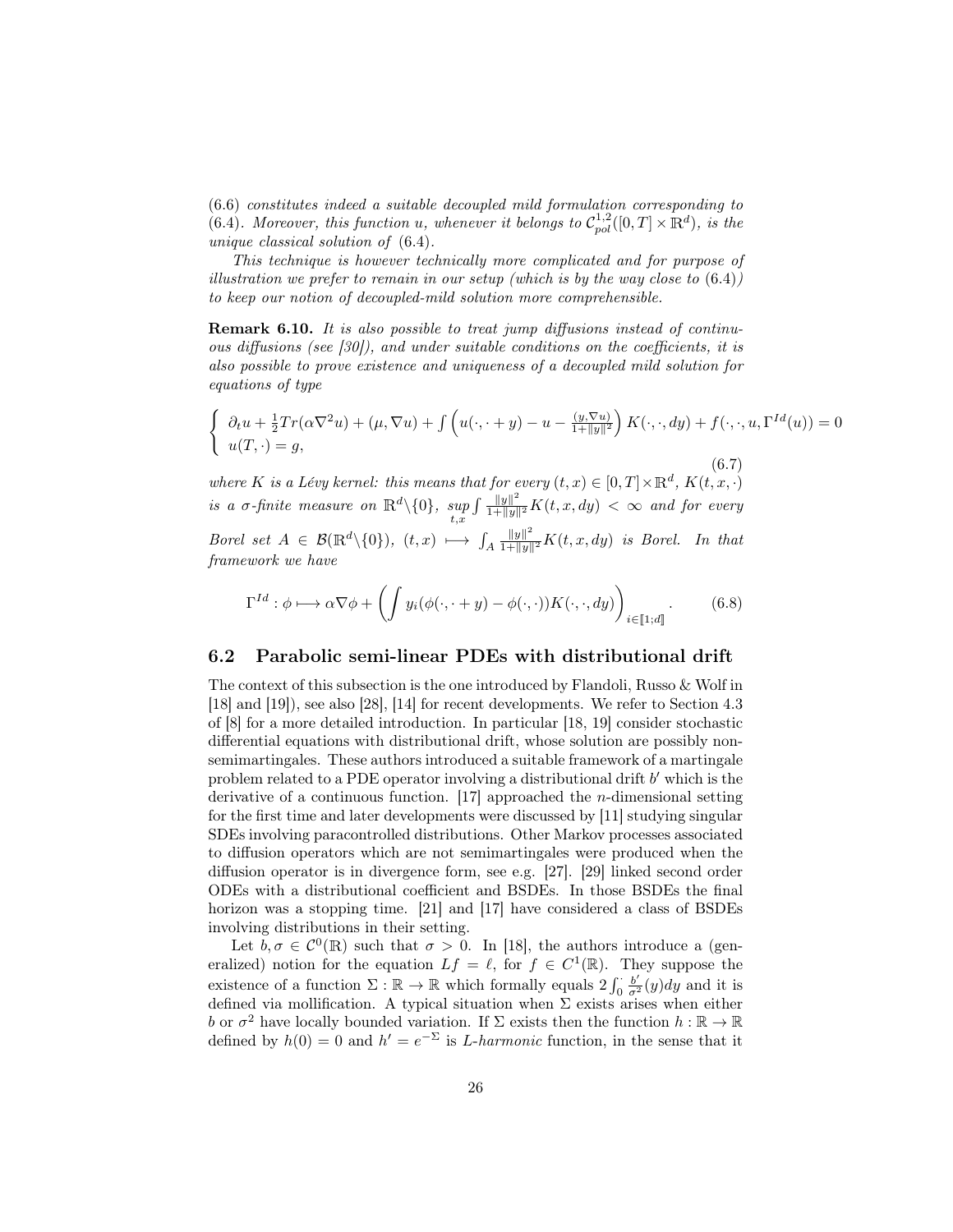fulfills  $Lh = 0$ , see Proposition 2.3 of [18].  $\mathcal{D}_L$  is defined as the set of  $f \in \mathcal{C}^1(\mathbb{R})$ such that there exists some  $\ell \in C^0(\mathbb{R})$  with  $Lf = \ell$  and it is a linear algebra.

Let v be the unique solution to  $Lv = 1$ ,  $v(0) = v'(0) = 0$ , see Remark 2.4 in [18]; we will assume

$$
v(-\infty) = v(+\infty) = +\infty, \tag{6.9}
$$

which represents a non-explosion condition. In this case, Proposition 3.13 in [18] states that a certain martingale problem associated to  $(\mathcal{D}_L, L)$  is well-posed. Its solution will be denoted  $(\mathbb{P}^{s,x})_{(s,x)\in[0,T]\times\mathbb{R}^d}$ .

The canonical process X is a  $\mathbb{P}^{s,x}$ -Dirichlet process for every  $(s,x)$ , i.e. the sum of a local martingale and a zero quadratic variation process and it is a semimartingale if and only if  $\Sigma$  is locally of bounded variation, see Corollary 5.11 in [19].  $(\mathbb{P}^{s,x})_{(s,x)\in[0,T]\times\mathbb{R}^d}$  defines a canonical Markov class and Proposition B.2 in [8] implies that its transition kernel is measurable in time.

We introduce below the domain that we will indeed use.

#### Definition 6.11. We set

$$
\mathcal{D}^{max}(a) = \left\{ \phi \in \mathcal{C}^{1,1}([0,T] \times \mathbb{R}) : \frac{\partial_x \phi}{h'} \in \mathcal{C}^{1,1}([0,T] \times \mathbb{R}) \right\}.
$$
 (6.10)

On  $\mathcal{D}^{max}(a)$ , we set  $L\phi := \frac{\sigma^2 h'}{2}$  $\frac{2h'}{2}\partial_x(\frac{\partial_x\phi}{h'})$  and  $a(\phi) := \partial_t\phi + L\phi$ . We then define the smaller domain

$$
\mathcal{D}(a) = \left\{ \phi \in \mathcal{D}^{max}(a) : \sigma \partial_x \phi \in C_{pol}^{0,0}([0,T] \times \mathbb{R}) \right\}.
$$
 (6.11)

We formulate here some supplementary assumptions that we will make, the first one being called (TA) in [18].

### Hypothesis 6.12.

- There exists  $c_1, C_1 > 0$  such that  $c_1 \leq \sigma h' \leq C_1$ ;
- $\bullet$   $\sigma$  has linear growth.

The first item states in particular that  $\sigma h'$  is bounded so  $h \in \mathcal{D}(a)$ . Proposition 3.2 in [18] states that for every  $(s, x)$ ,  $\langle M[h]^{s,x} \rangle = \int_s^{\sqrt{5}} (\sigma h')^2 (X_r) dr$ . Moreover the AF defined by  $\langle M[h]\rangle_u^t = \int_t^u (\sigma h')^2(X_r) dr$ , is absolutely continuous with respect to  $\hat{V}_t \equiv t$ . Therefore Hypothesis 4.8 is satisfied (for  $\psi = h$ ) and  $\mathfrak{G}^h(h) = (\sigma h')^2$ . Since this function is bounded and clearly  $a(h) = 0$  then h satisfies Hypothesis 5.1.

We will therefore consider the h-generalized gradient  $\Gamma^h$  associated to a; Proposition 4.23 in [8] implies the following.

**Proposition 6.13.** Let  $\phi \in \mathcal{D}(\Gamma^h)$ , then  $\Gamma^h(\phi) = \sigma^2 h' \partial_x \phi$ .

The deterministic equation considered in this section is a semilinear PDE with singular (or distributional) drift  $b'$  given by

$$
\begin{cases} \partial_t u + \frac{1}{2}\sigma^2 \partial_x^2 u + b' \partial_x u + f(\cdot, \cdot, u, \sigma^2 h' \partial_x u) = 0 & \text{on } [0, T] \times \mathbb{R} \\ u(T, \cdot) = g. \end{cases} \tag{6.12}
$$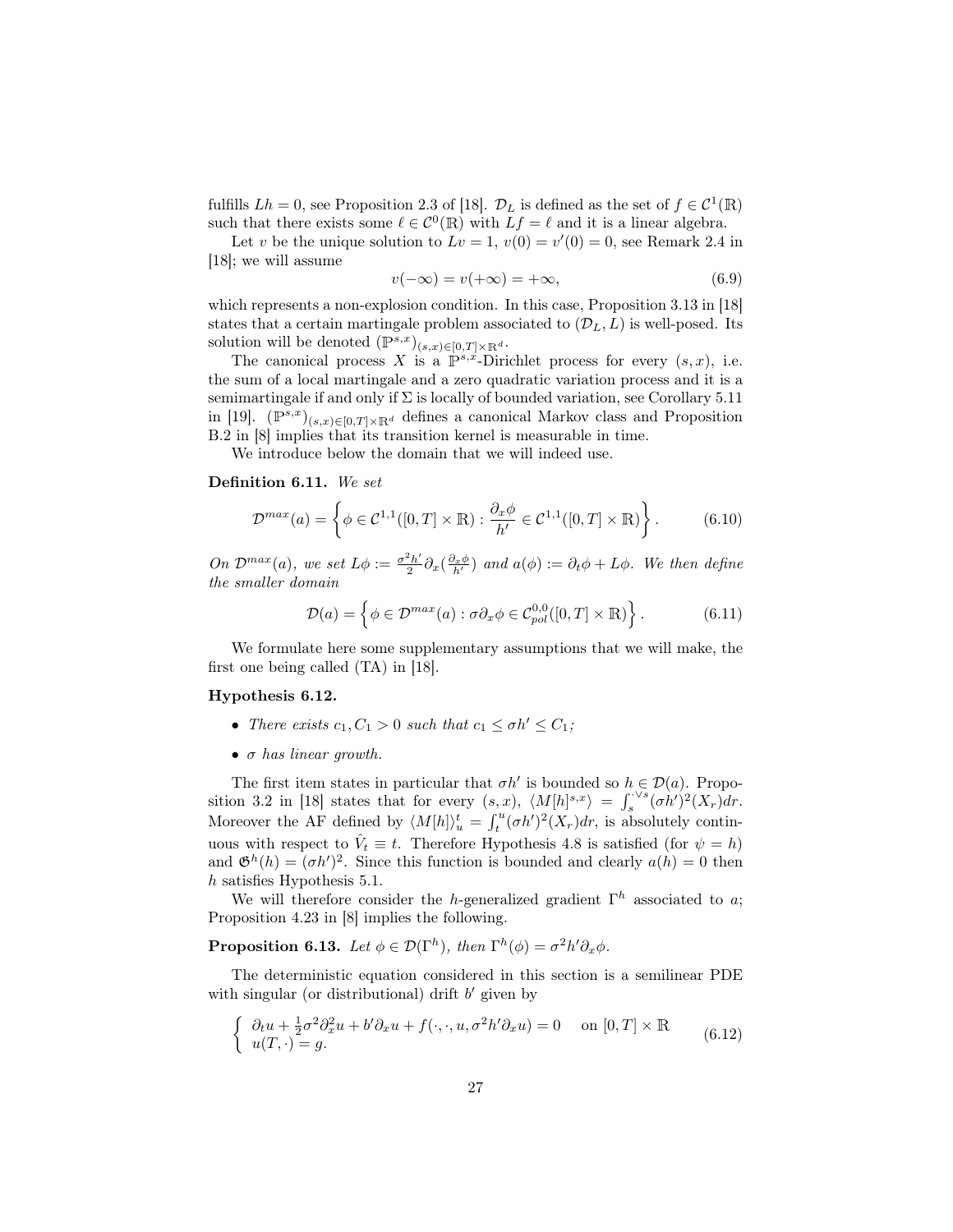The associated PDE in the decoupled mild sense is given by

$$
\begin{cases}\n u(s,x) &= P_{T-s}[g](x) + \int_s^T P_{r-s}[f(\cdot,\cdot,u,v)(r,\cdot)](x)dr \\
 u(s,x)h(x) &= P_{T-s}[gh](x) - \int_s^T P_{r-s}[(v - hf(\cdot,\cdot,u,v))(r,\cdot)](x)dr,\n\end{cases}\n\tag{6.13}
$$

 $(s, x) \in [0, T] \times \mathbb{R}$ , where P is the (time-homogeneous) transition kernel of the canonical Markov class.

In order to consider the  $BSDE^{s,x}(f,g)$  for functions  $(f,g)$  having polynomial growth in  $x$ , we had shown in [8] the following result, stated as Proposition 4.24.

Proposition 6.14. We suppose that Hypothesis 6.12 is fulfilled. Then, for any  $p \in \mathbb{N}$  and  $(s, x) \in [0, T] \times \mathbb{R}$ ,  $\mathbb{E}^{s,x}[|X_T|^p] < \infty$  and  $\mathbb{E}^{s,x}[ \int_s^T |X_r|^p dr ] < \infty$ . In other words, for any  $p \geq 1$ , the canonical Markov class  $(\mathbb{P}^{s,x})_{(s,x)\in[0,T]\times\mathbb{R}^d}$ satisfies  $H^{mom}(|\cdot|^p, |\cdot|^p)$ , see Hypothesis 5.4.

Next we have the following.

**Proposition 6.15.** We suppose that Hypothesis 6.12 is fulfilled. Then  $(\mathbb{P}^{s,x})_{(s,x)\in[0,T]\times\mathbb{R}^d}$ solves the Martingale Problem associated to  $(a, \mathcal{D}(a), V_t \equiv t)$  in the sense of Definition 4.3.

*Proof.* Let  $(s, x) \in [0, T] \times \mathbb{R}$  be fixed. Proposition 4.23 in [8] implies that for any  $\phi \in \mathcal{D}(a), \phi(\cdot, X) - \int_s^s a(\phi)(r, X_r) dr$  is a (continuous)  $\mathbb{P}^{s,x}$ -local martingale, so taking Definition 4.3 into account, it is enough to show that this local martingale is a square integrable martingale. Considering Definition 4.21, Proposition 4.22 and Proposition 2.6 in [8], we know that the angular bracket of this local martingale is given by  $\int_s^s (\sigma \partial_x \phi)^2 (r, X_r) dr$ . Since  $\phi \in \mathcal{D}(a)$  then  $\sigma \partial_x \phi$  has polynomial growth, so by Proposition 6.14,  $\int_s^T (\sigma \partial_x \phi)^2 (r, X_r) dr \in L^1$ and this implies that the aforementioned local martingale is a square integrable martingale.  $\Box$ 

We can now state the main result of this section.

Proposition 6.16. Assume the non-explosion condition (6.9), Hypothesis 6.12 and that  $(f, g)$  satisfies  $H^{lip}(|\cdot|^p, |\cdot|^p)$  for some  $p \geq 1$ , see Hypothesis 5.5. Then, equation (6.12) has a unique decoupled mild solution u. Moreover, there is at most one classical solution which can only be equal to u.

Proof. The assertions come from Theorem 5.20 and Corollary 5.21 which applies thanks to Propositions 6.15, 6.14, and the fact that  $h$  satisfies Hypothesis 5.1.  $\Box$ 

Remark 6.17. The unique decoupled mild solution u can be of course represented by (5.26), Theorem 5.20.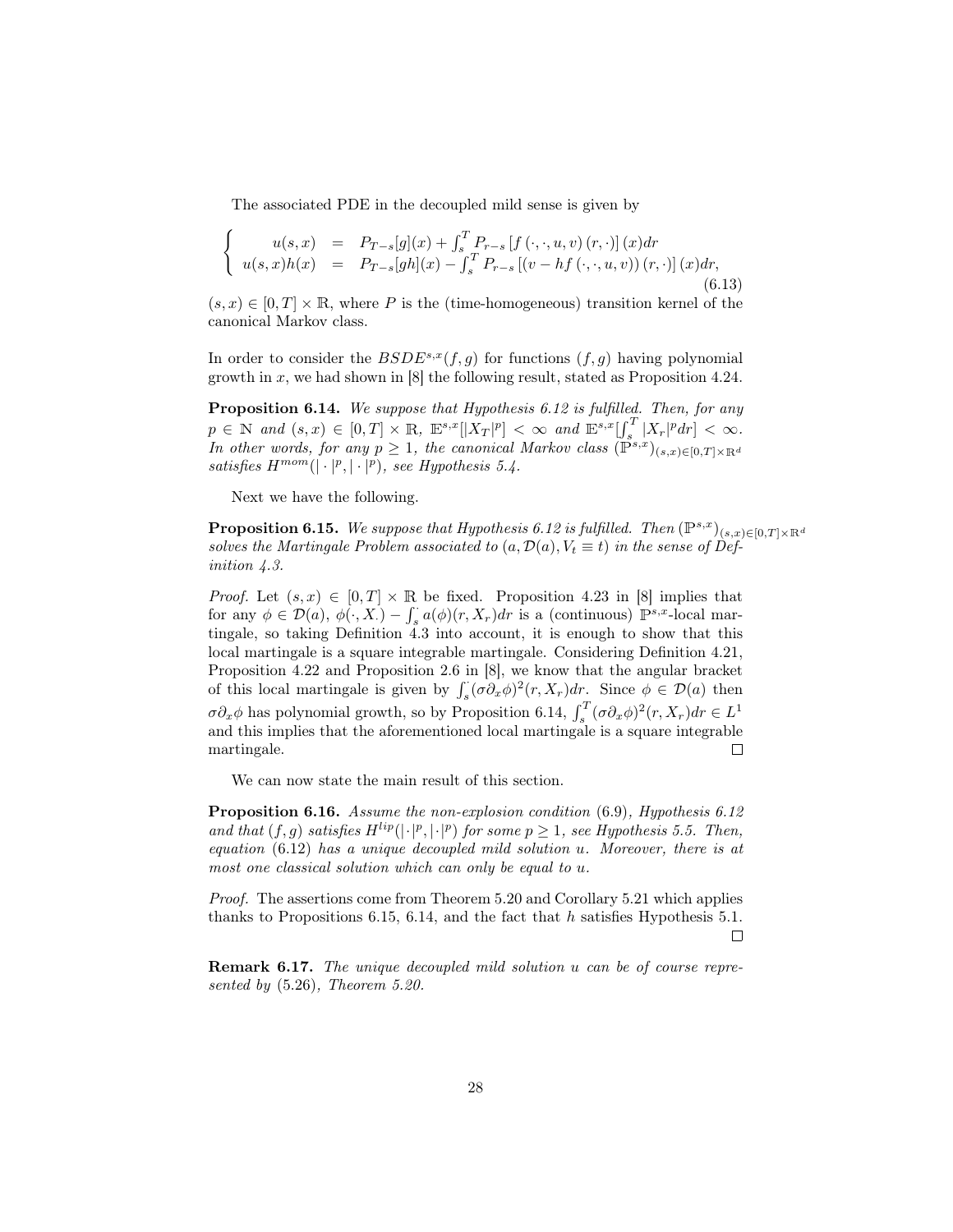# Appendices

# A Proof of Theorem 3.3 and related technicalities

We adopt here the same notations as at the beginning of Section 3. We will denote  $L^2(d\hat{V} \otimes d\mathbb{P})$  the quotient space of  $\mathcal{L}^2(d\hat{V} \otimes d\mathbb{P})$  with respect to the subspace of processes equal to zero  $d\hat{V} \otimes d\mathbb{P}$  a.e.

 $L^2(d\hat{V}\otimes d\mathbb{P})$  is a Hilbert space equipped with its usual norm.  $L^{2,cadlag}(d\hat{V}\otimes d\mathbb{P})$  $(dP)$ ) will stand for the subspace of  $L^2(d\hat{V} \otimes dP)$  of elements having a càdlàg representative. We emphasize that  $L^{2,cadlag}(d\hat{V} \otimes d\mathbb{P})$  is not a closed subspace of  $L^2(d\hat{V}\otimes d\mathbb{P})$ . The application which to a process associate its class will be denoted  $\phi \mapsto \dot{\phi}$ .

**Proposition A.1.** If  $(Y, M)$  solves  $BSDE(\xi, \hat{f}, V, \hat{M})$ , and if we denote  $\widehat{f}\left(r,\cdot,Y_r,\frac{d\langle M,\hat{M}\rangle}{d\hat{V}}\right)$  $\left(\frac{M,\hat{M}}{d\hat{V}}(r)\right)$  by  $\hat{f}_r$ , then for any  $t \in [0,T]$ , a.s. we have

$$
\begin{cases}\nY_t &= \mathbb{E}\left[\xi + \int_t^T \hat{f}_r d\hat{V}_r \middle| \mathcal{F}_t\right] \\
M_t &= \mathbb{E}\left[\xi + \int_0^T \hat{f}_r d\hat{V}_r \middle| \mathcal{F}_t\right] - \mathbb{E}\left[\xi + \int_0^T \hat{f}_r d\hat{V}_r \middle| \mathcal{F}_0\right].\n\end{cases} (A.1)
$$

*Proof.* Since  $Y_t = \xi + \int_t^T \hat{f}_r d\hat{V}_r - (M_T - M_t)$  a.s., Y being an adapted process and  $M$  a martingale, taking the expectation in  $(3.2)$  at time  $t$ , we directly get  $Y_t = \mathbb{E}\left[\xi + \int_t^T \hat{f}_r d\hat{V}_r \Big| \mathcal{F}_t\right]$  and in particular that  $Y_0 = \mathbb{E}\left[\xi + \int_0^T \hat{f}_r d\hat{V}_r \Big| \mathcal{F}_0\right]$ . Since  $M_0 = 0$ , looking at the BSDE at time 0 we get

$$
M_T = \xi + \int_0^T \hat{f}_r d\hat{V}_r - \mathbb{E}\left[\xi + \int_0^T \hat{f}_r d\hat{V}_r \middle| \mathcal{F}_0\right].
$$

Taking the expectation with respect to  $\mathcal{F}_t$  in the above inequality, gives the second line of (A.1). second line of (A.1).

**Lemma A.2.** Let  $M \in \mathcal{H}^2$  and  $\phi$  be a bounded positive process. Then there exists a constant  $C > 0$  such that for any  $i \in [1; d]$ ,

 $\int_0^T \phi_r \left( \frac{d \langle M, \hat{M}^i \rangle}{d\hat{V}}(r) \right)^2 d\hat{V}_r \leq C \int_0^T \phi_r d \langle M \rangle_r$ . In particular,  $\frac{d \langle M, \hat{M}^i \rangle}{d\hat{V}}$  belongs to  $L^2(d\hat{V}\otimes d\mathbb{P}).$ 

*Proof.* We fix  $i \in [\![1;d]\!]$ . By Hypothesis 3.1  $\frac{d\langle \hat{M}^i \rangle}{d\hat{V}}$  is bounded; using Proposition B.1 and Remark 3.3 in [6], we show the existence of  $C > 0$  such that

$$
\int_0^T \phi_r \left( \frac{d \langle M, \hat{M}^i \rangle}{d\hat{V}}(r) \right)^2 d\hat{V}_r \leq \int_0^T \phi_r \frac{d \langle \hat{M}^i \rangle}{d\hat{V}}(r) \frac{d \langle M \rangle}{d\hat{V}}(r) d\hat{V}_r \leq C \int_0^T \phi_r \frac{d \langle M \rangle}{d\hat{V}}(r) d\hat{V}_r \leq C \int_0^T \phi_r d \langle M \rangle_r.
$$
\n(A.2)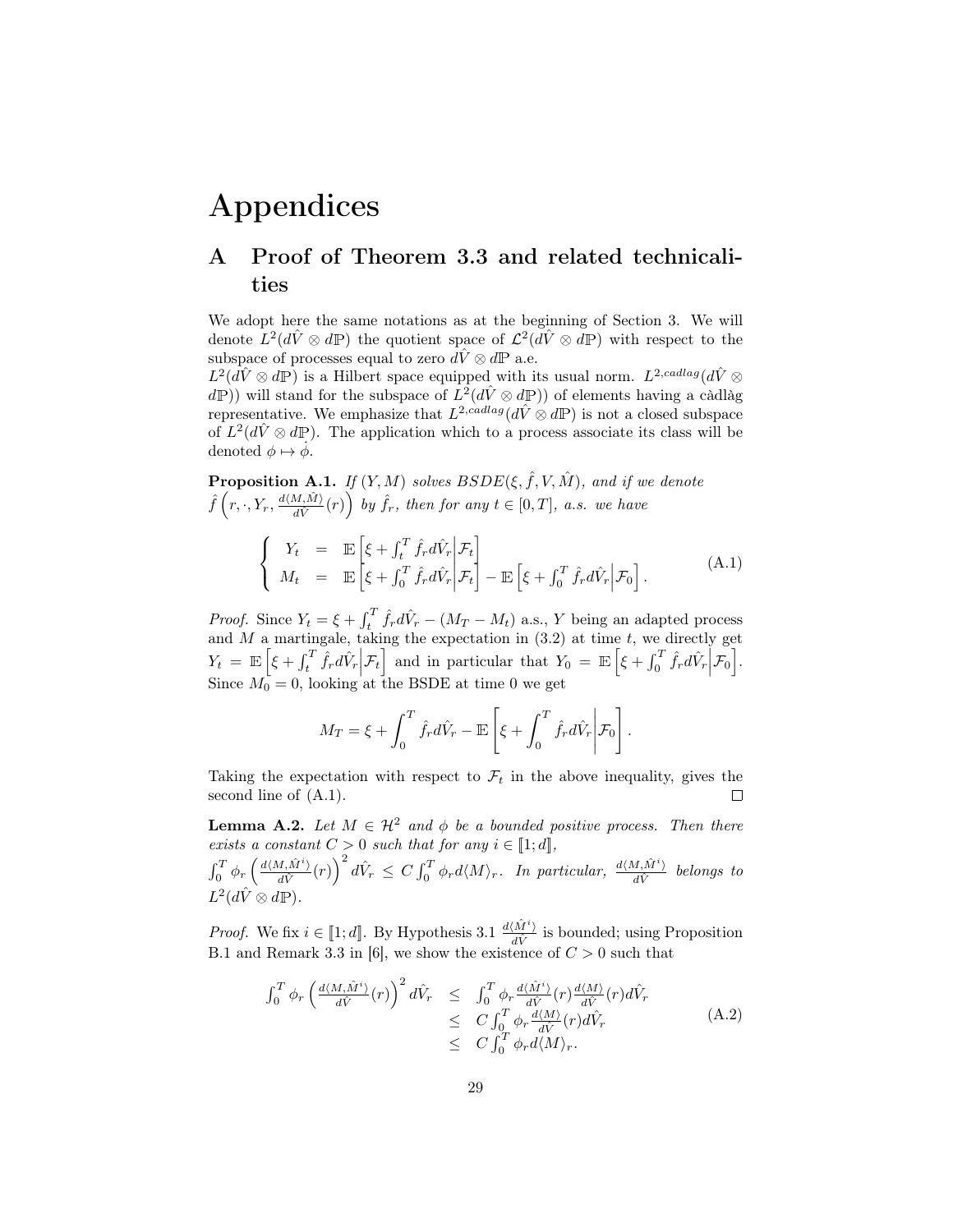In particular, setting  $\phi = 1$ , we have  $\int_0^T \left( \frac{d(M, \hat{M}^i)}{d\hat{V}}(r) \right)^2 d\hat{V}_r \le C\langle M \rangle_T$  which belongs to  $L^1$  since  $M \in \mathcal{H}_0^2$ .  $\Box$ 

We fix for now a couple  $(U, N) \in L^2(d\hat{V} \otimes d\mathbb{P}) \times \mathcal{H}_0^2$  and we consider a representative U of  $\dot{U}$ . Until Proposition A.6 included, we will use the notation  $\hat{f}_r := \hat{f}\left(r,\cdot,U_r,\frac{d\langle N, \hat{M}\rangle}{d\hat{V}}\right)$  $\frac{N,\hat{M}\rangle}{d\hat{V}}(r)\Big).$ 

**Proposition A.3.** For any  $t \in [0,T]$ ,  $\int_t^T \hat{f}_r^2 d\hat{V}_r$  belongs to  $L^1$  and  $\left(\int_t^T \hat{f}_r d\hat{V}_r\right)$ is in  $L^2$ .

Proof. By Jensen's inequality and by Lemma A.2, taking into account the Lipschitz conditions on  $\hat{f}$  in Hypothesis 3.1, there exist positive constants  $C, C', C''$ such that, for any  $t \in [0, T]$ , we have

$$
\begin{split}\n\left(\int_{t}^{T} \hat{f}_{r} d\hat{V}_{r}\right)^{2} &\leq C \int_{t}^{T} \hat{f}_{r}^{2} d\hat{V}_{r} \\
&\leq C' \left(\int_{t}^{T} \hat{f}^{2} \left(r, \cdot, 0, 0\right) d\hat{V}_{r} + \int_{t}^{T} U_{r}^{2} d\hat{V}_{r} + \sum_{i=1}^{d} \int_{t}^{T} \left(\frac{d\langle N, \hat{M}^{i} \rangle}{d\hat{V}} \left(r\right)\right)^{2} d\hat{V}_{r}\right) \\
&\leq C'' \left(\int_{t}^{T} \hat{f}^{2} \left(r, \cdot, 0, 0\right) d\hat{V}_{r} + \int_{t}^{T} U_{r}^{2} d\hat{V}_{r} + \left(\langle N \rangle_{T} - \langle N \rangle_{t}\right)\right).\n\end{split}
$$
\n(A.3)

All terms on the right-hand side are in  $L^1$ . Indeed, N is taken in  $\mathcal{H}^2$ , U in  $L^2(d\hat{V}\otimes d\mathbb{P})$  and by Hypothesis 3.1,  $f(\cdot,\cdot,0,0)$  is in  $\mathcal{L}^2(d\hat{V}\otimes d\mathbb{P})$ . This concludes the proof.

We can therefore state the following definition.

Definition A.4. The random function

$$
t \mapsto \mathbb{E}\left[\xi + \int_0^T \hat{f}_r d\hat{V}_r \bigg| \mathcal{F}_t\right] - \mathbb{E}\left[\xi + \int_0^T \hat{f}_r d\hat{V}_r \bigg| \mathcal{F}_0\right],\tag{A.4}
$$

is a square integrable martingale by Proposition A.3. Since the stochastic basis fulfills the usual conditions, by Theorem 4 in Chapter IV of  $[15]$ ,  $(A.4)$  admits a càdlàg version, that we denote M. We denote by Y the càdlàg process defined by

 $Y_t = \xi + \int_t^T \hat{f}_r d\hat{V}_r - (M_T - M_t)$ . This will be called the **càdlàg reference process** and we will omit its dependence to  $(\dot{U}, N)$ .

Proposition A.5. Y and M are square integrable processes.

*Proof.* We already know that  $M$  is a square integrable martingale. As we have seen in Proposition A.3,  $\int_t^T \hat{f}_r d\hat{V}_r$  belongs to  $L^2$  for any  $t \in [0, T]$  and by Hypothesis 3.1,  $\xi \in L^2$ . So by (A.1) and Jensen's inequality for conditional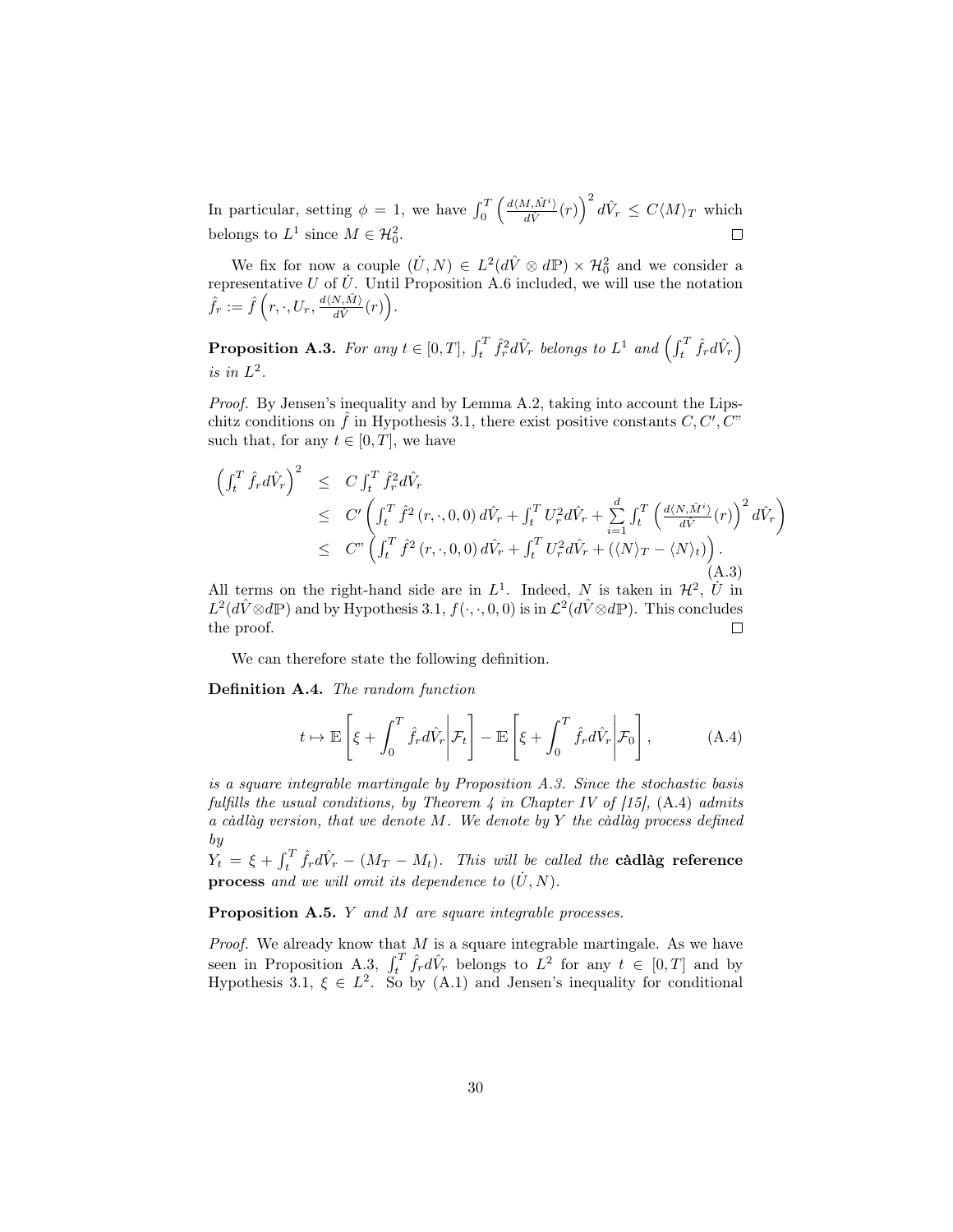expectation we have

$$
\mathbb{E}\left[Y_t^2\right] = \mathbb{E}\left[\mathbb{E}\left[\xi + \int_t^T \hat{f}_r d\hat{V}_r \Big| \mathcal{F}_t\right]^2\right] \n\leq \mathbb{E}\left[\mathbb{E}\left[\left(\xi + \int_t^T \hat{f}_r d\hat{V}_r\right)^2 \Big| \mathcal{F}_t\right]\right] \n\leq \mathbb{E}\left[2\xi^2 + 2\int_t^T \hat{f}_r^2 d\hat{V}_r\right],
$$

which is finite.

Proposition A.6. sup  $\sup_{t\in[0,T]} |Y_t| \in L^2$  and in particular,  $Y \in \mathcal{L}^{2, cadlag}(d\hat{V} \otimes \mathbb{P}).$ 

*Proof.* Since  $dY_r = -\hat{f}_r d\hat{V}_r + dM_r$ , by integration by parts formula we get

$$
d(Y_r^2 e^{-\hat{V}_r}) = -2e^{-\hat{V}_r} Y_r \hat{f}_r d\hat{V}_r + 2e^{-\hat{V}_r} Y_r - dM_r + e^{-\hat{V}_r} d[M]_r - e^{-\hat{V}_r} Y_r^2 d\hat{V}_r.
$$

So integrating from 0 to some  $t \in [0, T]$ , yields

$$
\begin{array}{rcl} Y_{t}^{2}e^{-\hat{V}_{t}} & = & Y_{0}^{2}-2\int_{0}^{t}e^{-\hat{V}_{r}}Y_{r}\hat{f}_{r}d\hat{V}_{r}+2\int_{0}^{t}e^{-\hat{V}_{r}}Y_{r}-dM_{r}\\ & & +\int_{0}^{t}e^{-\hat{V}_{r}}d[M]_{r}-\int_{0}^{t}e^{-\hat{V}_{r}}Y_{r}^{2}d\hat{V}_{r}\\ & \leq & Y_{0}^{2}+\int_{0}^{t}e^{-\hat{V}_{r}}Y_{r}^{2}d\hat{V}_{r}+\int_{0}^{t}e^{-\hat{V}_{r}}\hat{f}_{r}^{2}d\hat{V}_{r}\\ & & +2\left|\int_{0}^{t}e^{-\hat{V}_{r}}Y_{r}-dM_{r}\right|+\int_{0}^{t}e^{-\hat{V}_{r}}d[M]_{r}-\int_{0}^{t}e^{-\hat{V}_{r}}Y_{r}^{2}d\hat{V}_{r}\\ & \leq & Z+2\left|\int_{0}^{t}e^{-\hat{V}_{r}}Y_{r}-dM_{r}\right|, \end{array}
$$

where  $Z = Y_0^2 + \int_0^T e^{-\hat{V}_r} \hat{f}_r^2 d\hat{V}_r + \int_0^T e^{-\hat{V}_r} d[M]_r$ . Therefore, for any  $t \in [0, T]$ we have  $(Y_t e^{-\hat{V}_t})^2 \leq Y_t^2 e^{-\hat{V}_t} \leq Z + 2 \left| \int_0^t e^{-\hat{V}_r} Y_{r-} dM_r \right|$ . Thanks to Propositions A.3 and A.5, Z is integrable, so we can conclude by Lemma 3.18 in [6] applied to the process  $Ye^{-\hat{V}}$ , and the fact that  $\hat{V}$  is bounded.

Since Y is càdlàg progressively measurable, sup  $\sup_{t\in[0,T]} |Y_t| \in L^2$  and since  $\hat{V}$  is bounded, it is clear that  $Y \in \mathcal{L}^{2,cadlag}(d\hat{V} \otimes d\mathbb{P})$  and the corresponding class  $\dot{Y}$ <br>belongs to  $L^{2,cadlag}(d\hat{V} \otimes d\mathbb{P})$ . belongs to  $L^{2,cadlag}(d\hat{V} \otimes d\mathbb{P}).$ 

Thanks to Propositions A.5 and A.6, we are allowed to introduce the following.

**Notation A.7.** We denote by  $\Phi$  the operator which associates to a couple  $(U, N)$ the couple  $(Y, M)$ .

$$
\Phi: \begin{array}{ccc} L^2(d\hat{V}\otimes d\mathbb{P})\times \mathcal{H}_0^2 & \longrightarrow & L^{2, cadlag}(d\hat{V}\otimes d\mathbb{P})\times \mathcal{H}_0^2 \\ (U,N) & \longmapsto & (\dot{Y},M).\end{array}
$$

**Proposition A.8.** The mapping  $(Y, M) \rightarrow (Y, M)$  induces a bijection between the set of solutions of  $BSDE(\xi, \hat{f}, \hat{V}, \hat{M})$  and the set of fixed points of  $\Phi$ .

 $\Box$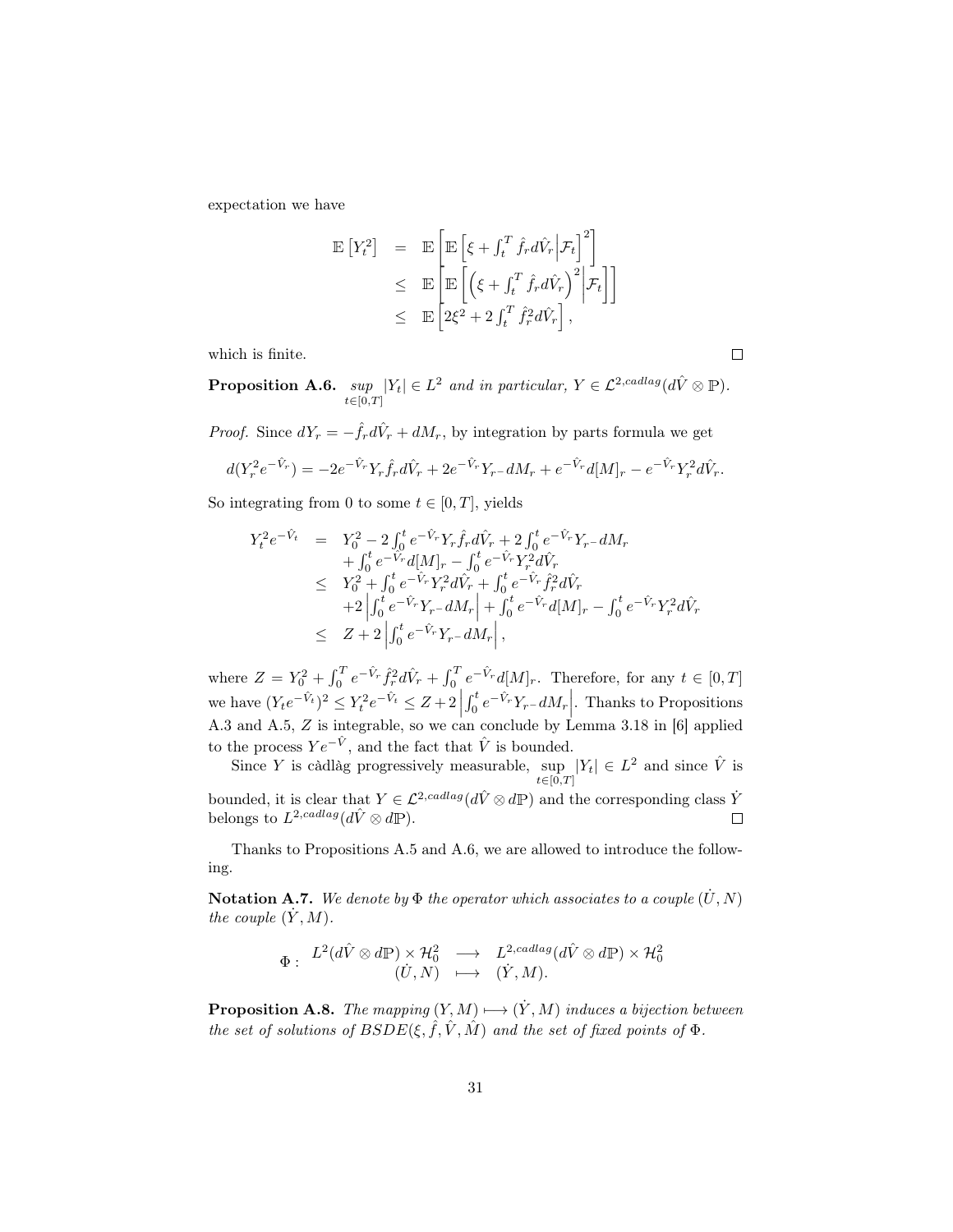*Proof.* First, let  $(U, N)$  be a solution of  $BSDE(\xi, \hat{f}, V, \hat{M})$ , let  $(\dot{Y}, M) := \Phi(\dot{U}, N)$ and let  $Y$  be the reference càdlàg process associated to  $U$  as in Definition A.4. By this same definition,  $M$  is the càdlàg version of

 $t\mapsto \mathbb{E}\left[\xi+\int_0^T\hat{f}\left(r,\cdot,U_r,\frac{d\langle N,\hat{M}\rangle}{d\hat{V}}(r)\right)d\hat{V}_r\Big|\mathcal{F}_t\right]-\mathbb{E}\left[\xi+\int_0^T\hat{f}\left(r,\cdot,U_r,\frac{d\langle N,\hat{M}\rangle}{d\hat{V}}(r)\right)d\hat{V}_r\Big|\mathcal{F}_0\right],$  $\frac{N_{\rm A}\hat{M}}{d\hat{V}}(r)\bigg\,d\hat{V}_r\bigg|\mathcal{F}_t\bigg]-\mathbb{E}\left[\xi+\int_0^T\hat{f}\left(r,\cdot,U_r,\frac{d\langle N,\hat{M}\rangle}{d\hat{V}}(r)\right)d\hat{V}_r\bigg|\mathcal{F}_0\right],$  $\frac{\partial N,\hat{M}\rangle}{d\hat{V}}(r)\bigg)\,d\hat{V}_r\bigg|\mathcal{F}_0\bigg],$ but by Proposition A.1, so is N, meaning  $M = N$ . Again by Definition A.4,  $Y = \xi + \int_{\cdot}^{T} \hat{f}\left(r, \cdot, U_r, \frac{d\langle N, \hat{M} \rangle}{d\hat{V}}\right)$  $\frac{dN_{\gamma}(\hat{M})}{d\hat{V}}(r)\bigg)d\hat{V}_r - (N_T - N_{\gamma})$  which is equal to U thanks to (3.2), consequently  $Y = U$  in the sense of indistinguishability. In particular,  $\dot{U} = \dot{Y}$ , implying  $(\dot{U}, N) = (\dot{Y}, M) = \Phi(\dot{U}, N)$ . Therefore, the mapping  $(Y, M) \longrightarrow (Y, M)$  does indeed map the set of solutions of  $BSDE(\xi, \hat{f}, V, \hat{M})$ into the set of fixed points of Φ.

The map  $\Phi$  is surjective. Indeed let  $(U, N)$  be a fixed point of  $\Phi$ , the couple  $(Y, M)$  of Definition A.4 satisfies  $Y = \xi + \int_{-T}^{T} \hat{f}(r, \cdot, U_r, \frac{d \langle N, \hat{M} \rangle}{d\hat{V}})$  $\frac{\partial N_i \hat{M}}{\partial \hat{V}}(r)\bigg)\,d\hat{V}_r - (M_T -$ M.) in the sense of indistinguishability, and  $(\dot{Y}, M) = \Phi(\dot{U}, N) = (\dot{U}, N)$ , so by Lemma 3.9 in [6],  $\int_\cdot^T \hat{f}\left(r,\cdot,Y_r,\frac{d\langle M,\hat{M}\rangle}{d\hat{V}}\right)$  $\frac{dM,\hat{M}\rangle}{d\hat{V}}(r)\bigg)\,d\hat{V}_r\text{ and }\int^T_{\cdot}\hat{f}\left(r,\cdot,U_r,\frac{d\langle N,\hat{M}\rangle}{d\hat{V}}\right)$  $\frac{\partial N,\hat{M}\rangle}{d\hat{V}}(r)\bigg)\,d\hat{V}_r$ are indistinguishable and  $Y = \xi + \int_{\cdot}^{T} \hat{f}(r, \cdot, Y_r, \frac{d \langle M, \hat{M} \rangle}{d\hat{V}})$  $\frac{d\hat{M},\hat{M}\rangle}{d\hat{V}}(r)\Bigl)\,d\hat{V}_r\,-\,(M_T-M_\cdot),$ meaning that  $(Y, M)$  (which is a preimage of  $(\dot{U}, N)$ ) solves  $BSDE(\xi, \hat{f}, V, \hat{M})$ .

We finally show that it is injective. Let us consider two solutions  $(Y, M)$ and  $(Y', M)$  of  $BSDE(\xi, \hat{f}, V, \hat{M})$  with  $\dot{Y} = \dot{Y}'$ . By Lemma 3.9 in [6] the processes  $\int_{.}^{T} \hat{f}\left(r, \cdot, Y_{r}, \frac{d\langle M, \hat{M}\rangle}{d\hat{V}}\right)$  $\frac{d\hat{d}\hat{d}\hat{V}}{d\hat{V}}(r)\Big)\,d\hat{V}_r\,\,\text{and}\,\,\int_{\cdot}^T\hat{f}\left(r,\cdot,Y_r',\frac{d\langle M,\hat{M}\rangle}{d\hat{V}}\right)$  $\frac{d\hat{M},\hat{M}\rangle}{d\hat{V}}(r)\bigg)\,d\hat{V}_r\,\,\text{are\,indis-}$ tinguishable, so taking (3.2) into account, we have  $Y = Y'$ .

**Proposition A.9.** Let  $\lambda \in \mathbb{R}$ , let  $(U, N)$ ,  $(U', N') \in L^2(d\hat{V} \otimes d\mathbb{P}) \times \mathcal{H}_0^2$ , let  $(Y, M)$ ,  $(Y', M')$  be their images through  $\Phi$  and let  $Y, Y'$  be the càdlàg representatives of  $\dot{Y}$ ,  $\dot{Y}'$  introduced in Definition A.4. Then  $\int_0^{\cdot} e^{\lambda \hat{V}_r} Y_r - dM_r$ ,  $\int_0^{\cdot} e^{\lambda \hat{V}_r} Y'_r dM'_r$ ,  $\int_0^{\cdot} e^{\lambda \hat{V}_r} Y_r - dM'_r$  and  $\int_0^{\cdot} e^{\lambda \hat{V}_r} Y'_r - dM_r$  are martingales.

*Proof.*  $\hat{V}$  is bounded and thanks to Proposition A.6 we know that  $\sup_{t\in[0,\infty]} |Y_t|$  $t \in [0,T]$ and  $\sup_{t\in[0,T]} |Y_t'|$  are  $L^2$ . Moreover, since M and M' are square integrable, the  $t\in[0,T]$ statement yields therefore as a consequence of Lemma 3.17 in [6].  $\Box$ 

Starting from now, if  $(Y, M)$  is the image by  $\Phi$  of some  $(U, N) \in L^2(d\hat{V} \otimes d\mathbb{P}) \times \mathcal{H}_0^2$ , by default, we will always refer to the càdlàg reference process  $Y$  of  $\overline{Y}$  defined in Definition A.4.

For any  $\lambda \geq 0$ , on  $L^2(d\hat{V} \otimes dP) \times \mathcal{H}^2_0$  we define the norm  $\|(\dot{Y}, M)\|_{\lambda}^2 := \mathbb{E}\left[\int_0^T e^{\lambda \hat{V}_r} Y_r^2 d\hat{V}_r\right] + \mathbb{E}\left[\int_0^T e^{\lambda \hat{V}_r} d\langle M \rangle_r\right]$ . Since  $\hat{V}$  is bounded, these norms are all equivalent.

**Proposition A.10.** There exists  $\lambda > 0$  such that for any  $(\dot{U}, N) \in L^2(d\hat{V} \otimes d\mathbb{P}) \times \mathcal{H}_0^2, \ \left\| \Phi(\dot{U}, N) \right\|$ 2  $\frac{2}{\lambda} \leq \frac{1}{2} \left\| (\dot{U}, N) \right\|$ 2 . In particular,  $\Phi$  is a contraction in  $L^2(d\hat{V} \otimes d\mathbb{P}) \times \mathcal{H}_0^2$  for the norm  $\|\cdot\|_{\lambda}$ .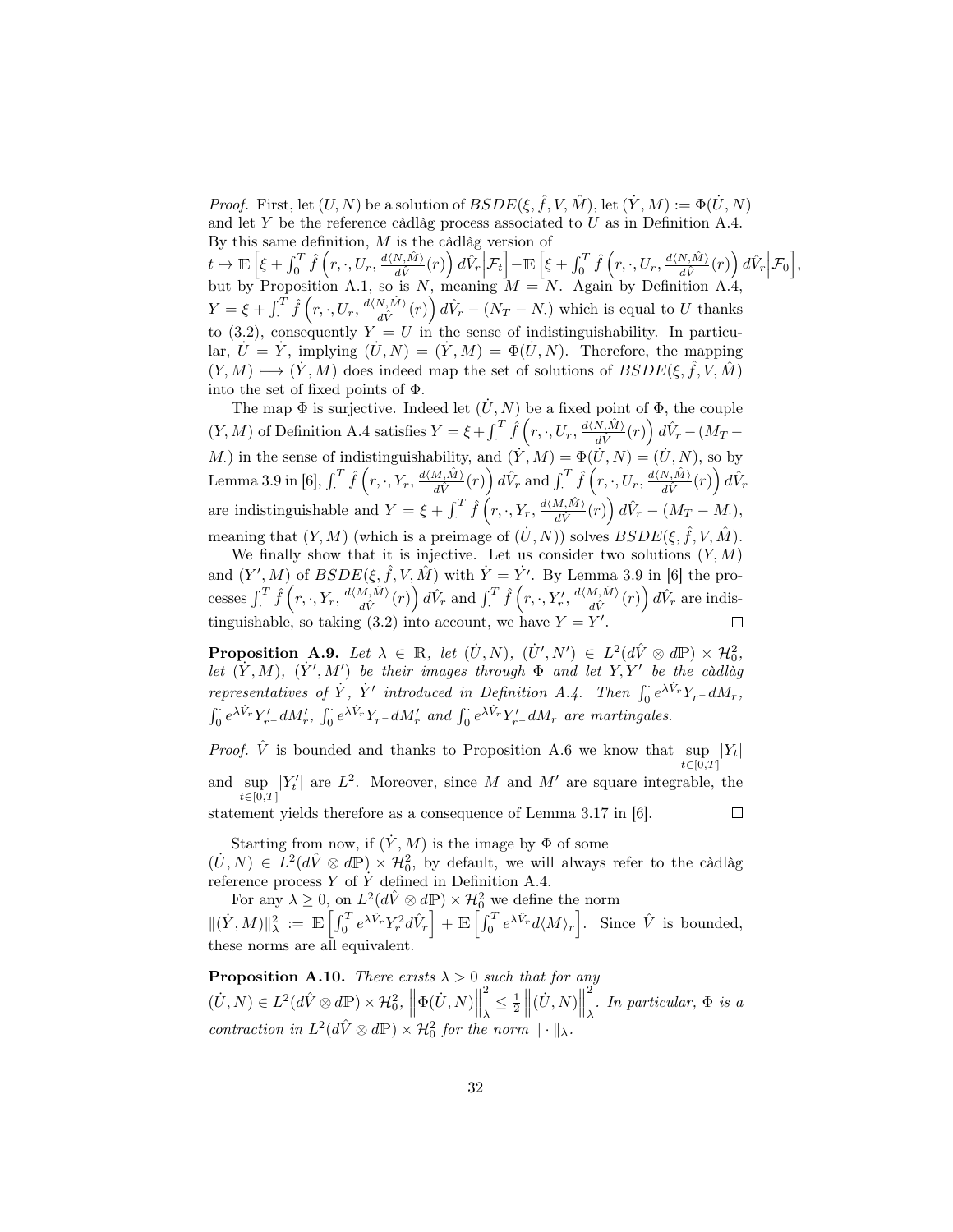*Proof.* Let  $(U, N)$  and  $(U', N')$  be two couples belonging to  $L^2(d\hat{V} \otimes d\mathbb{P}) \times \mathcal{H}_0^2$ , let  $(Y, M)$  and  $(Y', M')$  be their images via  $\Phi$  and let  $Y, Y'$  be the càdlag reference process of  $\dot{Y}$ ,  $\dot{Y}'$  introduced in Definition A.4. We will write  $\bar{Y}$  for  $Y - Y'$  and we adopt a similar notation for other processes. We will also write  $\bar{f}_t := \hat{f}\left(t,\cdot,U_t,\frac{d\langle N, \hat{M}\rangle}{d\hat{V}}\right)$  $\frac{\partial \overline{\hat{M}}\hat{M}}{\partial \hat{V}}(t)\Big)-\hat{f}\left(t,\cdot,U'_t,\frac{d\langle N',\hat{M}\rangle}{d\hat{V}}\right)$  $\frac{\nabla',\hat{M}\rangle}{d\hat{V}}(t)\Big)\,.$ 

By additivity, we have  $d\bar{Y}_t = -\bar{f}_t d\hat{V}_t + d\bar{M}_t$ . Since  $\bar{Y}_T = \xi - \xi = 0$ , applying the integration by parts formula to  $\bar{Y}_t^2 e^{\lambda \hat{V}_t}$  between 0 and T we get

$$
\bar{Y}_0^2 - 2\int_0^T e^{\lambda \hat{V}_r} \bar{Y}_r \bar{f}_r d\hat{V}_r + 2\int_0^T e^{\lambda \hat{V}_r} \bar{Y}_r - d\bar{M}_r + \int_0^T e^{\lambda \hat{V}_r} d[\bar{M}]_r + \lambda \int_0^T e^{\lambda \hat{V}_r} \bar{Y}_r^2 d\hat{V}_r = 0.
$$

Since, by Proposition A.9, the stochastic integral with respect to  $\overline{M}$  is a real martingale, by taking the expectations we get

$$
\mathbb{E}\left[\bar{Y}_0^2\right] - 2\mathbb{E}\left[\int_0^T e^{\lambda \hat{V}_r} \bar{Y}_r \bar{f}_r d\hat{V}_r\right] + \mathbb{E}\left[\int_0^T e^{\lambda \hat{V}_r} d\langle \bar{M} \rangle_r\right] + \lambda \mathbb{E}\left[\int_0^T e^{\lambda \hat{V}_r} \bar{Y}_r^2 d\hat{V}_r\right] = 0.
$$

So by re-arranging previous expression, by the Lipschitz condition on  $\hat{f}$  stated in Hypothesis 3.1, by the linearity of the Radon-Nikodym derivative and by Lemma A.2, we get

$$
\lambda \mathbb{E} \left[ \int_0^T e^{\lambda \hat{V}_r} \bar{Y}_r^2 d\hat{V}_r \right] + \mathbb{E} \left[ \int_0^T e^{\lambda \hat{V}_r} d\langle \bar{M} \rangle_r \right] \n\leq 2 \mathbb{E} \left[ \int_0^T e^{\lambda \hat{V}_r} |\bar{Y}_r| |\bar{f}_r| d\hat{V}_r \right] \n\leq 2K^Y \mathbb{E} \left[ \int_0^T e^{\lambda \hat{V}_r} |\bar{Y}_r| |\bar{U}_r| d\hat{V}_r \right] + 2K^Z \sum_{i=1}^d \mathbb{E} \left[ \int_0^T e^{\lambda \hat{V}_r} |\bar{Y}_r| \left| \frac{d\langle \bar{N}, \hat{M}^i \rangle}{d\hat{V}} (r) \right| d\hat{V}_r \right] \n\leq (K^Y \alpha + dK^Z \beta) \mathbb{E} \left[ \int_0^T e^{\lambda \hat{V}_r} \bar{Y}_r^2 d\hat{V}_r \right] + \frac{K^Y}{\alpha} \mathbb{E} \left[ \int_0^T e^{\lambda \hat{V}_r} \bar{U}_r^2 d\hat{V}_r \right] \n+ \frac{K^Z}{\beta} \sum_{i=1}^d \mathbb{E} \left[ \int_0^T e^{\lambda \hat{V}_r} \left( \frac{d\langle \bar{N}, \hat{M}^i \rangle}{d\hat{V}} (r) \right)^2 d\hat{V}_r \right] \n\leq (K^Y \alpha + dK^Z \beta) \mathbb{E} \left[ \int_0^T e^{\lambda \hat{V}_r} \bar{Y}_r^2 d\hat{V}_r \right] + \frac{K^Y}{\alpha} \mathbb{E} \left[ \int_0^T e^{\lambda \hat{V}_r} \bar{U}_r^2 d\hat{V}_r \right] \n+ \frac{C dK^Z}{\beta} \mathbb{E} \left[ \int_0^T e^{\lambda \hat{V}_r} d\langle \bar{N} \rangle_r \right],
$$

for some positive C and any positive  $\alpha$  and  $\beta$ . The latter equality holds by Hypothesis 3.1 4. Then we pick  $\alpha = 2K^Y$  and  $\beta = 2CdK^Z$ , which gives us

$$
\lambda \mathbb{E} \left[ \int_0^T e^{\lambda \hat{V}_r} \bar{Y}_r^2 d\hat{V}_r \right] + \mathbb{E} \left[ \int_0^T e^{\lambda \hat{V}_r} d\langle \bar{M} \rangle_r \right] \n\leq 2((K^Y)^2 + C(dK^Z)^2) \mathbb{E} \left[ \int_0^T e^{\lambda \hat{V}_r} \bar{Y}_r^2 d\hat{V}_r \right] \n+ \frac{1}{2} \mathbb{E} \left[ \int_0^T e^{\lambda \hat{V}_r} \bar{U}_r^2 d\hat{V}_r \right] + \frac{1}{2} \mathbb{E} \left[ \int_0^T e^{\lambda \hat{V}_r} d\langle \bar{N} \rangle_r \right].
$$

We choose now  $\lambda = 1 + 2((K^Y)^2 + C(dK^Z)^2)$  and we get

$$
\mathbb{E}\left[\int_0^T e^{\lambda \hat{V}_r} \bar{Y}_r^2 d\hat{V}_r\right] + \mathbb{E}\left[\int_0^T e^{\lambda \hat{V}_r} d\langle \bar{M} \rangle_r\right] \n\leq \frac{1}{2} \mathbb{E}\left[\int_0^T e^{\lambda \hat{V}_r} \bar{U}_r^2 d\hat{V}_r\right] + \frac{1}{2} \mathbb{E}\left[\int_0^T e^{\lambda \hat{V}_r} d\langle \bar{N} \rangle_r\right],
$$
\n(A.5)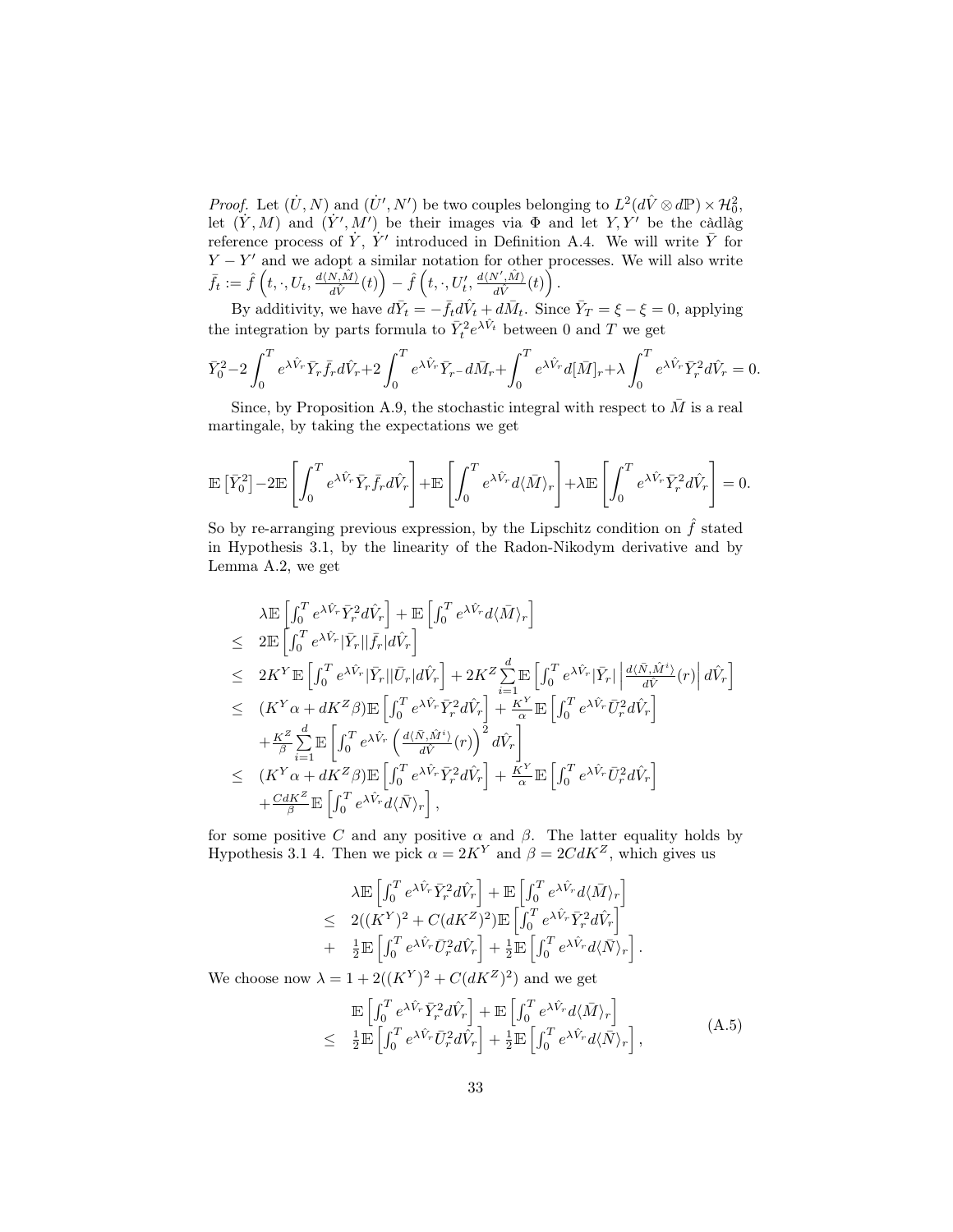which proves the contraction for the norm  $\|\cdot\|_{\lambda}$ .

#### Proof of Theorem 3.3.

The space  $L^2(d\hat{V} \otimes d\mathbb{P}) \times \mathcal{H}_0^2$  is complete and  $\Phi$  defines on it a contraction for the norm  $\|(\cdot, \cdot)\|_{\lambda}$  for some  $\lambda > 0$ , so  $\Phi$  has a unique fixed point in  $L^2(d\hat{V}\otimes d\mathbb{P})\times \mathcal{H}_0^2$ . Then by Proposition A.8,  $BSDE(\xi, \hat{f}, V, \hat{M})$  has a unique solution.  $\Box$ 

**Remark A.11.** Let  $(Y, M)$  be the solution of  $BSDE(\xi, \hat{f}, V, \hat{M})$  and  $\hat{Y}$  the class of Y in  $L^2(d\hat{V}\otimes d\mathbb{P})$ . Thanks to Proposition A.8, we know that  $(Y, M) = \Phi(Y, M)$  and therefore by Propositions A.6 and A.9 that  $\sup_{t \in [0, T]} |Y_t|$  is  $t\in[0,T]$ 

 $L^2$  and that  $\int_0^{\cdot} Y_r - dM_r$  is a real martingale.

The lemma below shows that, in order to check if a couple  $(Y, M)$  is the solution of  $BSDE(\xi, \hat{f}, V, \hat{M})$ , it is not necessary to verify the square integrability of Y since it will be automatically fulfilled.

**Lemma A.12.** We consider  $(\xi, \hat{f}, V, \hat{M})$  such that  $\xi, \hat{M}$  satisfy items 1., 2. of Hypothesis 3.1 but where item 3. is replaced by the weaker following hypothesis on  $\hat{f}$ . There exists  $C > 0$  such that  $\mathbb P$  a.s., for all  $t, y, z$ ,

$$
|\hat{f}(t,\omega,y,z)| \le C(1+|y|+||z||). \tag{A.6}
$$

Assume that there exists a càdlàg adapted process Y with  $Y_0 \in L^2$ , and  $M \in \mathcal{H}_0^2$ such that

$$
Y = \xi + \int_{.}^{T} \hat{f}\left(r, \cdot, Y_{r}, \frac{d\langle M, \hat{M}\rangle}{d\hat{V}}(r)\right) d\hat{V}_{r} - (M_{T} - M_{.}), \tag{A.7}
$$

in the sense of indistinguishability. Then  $\sup_{t\in[0,T]}|Y_t|$  is  $L^2$ . In particular,  $Y \in$  $t\!\in\![0,T]$ 

 $\mathcal{L}^2(d\hat{V}\otimes d\mathbb{P})$  and if  $(\xi, \hat{f}, V, \hat{M})$  satisfies Hypothesis 3.1, then  $(Y, M)$  is the unique solution of  $BSDE(\xi, \hat{f}, V, \hat{M})$  in the sense of Definition 3.2.

On the other hand if  $(Y, M)$  satisfies  $(A.7)$  on  $[s, T]$  with  $s < T, Y_s \in L^2$  and  $M_s = 0$  then  $\sup_{s \in [0, T]} |Y_t|$  is  $L^2$ . Consequently if  $(\xi, \hat{f}, V, \hat{M})$  satisfies Hypothesis  $t\in$ [s,T]

3.1 and if we denote  $(U, N)$  the unique solution of  $BSDE(\xi, \hat{f}, V, \hat{M})$ , then  $(Y, M)$  and  $(U, N. - N_s)$  are indistinguishable on [s, T].

*Proof.* Let  $\lambda > 0$  and  $t \in [0, T]$ . By integration by parts formula applied to  $Y^2 e^{-\lambda \hat{V}}$  between 0 and t we get

$$
Y_t^2 e^{-\lambda \hat{V}_t} - Y_0^2 = -2 \int_0^t e^{-\lambda \hat{V}_r} Y_r \hat{f} \left( r, \cdot, Y_r, \frac{d \langle M, \hat{M} \rangle}{d \hat{V}}(r) \right) d\hat{V}_r + 2 \int_0^t e^{-\lambda \hat{V}_r} Y_r - dM_r + \int_0^t e^{-\lambda \hat{V}_r} d[M]_r - \lambda \int_0^t e^{-\lambda \hat{V}_r} Y_r^2 d\hat{V}_r.
$$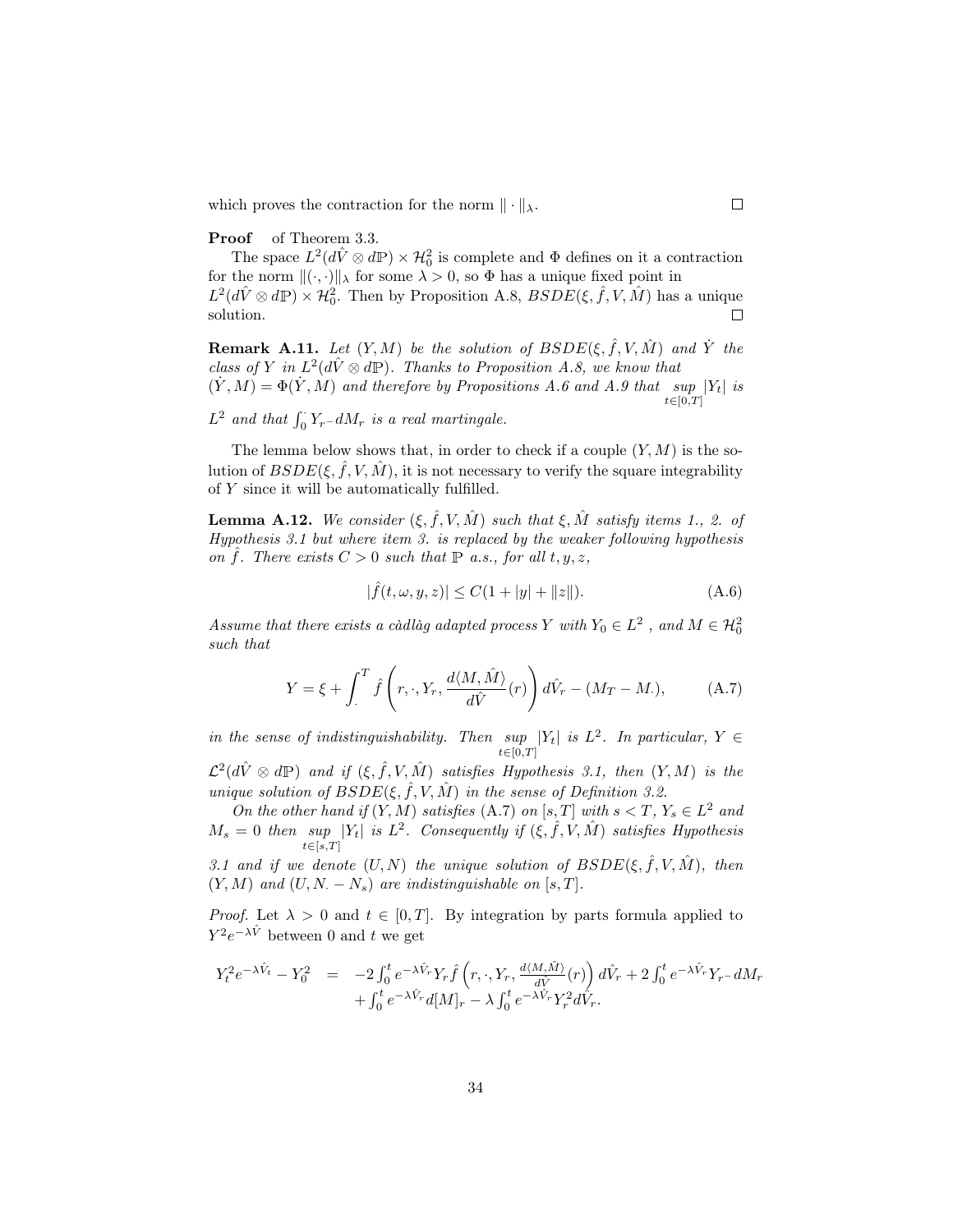By re-arranging the terms and using the Lipschitz conditions stated in item 3. of in Hypothesis 3.1, we get

$$
\begin{split} & Y_t^2 e^{-\lambda \hat{V}_t} + \lambda \int_0^t e^{-\lambda \hat{V}_r} Y_r^2 d\hat{V}_r \\ & \leq Y_0^2 + 2 \int_0^t e^{-\lambda \hat{V}_r} |Y_r| |\hat{f}| \left( r, \cdot, Y_r, \frac{d \langle M, \hat{M} \rangle}{d\hat{V}}(r) \right) d\hat{V}_r + 2 \left| \int_0^t e^{-\lambda \hat{V}_r} Y_{r-} dM_r \right| \\ & + \int_0^t e^{-\lambda \hat{V}_r} d[M]_r \\ & \leq Y_0^2 + \int_0^t e^{-\lambda \hat{V}_r} \hat{f}^2(r, \cdot, 0, 0) d\hat{V}_r + (2K^Y + 1 + K^Z) \int_0^t e^{-\lambda \hat{V}_r} Y_r^2 d\hat{V}_r \\ & + K^Z \sum_{i=1}^d \int_0^t e^{-\lambda \hat{V}_r} \left( \frac{d \langle M, \hat{M}^i \rangle}{d\hat{V}}(r) \right)^2 d\hat{V}_r + 2 \left| \int_0^t e^{-\lambda \hat{V}_r} Y_{r-} dM_r \right| + \int_0^t e^{-\lambda \hat{V}_r} d[M]_r. \end{split}
$$

Picking  $\lambda = 2K^Y + 1 + K^Z$  and using Lemma A.2, this gives

$$
Y_t^2 e^{-\lambda \hat{V}_t} \leq Y_0^2 + \int_0^t e^{-\lambda \hat{V}_r} |\hat{f}|^2(r, \cdot, 0, 0) d\hat{V}_r + K^Z C \int_0^t e^{-\lambda \hat{V}_r} d\langle M \rangle_r
$$
  
+2  $\left| \int_0^t e^{-\lambda \hat{V}_r} Y_r - dM_r \right| + \int_0^t e^{-\lambda \hat{V}_r} d[M]_r$ ,

for some  $C > 0$ . Since  $\hat{V}$  is bounded, there is a constant  $C' > 0$ , such that for any  $t \in [0, T]$ 

$$
Y_t^2 \leq C' \left(Y_0^2 + \int_0^T |\hat{f}|^2(r,\cdot,0,0) d\hat{V}_r + \langle M \rangle_T + [M]_T + \left| \int_0^t Y_{r-} dM_r \right| \right).
$$

By Hypothesis 3.1,  $Y_0 \in L^2$  and  $M \in \mathcal{H}^2$ , the first four terms on the right-hand side are integrable so that we can conclude by Lemma 3.18 in [6].

An analogous proof also holds on the interval  $[s, T]$  taking into account Remark 3.4. In particular, if  $(U, N)$  is the unique solution of  $BSDE(\xi, \hat{f}, V, \hat{M})$ then  $(U, N - N_s)$  is a solution on [s, T]. The final statement result follows by the uniqueness argument of Remark 3.4. the uniqueness argument of Remark 3.4.

Notation A.13. Let  $\Phi : L^2(d\hat{V} \otimes d\mathbb{P}) \times \mathcal{H}_0^2$  be the operator introduced in Notation A.7.

In the sequel we will not distinguish between a couple  $(Y, M)$  in  $L^2(d\hat{V} \otimes$  $\mathbb{d}P) \times \mathcal{H}^2_0$  and  $(Y, M)$ , where Y is the reference càdlàg process of Y, according to Definition A.4. We then convene the following.

- 1.  $(Y^0, M^0) := (0, 0);$
- 2.  $\forall k \in \mathbb{N}^* : (Y^k, M^k) := \Phi(Y^{k-1}, M^{k-1}),$

meaning that for  $k \in \mathbb{N}^*$ ,  $(Y^k, M^k)$  is the solution of the BSDE

$$
Y^{k} = \xi + \int_{.}^{T} \hat{f}\left(r, \cdot, Y^{k-1}, \frac{d\langle M^{k-1}, \hat{M}\rangle}{d\hat{V}}(r)\right) d\hat{V}_{r} - (M_{T}^{k} - M_{.}^{k}). \tag{A.8}
$$

**Definition A.14.** The processes  $(Y^k, M^k)_{k \in \mathbb{N}}$  will be called the Picard iterations associated to  $BSDE(\xi, \hat{f}, \hat{V}, \hat{M})$ .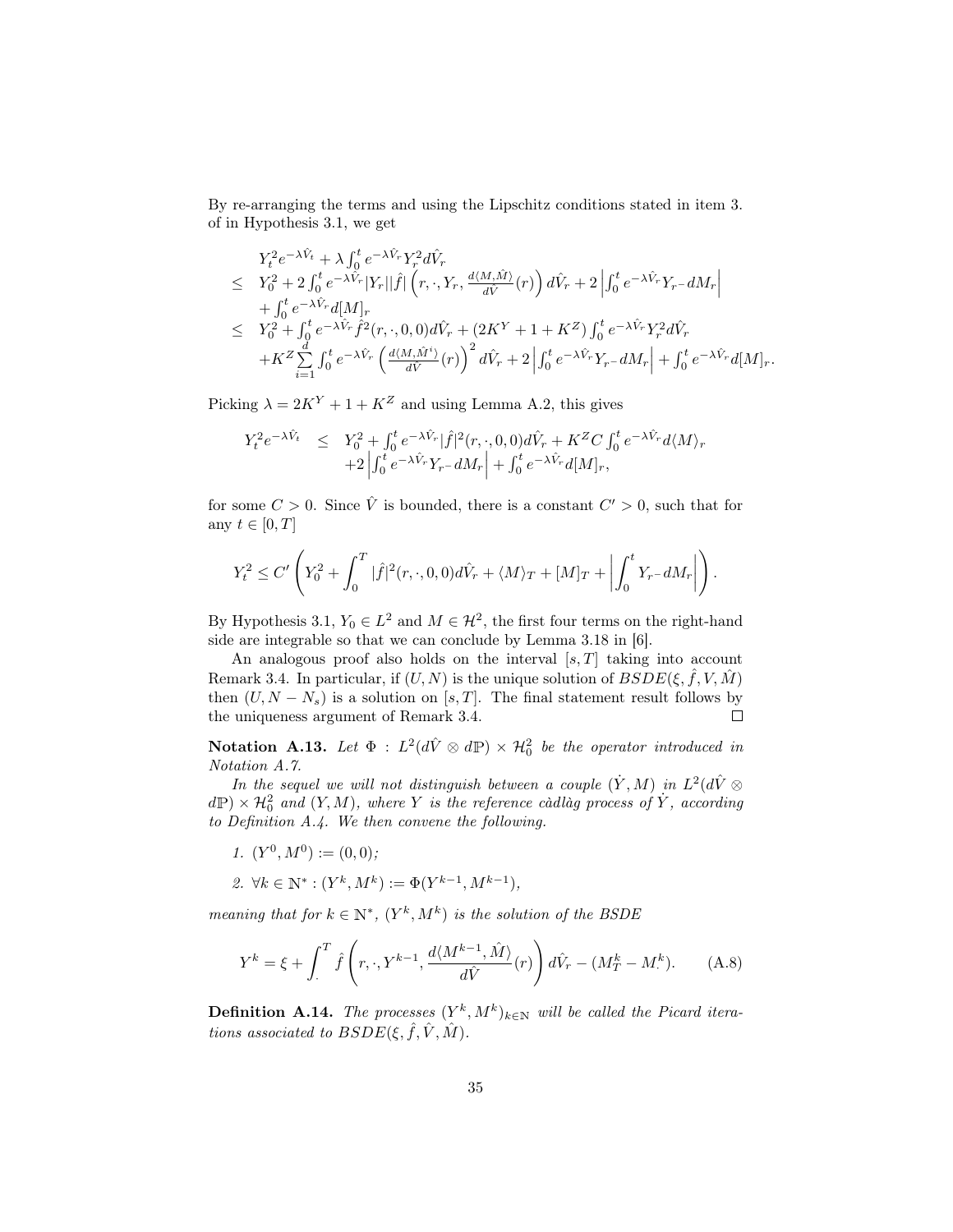We know that  $\Phi$  is a contraction in  $L^2(d\hat{V}\otimes d\mathbb{P}^{s,x})\times \mathcal{H}_0^2$  for a certain norm, so that  $(Y^k, M^k)$  tends to  $(Y, M)$  in this topology. The proposition below also shows an a.e. corresponding convergence, adapting the techniques of Corollary 2.1 in [16].

**Proposition A.15.**  $Y^k \longrightarrow_{k \to \infty} Y$  d $\hat{V} \otimes d\mathbb{P}$  a.e. and for any  $i \in [\![1;d]\!]$ ,  $\frac{d\langle M^k, \hat{M}^i\rangle}{d\hat{V}} \underset{k\to\infty}{\longrightarrow}$  $\frac{d\langle M,\hat{M}^i\rangle}{d\hat{V}} \quad d\hat{V} \otimes d\mathbb{P}$  a.e.

*Proof.* For any  $i \in [\![1;d]\!]$  and  $k \in \mathbb{N}$  we set  $Z^{i,k} := \frac{d\langle M^k, \hat{M}^i \rangle}{d\hat{V}}$  and  $Z^i := \frac{d\langle M, \hat{M}^i \rangle}{d\hat{V}}$ . By Proposition A.10, there exists  $\lambda > 0$  such that for any  $k \in \mathbb{N}^*$ 

$$
\mathbb{E}\left[\int_0^T e^{-\lambda \hat{V}_r} |Y_r^{k+1} - Y_r^{k}|^2 d\hat{V}_r + \int_0^T e^{-\lambda \hat{V}_r} d\langle M^{k+1} - M^k \rangle_r\right] \leq \frac{1}{2} \mathbb{E}\left[\int_0^T e^{-\lambda \hat{V}_r} |Y_r^{k} - Y_r^{k-1}|^2 d\hat{V}_r + \int_0^T e^{-\lambda \hat{V}_r} d\langle M^k - M^{k-1} \rangle_r\right],
$$

consequently

$$
\sum_{k\geq 0} \mathbb{E}\left[\int_0^T e^{-\lambda \hat{V}_r} |Y_r^{k+1} - Y_r^k|^2 d\hat{V}_r\right] + \mathbb{E}\left[\int_0^T e^{-\lambda \hat{V}_r} d\langle M^{k+1} - M^k \rangle_r\right]
$$
\n
$$
\leq \sum_{k\geq 0} \frac{1}{2^k} \left( \mathbb{E}\left[\int_0^T e^{-\lambda \hat{V}_r} |Y_r^1|^2 d\hat{V}_r\right] + \mathbb{E}\left[\int_0^T e^{-\lambda \hat{V}_r} d\langle M^1 \rangle_r\right] \right) < \infty.
$$
\n(A.9)

For every fixed  $(i, k)$ , we have

 $Z_r^{i,k+1} - Z_r^{i,k} = \frac{d\langle M^{k+1}-M^k, \hat{M}^i\rangle}{d\hat{V}}$ . Therefore combining equation (A.9) and Lemma A.2, we get

$$
\sum_{k\geq 0} \left( \mathbb{E}\left[ \int_0^T e^{-\lambda \hat{V}_r} |Y_r^{k+1} - Y_r^k|^2 d\hat{V}_r \right] + \sum_{i=1}^d \mathbb{E}\left[ \int_0^T e^{-\lambda \hat{V}_r} |Z_r^{i,k+1} - Z_r^{i,k}|^2 d\hat{V}_r \right] \right) < \infty.
$$
  
So by Fubini's theorem we have

So by Fubini's theorem we have 
$$
\int_{a}^{b} f(x) \, dx
$$

$$
\mathbb{E}\left[\int_0^T e^{-\lambda \hat{V}_r} \left(\sum_{k\geq 0} \left(|Y_r^{k+1} - Y_r^k|^2 + \sum_{i=1}^d |Z_r^{i,k+1} - Z_r^{i,k}|^2\right)\right) d\hat{V}_r\right] < \infty.
$$
  
Consequently the sum 
$$
\sum_{k\geq 0} \left(|Y_r^{k+1}(\omega) - Y_r^k(\omega)|^2 + \sum_{i=1}^d |Z_r^{i,k+1}(\omega) - Z_r^{i,k}(\omega)|^2\right)
$$

 $k\geq 0$ is finite on a set of full  $d\hat{V} \otimes d\mathbb{P}$ -measure. So on this set, the sequence  $(Y_t^k(\omega), (Z_t^{i,k}(\omega))_{i \in [\![ 1;d ]\!]})$ converges, and the limit is necessarily equal to  $(Y_t(\omega), (Z_t^i))$  $(\omega))_{i\in \llbracket 1;d\rrbracket})$  d $\hat{V}\otimes d\mathbb{P}$ a.e. Indeed, as we have mentioned in the lines before the statement of the present Proposition A.15, we already know that  $Y^k$  converges to Y in  $L^2(d\hat{V} \otimes d\mathbb{P})$ .  $\text{Since by Lemma A.2, } \mathbb{E}\left[\int_{0}^{T}e^{-\lambda \hat{V}_{r}}|Z_{r}^{i,k}-Z_{r}^{i}|^{2}d\hat{V}_{r}\right]\leq C\mathbb{E}\left[\int_{0}^{T}e^{-\lambda \hat{V}_{r}}d\langle M^{k}-M\rangle_{r}\right],$ for every  $(i, k)$ , where  $\overrightarrow{C}$  is a positive constant which does not depend on  $(i, k)$ , the convergence of  $M^k$  to M in  $\mathcal{H}^2_0$  also implies the convergence of  $Z^{i,k}$  to  $Z^i$ in  $L^2(d\hat{V}\otimes d\mathbb{P})$ .

 $\Box$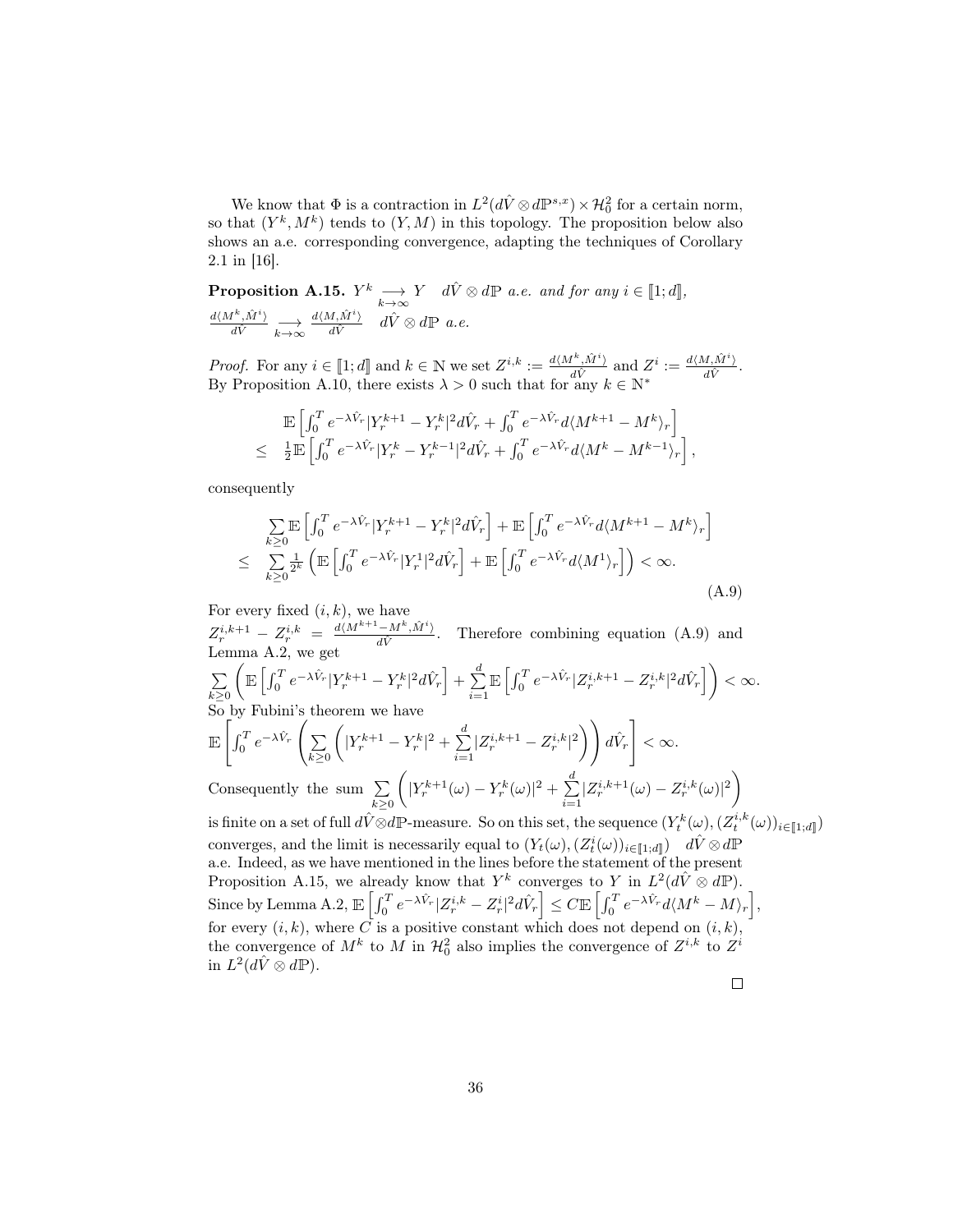### B Proof of Theorem 5.18

**Lemma B.1.** Let  $\tilde{f} \in \mathcal{L}_X^2$ . For every  $(s, x) \in [0, T] \times E$ , let  $(\tilde{Y}^{s,x}, \tilde{M}^{s,x})$  be the unique (by Theorem 3.3 and Remark 3.4) solution of

$$
\tilde{Y}_{.}^{s,x} = g(X_T) + \int_{.}^{T} 1\!\!1_{[s,T]}(r) \tilde{f}(r,X_r) dV_r - (\tilde{M}_T^{s,x} - \tilde{M}_.^{s,x})
$$
\n(B.1)

in  $(\Omega, \mathcal{F}^{s,x}, (\mathcal{F}^{s,x}_t)_{t \in [0,T]}, \mathbb{P}^{s,x})$ . Then there exist  $\tilde{u} \in \mathcal{D}(\mathfrak{a})$ such that for any  $(s, x) \in [0, T] \times E$ 

$$
\left\{ \begin{array}{rcl} \forall t \in [s,T]: \tilde{Y}^{s,x}_t &=& \tilde{u}(t,X_t) \quad \mathbb{P}^{s,x} a.s. \\ \tilde{M}^{s,x} &=& M[\tilde{u}]^{s,x} \end{array} \right.
$$

and in particular  $\frac{d\langle \tilde{M}^{s,x},M[\psi]^{s,x}\rangle}{dV} = \mathfrak{G}^{\psi}(\tilde{u})(\cdot,X) dV \otimes d\mathbb{P}^{s,x}$  a.e. on [s, T].

*Proof.* We set  $\tilde{u}$  :  $(s, x) \mapsto \mathbb{E}^{s, x} \left[ g(X_T) + \int_s^T \tilde{f}(r, X_r) dV_r \right]$  which is Borel by Proposition A.10 and Lemma A.11 in [8]. Therefore by the Markov property (see e.g. (3.4) in [7]), for every fixed  $t \in [s, T]$  we have  $\mathbb{P}^{s,x}$ - a.s.

$$
\tilde{u}(t, X_t) = \mathbb{E}^{t, X_t} \left[ g(X_T) + \int_t^T \tilde{f}(r, X_r) dV_r \right] = \mathbb{E}^{s, x} \left[ g(X_T) + \int_t^T \tilde{f}(r, X_r) dV_r \Big| \mathcal{F}_t \right]
$$
\n
$$
= \mathbb{E}^{s, x} \left[ \tilde{Y}_t^{s, x} + (\tilde{M}_T^{s, x} - \tilde{M}_t^{s, x}) | \mathcal{F}_t \right] = \tilde{Y}_t^{s, x}.
$$

By (B.1) we have  $d\tilde{Y}_{t}^{s,x} = -\tilde{f}(t,X_t)dV_t + d\tilde{M}_t^{s,x}$ , so for every fixed  $t \in [s,T]$ ,  $\tilde{u}(t, X_t) = \tilde{u}(s, x) - \int_s^t \tilde{f}(r, X_r) dV_r - \tilde{M}_t^{s, x} \; \mathbb{P}^{s, x}$ - a.s. Since  $\tilde{M}^{s, x}$  is square integrable and since previous relation holds for any  $(s, x)$  and t, Definition 4.15 implies that  $\tilde{u} \in \mathcal{D}(\mathfrak{a})$ ,  $\mathfrak{a}(\tilde{u}) = -\tilde{f}$  and  $\tilde{M}^{s,x} = M[\tilde{u}]^{s,x}$  for every  $(s, x)$ , hence the announced results.

Notation B.2. For a fixed  $(s, x) \in [0, T] \times E$ , we will denote by  $(Y^{k, s, x}, M^{k, s, x})_{k \in \mathbb{N}}$  $^{k,s,x}, M^{k,s,x})_{k\in\mathbb{N}}$ the Picard iterations associated to  $BSDE^{s,x}(f, g)$ .

**Proposition B.3.** For each  $k \in \mathbb{N}$ , there exists  $u_k \in \mathcal{D}(\mathfrak{a})$ , such that for every  $(s, x) \in [0, T] \times E$ 

$$
\begin{cases} \forall t \in [s, T] : Y_t^{k, s, x} = u_k(t, X_t) \quad \mathbb{P}^{s, x} a.s. \\ M^{k, s, x} = M[u_k]^{s, x} \end{cases}
$$
 (B.2)

**Remark B.4.** In particular, (B.2) implies that  $\frac{d\langle M^{k,s,x},M[\psi]^{s,x}\rangle}{dV} = \mathfrak{G}^{\psi}(u_k)(\cdot,X)$  $dV \otimes d\mathbb{P}^{s,x}$  a.e. on  $[s,T]$ .

*Proof.* We proceed by induction on k. It is clear that  $u_0 = 0$  satisfies the assertion for  $k = 0$ .

Now let us assume that the function  $u_{k-1}$  exists, for some integer  $k \geq 1$ , satisfying (B.2) and in particular Remark B.4, for k replaced with  $k - 1$ .

We fix  $(s, x) \in [0, T] \times E$ . By Lemma 5.11,  $(Y^{k-1,s,x}, \frac{d(M^{k-1,s,x}, M[\psi]^{s,x})}{dV}) =$  $(u_{k-1}, \mathfrak{G}^{\psi}(u_{k-1}))(\cdot, X) dV \otimes \mathbb{P}^{s,x}$  a.e. on [s, T]. Therefore by  $(A.8)$ , on [s, T]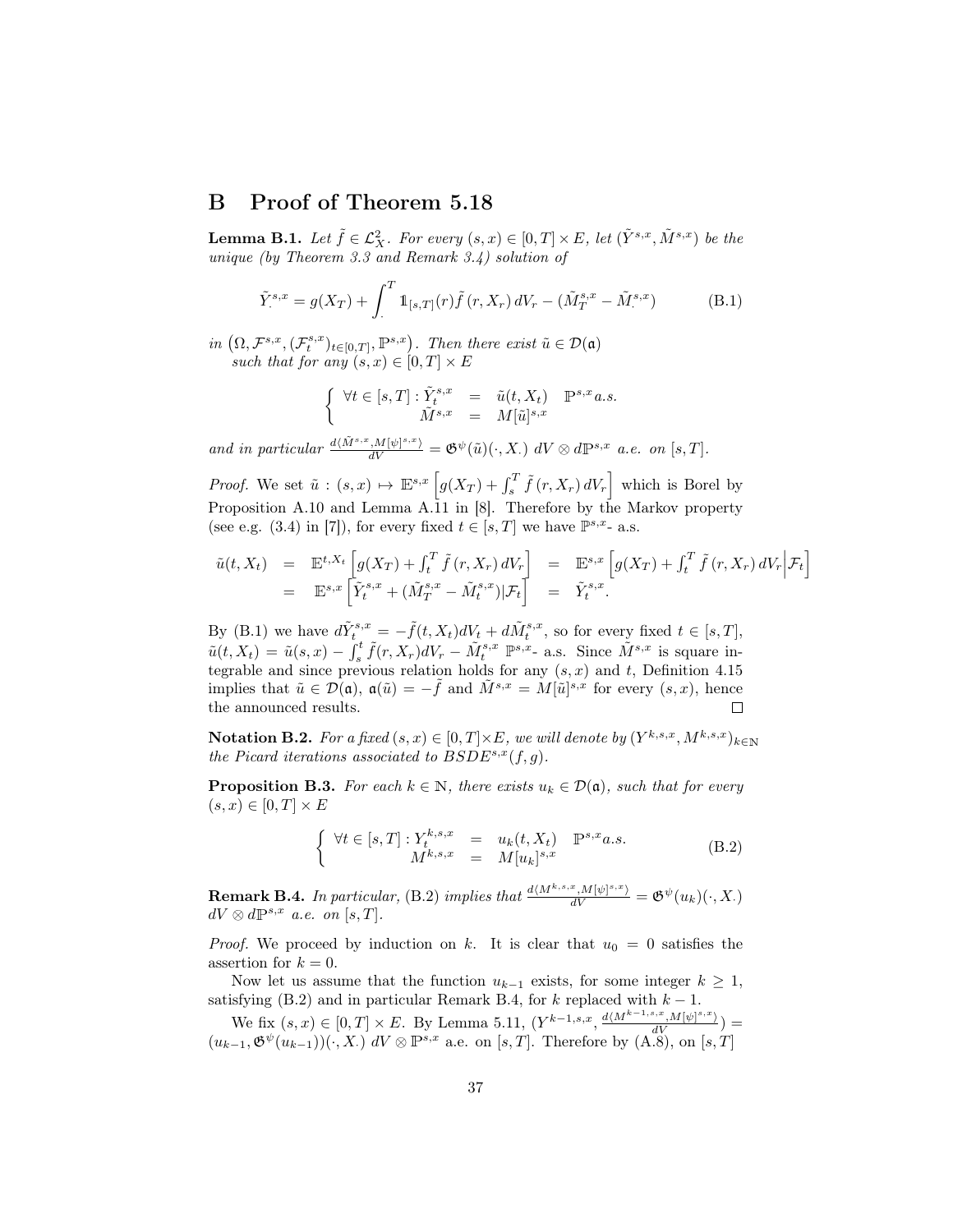$Y^{k,s,x} \;=\; g(X_T) \,+\, \int_{\cdot}^{T} f\left(r, X_r, u_{k-1}(r, X_r), \mathfrak{G}^{\psi}(u_{k-1})(r, X_r)\right) dV_r \,-\, (M_T^{k,s,x} \,-\, \nonumber$  $M^{k,s,x}_{\cdot}).$ 

Since  $\Phi^{s,x}$  maps  $L^2(dV \otimes d\mathbb{P}^{s,x}) \times \mathcal{H}_0^2$  into itself (see Definition A.7), obviously all the Picard iterations belong to  $L^2(dV \otimes d\mathbb{P}^{s,x}) \times \mathcal{H}_0^2$ . In particular, by Lemma A.2  $Y^{k-1,s,x}$  and for every  $i \in [\![1;d]\!], \frac{d(M^{k-1,s,x},M[\psi_i]^{s,x})}{dV}$  belong to  $\mathcal{L}^2(dV \otimes d\mathbb{P}^{s,x})$ . So, by recurrence assumption on  $u_{k-1}$ , it follows that  $u_{k-1}$ and for any  $i \in [\![1;d]\!], \mathfrak{G}^{\psi_i}(u_{k-1})$  belong to  $\mathcal{L}^2_X$ .

Combining  $H^{mom}(\zeta, \eta)$  and the growth condition of f (item 3.) in  $H^{lip}(\zeta, \eta)$ (see Hypotheses 5.4 and 5.5), one shows that  $f(\cdot, \cdot, 0, 0)$  also belongs to  $\mathcal{L}_X^2$ . Therefore thanks to the Lipschitz conditions on f assumed in  $H^{lip}(\zeta, \eta)$ , we have  $f(\cdot, \cdot, u_{k-1}, \mathfrak{G}^{\psi}(u_{k-1})) \in \mathcal{L}_X^2$ .

The existence of  $u_k$  now comes from Lemma B.1 applied to  $\tilde{f} := f(\cdot, \cdot, u_{k-1}, \mathfrak{G}^{\psi}(u_{k-1})),$ which establishes the induction step for a general  $k$  and allows to conclude the proof.

 $\Box$ 

**Proof** of Theorem 5.18. We set  $\bar{u} :=$  limsup  $u_k$ , in the sense that for any  $(s, x) \in [0, T] \times E$ ,  $\bar{u}(s, x) = \limsup_{k \in \mathbb{N}} u_k(s, x)$  and  $v := \limsup_{k \in \mathbb{N}} v_k$ .  $\bar{u}$  and  $v$  are Borel functions. Let us fix now  $(s, x) \in [0, T] \times E$ . We know by Propositions B.3, A.15 and Lemma 5.11 that

$$
\begin{cases}\n u_k(\cdot, X.) &\longrightarrow& Y^{s,x} \quad dV \otimes d\mathbb{P}^{s,x} \text{ a.e. on } [s,T] \\
 \mathfrak{G}^{\psi}(u_k)(\cdot, X.) &\longrightarrow& Z^{s,x} \quad dV \otimes d\mathbb{P}^{s,x} \text{ a.e. on } [s,T],\n\end{cases}
$$

where  $Z^{s,x} := \frac{d\langle M^{s,x},M[\psi]^{s,x}\rangle}{dV}$ . Therefore, and on the subset of  $[s,T] \times E$  of full  $dV \otimes d\mathbb{P}^{s,x}$ -measure on which these convergences hold, we have

$$
\begin{cases}\n\bar{u}(t, X_t(\omega)) = \limsup_{k \in \mathbb{N}} u_k(t, X_t(\omega)) = \limsup_{k \in \mathbb{N}} u_k(t, X_t(\omega)) = Y_t^{s,x}(\omega) \\
v(t, X_t(\omega)) = \limsup_{k \in \mathbb{N}} \mathfrak{G}^{\psi}(u_k)(t, X_t(\omega)) = \lim_{k \in \mathbb{N}} \mathfrak{G}^{\psi}(u_k)(t, X_t(\omega)) = Z_t^{s,x}(\omega).\n\end{cases}
$$
\n(B.3)

Thanks to the  $dV \otimes d\mathbb{P}^{s,x}$  equalities concerning v and  $\bar{u}$  stated in (B.3), under  $\mathbb{P}^{s,x}$  we actually have

$$
Y^{s,x} = g(X_T) + \int_{.}^{T} f(r, X_r, \bar{u}(r, X_r), v(r, X_r)) dV_r - (M_T^{s,x} - M^{s,x}).
$$
 (B.4)

Now  $(B.4)$  can be considered as a BSDE where the driver does not depend on y and z. Since  $Y^{s,x}$  and  $Z^{s,x}$  belong to  $\mathcal{L}^2(dV \otimes dP^{s,x})$  (see Lemma A.2), then by (B.3), so do  $\bar{u}(\cdot, X) 1\!\!1_{[s,T]}$  and  $v(\cdot, X) 1\!\!1_{[s,T]}$ , meaning that  $\bar{u}$  and v belong to  $\mathcal{L}_X^2$ . Combining  $H^{mom}(\zeta, \eta)$  and the Lipschitz condition on f assumed in  $H^{lip}(\zeta, \eta)$ ,  $f(\cdot, \cdot, \bar{u}, v)$  is also proved to belong to  $\mathcal{L}_X^2$ . We can therefore apply Lemma B.1 to  $f := f(\cdot, \cdot, \bar{u}, v)$ , and conclude the proof of the first part of the theorem.

Concerning the last statement of the Theorem 5.18, for any  $(s, x) \in [0, T] \times E$ , we have  $Y_s^{s,x} = u(s,X_s) = u(s,x) \, \mathbb{P}^{s,x}$  a.s. so  $Y_s^{s,x}$  is  $\mathbb{P}^{s,x}$  a.s. equal to a constant and u is the mapping  $(s, x) \longmapsto Y_s^{s,x}$ .  $\Box$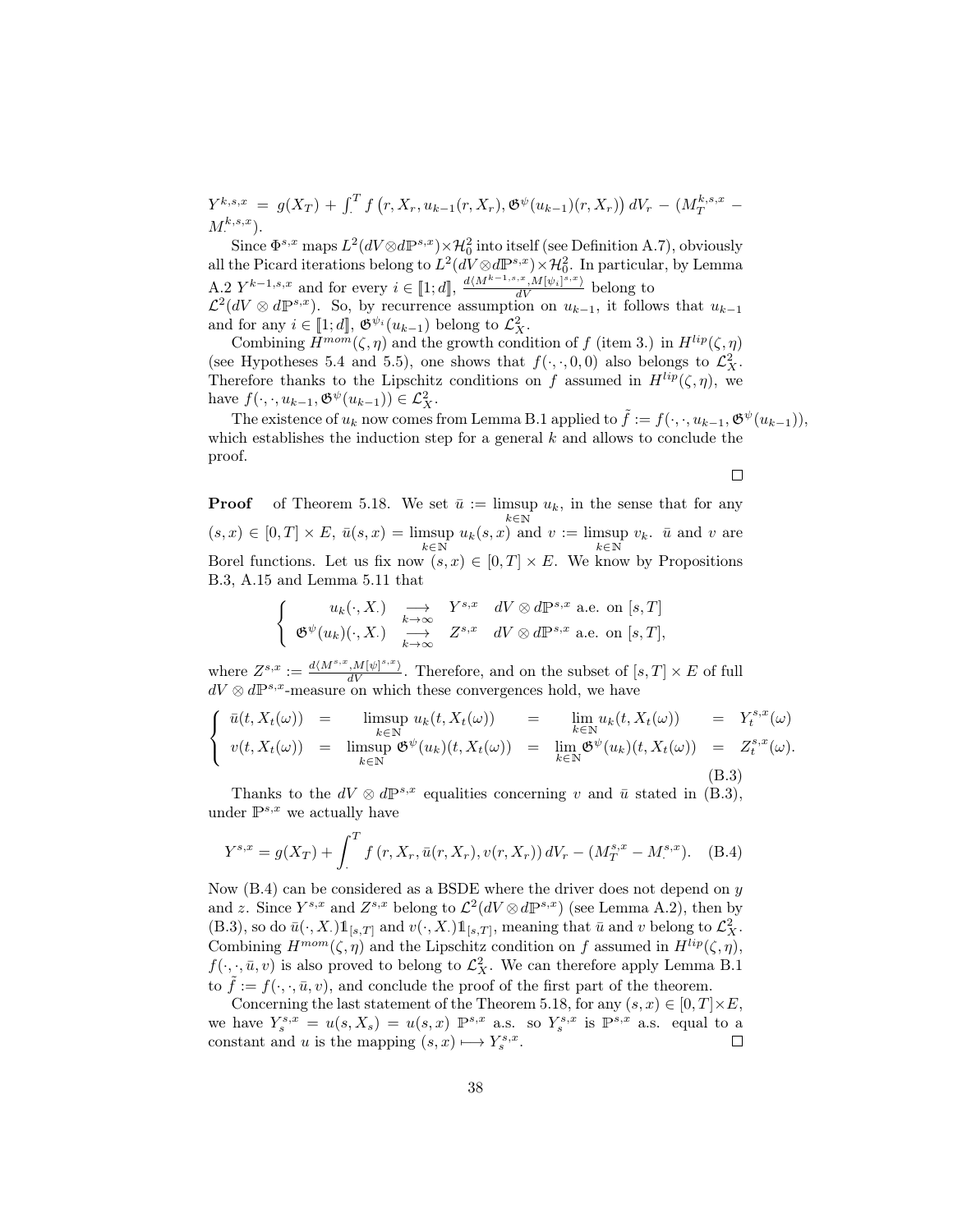ACKNOWLEDGMENTS. The authors thank the referees for their stimulating comments which has permitted us to increase the quality of the paper. The authors are also grateful to Andrea Cosso for stimulating discussions. The research of the first named author was provided by a PhD fellowship (AMX) of the Ecole Polytechnique. The work of the second named author was partially supported by a public grant as part of the Investissement d'avenir project, reference ANR-11-LABX-0056-LMH, LabEx LMH, in a joint call with Gaspard Monge Program for optimization, operations research and their interactions with data sciences.

### References

- [1] C. D. Aliprantis and K. C. Border. Infinite dimensional analysis. A hitchhiker's guide. Springer-Verlag, Berlin, second edition, 1999.
- [2] V. Bally, E. Pardoux, and L. Stoica. Backward stochastic differential equations associated to a symmetric Markov process. Potential Anal., 22(1):17– 60, 2005.
- [3] E. Bandini. Existence and uniqueness for backward stochastic differential equations driven by a random measure. Electronic Communications in Probability, 20(71):1–13, 2015.
- [4] G. Barles, R. Buckdahn, and E. Pardoux. Backward stochastic differential equations and integral-partial differential equations. Stochastics: An International Journal of Probability and Stochastic Processes, 60(1-2):57–83, 1997.
- [5] G. Barles and E. Lesigne. SDE, BSDE and PDE. In Backward stochastic differential equations (Paris, 1995–1996), volume 364 of Pitman Res. Notes Math. Ser., pages 47–80. Longman, Harlow, 1997.
- [6] A. Barrasso and F. Russo. Backward Stochastic Differential Equations with no driving martingale, Markov processes and associated Pseudo Partial Differential Equations. Preprint, December 2017.
- [7] A. Barrasso and F. Russo. A note on time-dependent additive functionals. Communications on Stochastic Analysis, 11 no 3:313–334, 9 2017.
- [8] A. Barrasso and F. Russo. BSDEs with no driving martingale, Markov processes and associated Pseudo Partial Differential Equations. Part II: Decoupled mild solutions and Examples. Preprint, 2020.
- [9] A. Ben-Israel and Th. N. E. Greville. Generalized inverses, volume 15 of CMS Books in Mathematics/Ouvrages de Mathématiques de la SMC. Springer-Verlag, New York, second edition, 2003. Theory and applications.
- [10] R. Buckdahn. Backward stochastic differential equations driven by a martingale. Unpublished, 1993.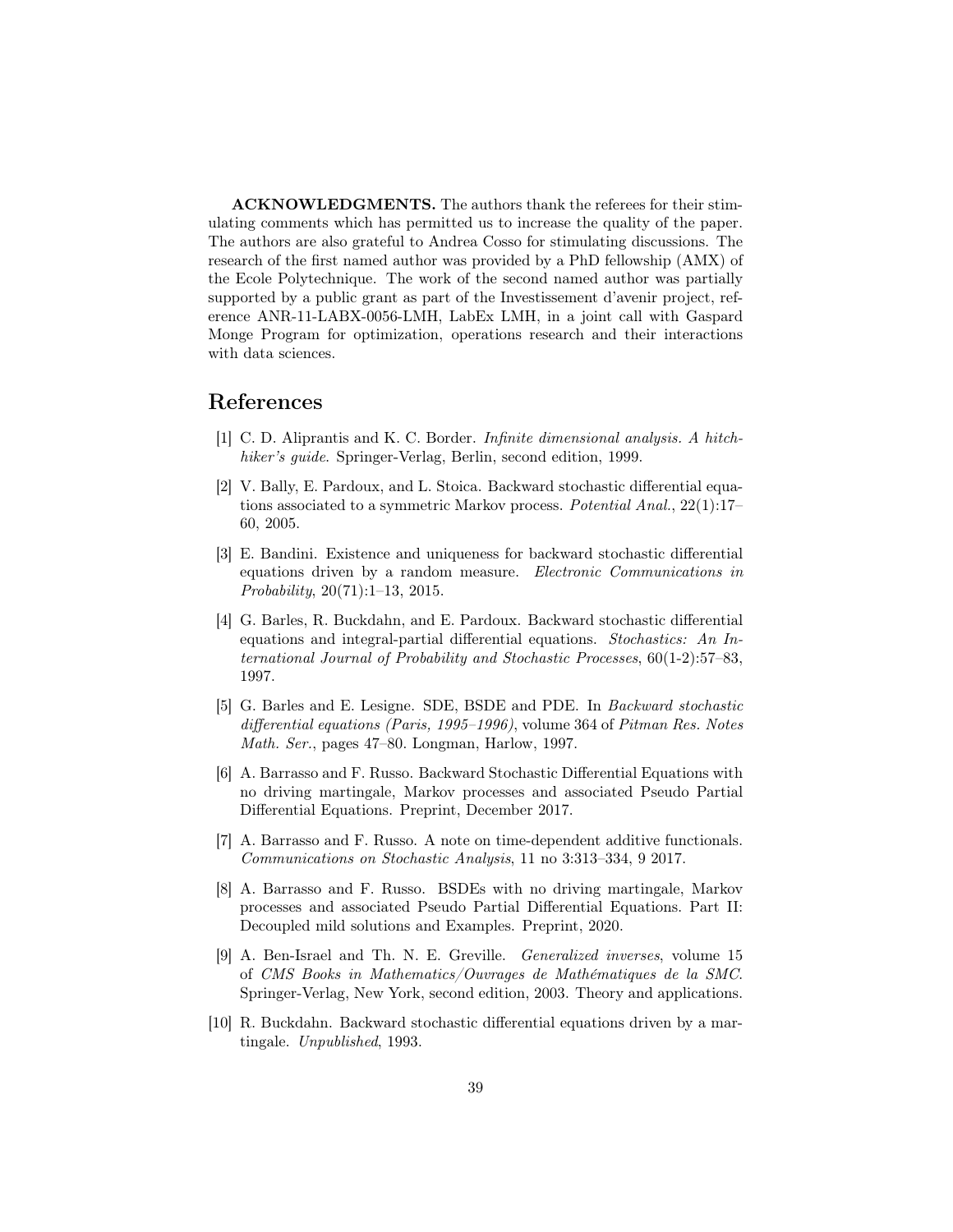- [11] G. Cannizzaro and K. Chouk. Multidimensional sdes with singular drift and universal construction of the polymer measure with white noise potential. The Annals of Probability, 46(3):1710–1763, 2018.
- [12] R. Carbone, B. Ferrario, and M. Santacroce. Backward stochastic differential equations driven by càdlàg martingales. Teor. Veroyatn. Primen., 52(2):375–385, 2007.
- [13] F. Confortola, M. Fuhrman, and J. Jacod. Backward stochastic differential equation driven by a marked point process: an elementary approach with an application to optimal control. Ann. Appl. Probab., 26(3):1743–1773, 2016.
- [14] F. Delarue and R. Diel. Rough paths and 1d SDE with a time dependent distributional drift: application to polymers. Probab. Theory Related Fields, 165(1-2):1–63, 2016.
- [15] C. Dellacherie and P.-A. Meyer. Probabilités et potentiel. Chapitres V à VIII, volume 1385 of Actualités Scientifiques et Industrielles [Current Scientific and Industrial Topics]. Hermann, Paris, revised edition, 1980. Théorie des martingales. [Martingale theory].
- [16] N. El Karoui, S. Peng, and M. C. Quenez. Backward stochastic differential equations in finance. Mathematical finance, 7(1):1–71, 1997.
- [17] F. Flandoli, E. Issoglio, and F. Russo. Multidimensional stochastic differential equations with distributional drift. Trans. Amer. Math. Soc., 369(3):1665–1688, 2017.
- [18] F. Flandoli, F. Russo, and J. Wolf. Some SDEs with distributional drift. I. General calculus. Osaka J. Math., 40(2):493–542, 2003.
- [19] F. Flandoli, F. Russo, and J. Wolf. Some SDEs with distributional drift. II. Lyons-Zheng structure, Itô's formula and semimartingale characterization. Random Oper. Stochastic Equations, 12(2):145–184, 2004.
- [20] M. Fuhrman and G. Tessitore. Generalized directional gradients, backward stochastic differential equations and mild solutions of semilinear parabolic equations. Appl. Math. Optim., 51(3):279–332, 2005.
- [21] E. Issoglio and S. Jing. Forward-backward SDEs with distributional coefficients. Stochastic Process. Appl., 130(1):47–78, 2020.
- [22] M. Kobylanski. Backward stochastic differential equations and partial differential equations with quadratic growth. Ann. Probab., 28(2):558–602, 2000.
- [23] I. Laachir and F. Russo. BSDEs, càdlàg martingale problems, and orthogonalization under basis risk. SIAM J. Financial Math., 7(1):308–356, 2016.